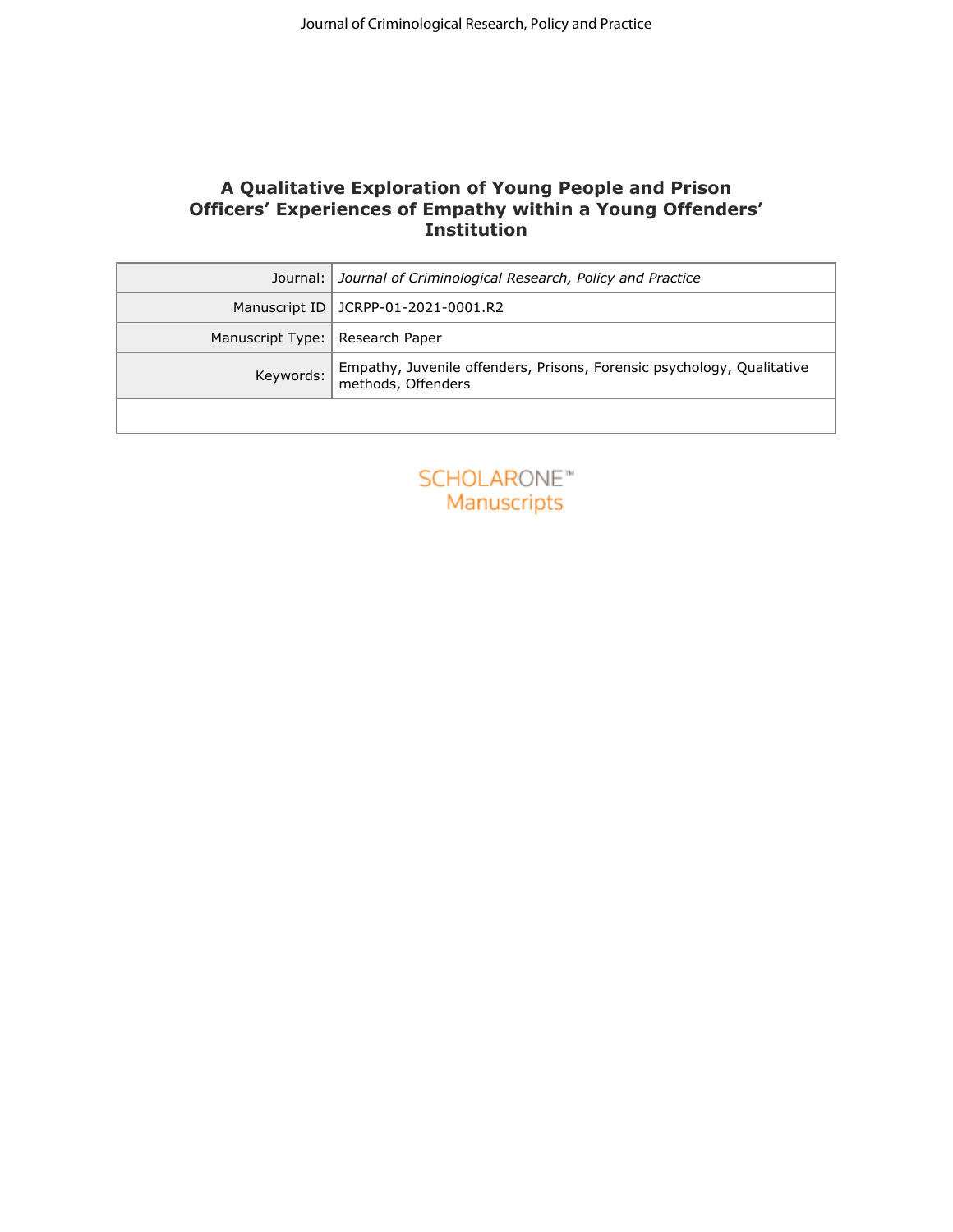#### MANUSCRIPT DETAILS

TITLE: A Qualitative Exploration of Young People and Prison Officers' Experiences of Empathy within a Young Offenders' Institution

# ABSTRACT:

This study explores the ways in which young people and prison staff (Prison Officers) within a youth custodial establishment experience empathy. Previous research tends to view empathy as a stable trait and one which people can develop through individual-centred therapy. There has been little consideration of the impact of relationship factors and context in relation to empathy experience and expression. The current study aims to address this by exploring the role of the custodial context in shaping empathy, including the potential impact of relationships, environmental factors and culture.

A qualitative approach was used to enable breadth and depth in the exploration of this area. Individual, semi-structured interviews were carried out with a purposive sample of three young people and three Prison Officers. Data was analysed using inductive thematic analysis informed by the guidelines of Braun and Clarke (2006) and King and Horrocks (2010).

Journal of Criminological Research Prior and Prior and Prior and Prior and Prior and Prior and Prior and Prior and Prior and Prior and Prior and Prior and Prior and Prior and Prior and Prior and Prior and Prior and Prior a Constructed themes included  $\hat{\mathbf{a}} \in \tilde{\mathbf{c}}$  constructions of empathy $\hat{\mathbf{a}} \in \tilde{\mathbf{c}}$  recipe for empathy $\hat{\mathbf{a}} \in \mathbb{N}$ , â€~institutional investment', 'the value of empathy' and â€~doing empathy'. Together, they provide detailed insight into the interplay of personal and wider contextual factors influencing the experience of empathy in a custodial setting.The findings suggest that the way in which young people and staff experience empathy in the custodial environment is unique. The findings suggest that empathy takes place within the context of relationships and is influenced by the nature of those relationships, along with the wider social context within which it occurs.

CUST\_RESEARCH\_LIMITATIONS/IMPLICATIONS\_\_(LIMIT\_100\_WORDS) :No data available.

The findings of the current study support a move away from understanding empathy as an individual personality trait and instead viewing it as a dynamic experience that is changeable based upon the relationship and the context within which it occurs. The findings suggest that interventions aiming to develop empathy should look beyond the level of the individual and the relationship and focus upon developing environments that are supportive of empathy.

text

This study provides unique insights into the subjective experience of empathy in a custodial setting, presenting as one of the first to take a more holistic approach to understanding this phenomenon.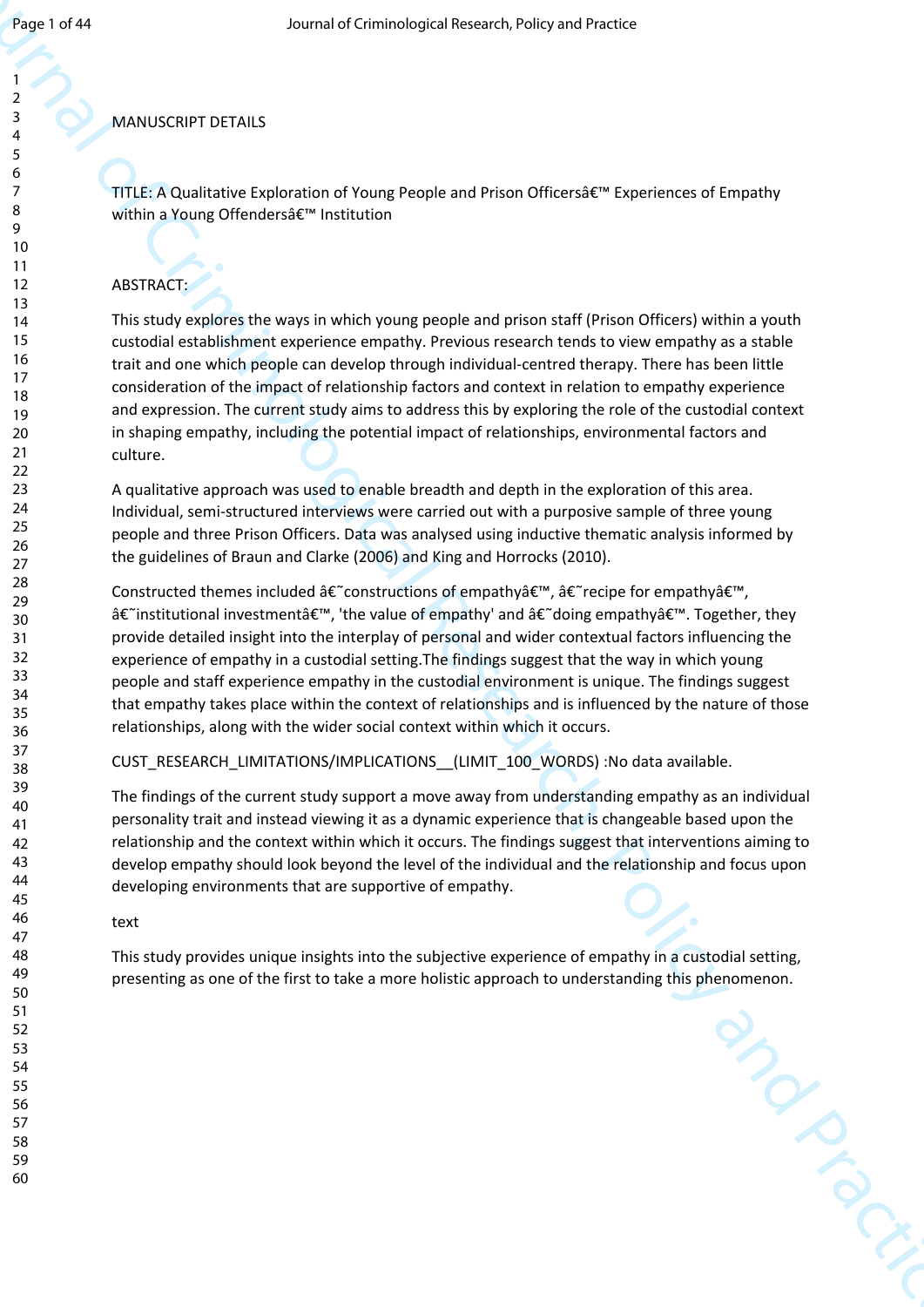Started Criminological Research (Microsoftenia)<br>
Formulaty Experience in Young People and Prison Staff: A Qualitative Exploration of<br>
Young People and Prison Officer's Experience of Empulsy on a Specialist Unit within<br>
The **Empathy Experience in Young People and Prison Staff: A Qualitative Exploration of Young People and Prison Officers' Experiences of Empathy on a Specialist Unit within** 

**a Young Offenders' Institution**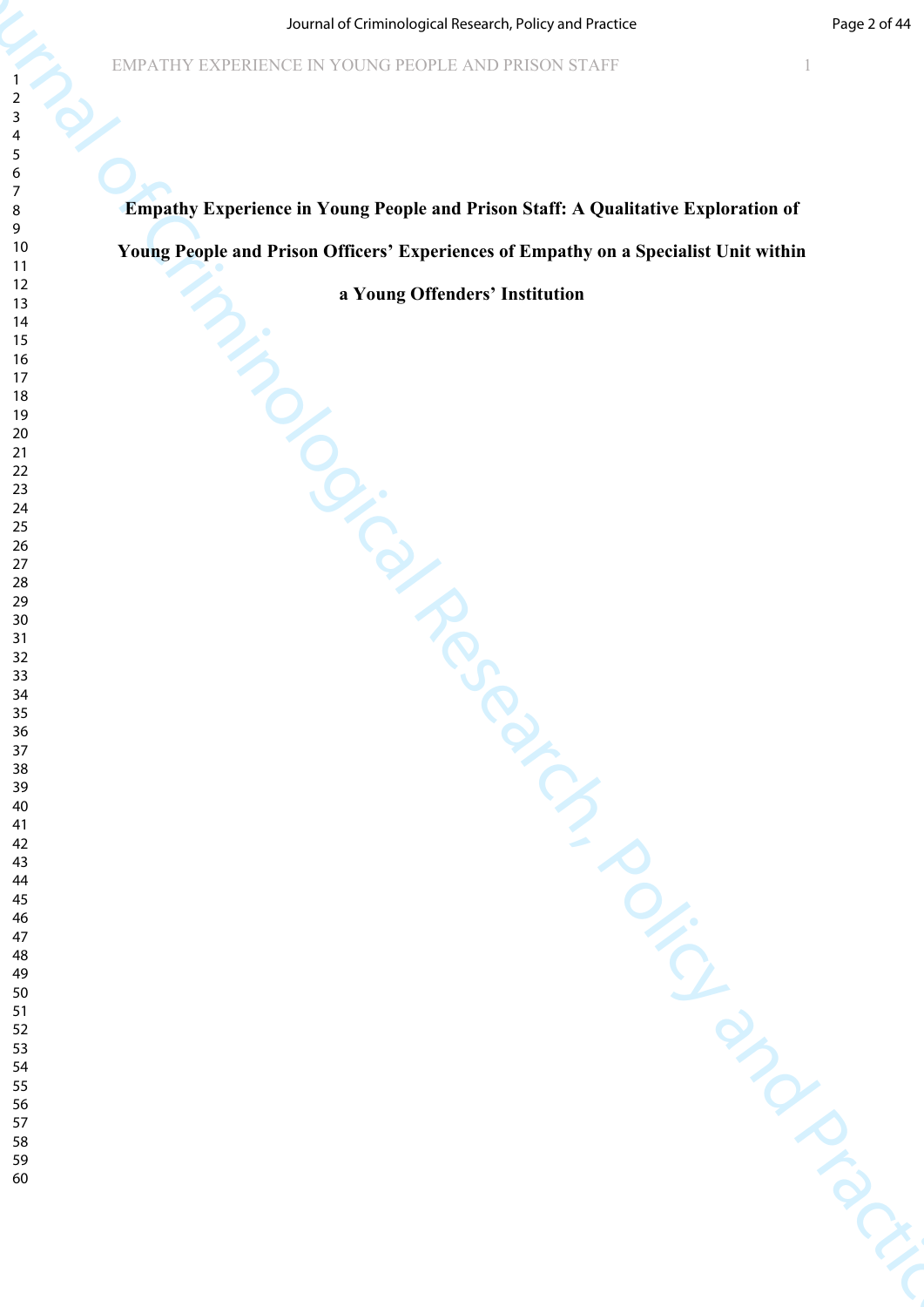#### **Abstract**

**Figure 1874**<br>
For the Criminological Research of Criminological Research of Criminal Research<br>
24 This emaily explores the ways in America.<br>
This emaily explores the ways in which young peeds and privon small (Privon Off This study explores the ways in which young people and prison staff (Prison Officers) within a youth custodial establishment experience empathy. Previous research tends to view empathy as a stable trait and one which people can develop through individual-centred therapy. There has been little consideration of the impact of relationship factors and context in relation to empathy experience and expression. The current study aims to address this by exploring the role of the custodial context in shaping empathy, including the potential impact of relationships, environmental factors and culture. A qualitative approach was used to enable breadth and depth in the exploration of this area. Individual, semi-structured interviews were carried out with a purposive sample of three young people and three Prison Officers. Data was analysed using inductive thematic analysis informed by the guidelines of Braun and Clarke (2006) and King and Horrocks (2010). Constructed themes included 'constructions of empathy', 'recipe for empathy', 'institutional investment', 'the value of empathy' and 'doing empathy'. Together, they provide detailed insight into the interplay of personal and wider contextual factors influencing the experience of empathy in a custodial setting. The findings suggest that the way in which young people and staff experience empathy in the custodial environment is unique. The findings suggest that empathy takes place within the context of relationships and is influenced by the nature of those relationships, along with the wider social context within which it occurs. The findings of the current study support a move away from understanding empathy as an individual personality trait and instead viewing it as a dynamic experience that is changeable based upon the relationship and the context within which it occurs. The findings suggest that interventions aiming to develop empathy should look beyond the level of the individual and the relationship and focus upon developing environments that are supportive of empathy. This study provides unique insights into the subjective experience of empathy in a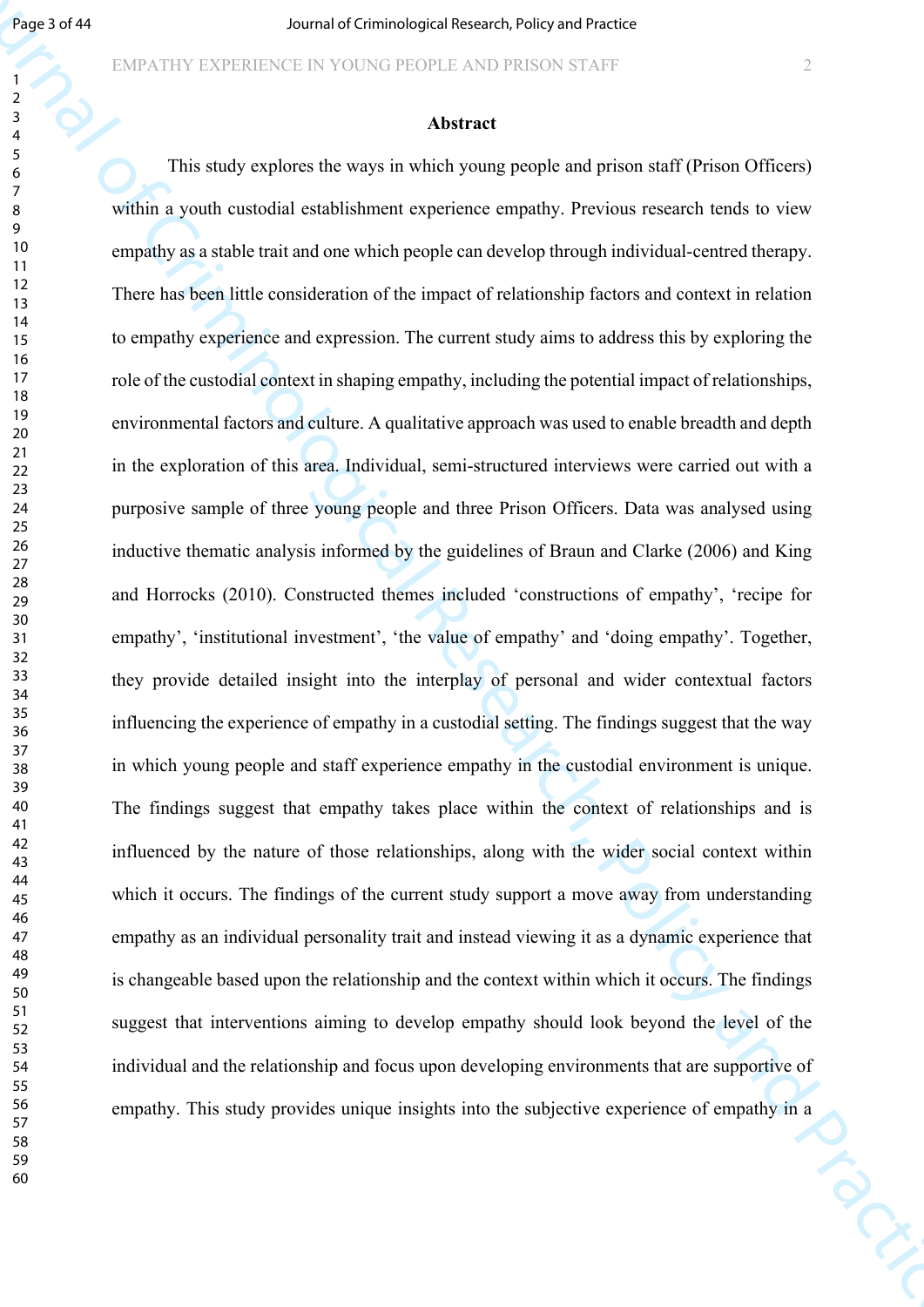custodial setting, presenting as one of the first to take a more holistic approach to understanding this phenomenon.

# **Introduction**

Source of Criminological Research of Criminal of Criminal of Criminal of Criminal or the Criminal or the Criminal or the Criminal or the Criminal or the Criminal or the Criminal or the Criminal or the Criminal or the Crim The current study was conducted within tThe Youth Custody Service (YCS). The YCS was established in September 2017 as a distinct section of Her Majesty's Prison and Probation Service (HMPPS). The YCS is responsible for all children and young people under the age of 18 held in custody across England and Wales. Children and young people are accommodated in one of five Young Offender's Institutions (YOIs), three Secure Training Centres (STCs) or eight Secure Children's Homes (SCHs). The current study is focused upon the topic of empathy in custodial settings. The primary aim of the current study was to explore how prison staff and young people experience empathy in a custodial setting, using qualitative methods. The primary research question, therefore, was: How do young people and prison staff experience empathy in a custodial setting? A secondary research question included: What is the impact of relational, environmental and cultural factors on the experience of empathy in a custodial setting? The following sections discuss relevant literature relating to the prison context, the link between empathy and violence, models and theoretical perspectives relating to empathy and approaches to the measurement of empathy.

#### **Literature Review**

Prisons present as complex and challenging environments for those who live and work within them. One such complexity relates to the apparent conflict between the role of prisons as providing care for prisoners and maintaining authority/administering punishment (e.g. Hannah-Moffat, 1995; Cheek & Miller, 1983). Prison culture has been the subject of much study. Literature suggests that prisons present as hyper-masculine environments that encourage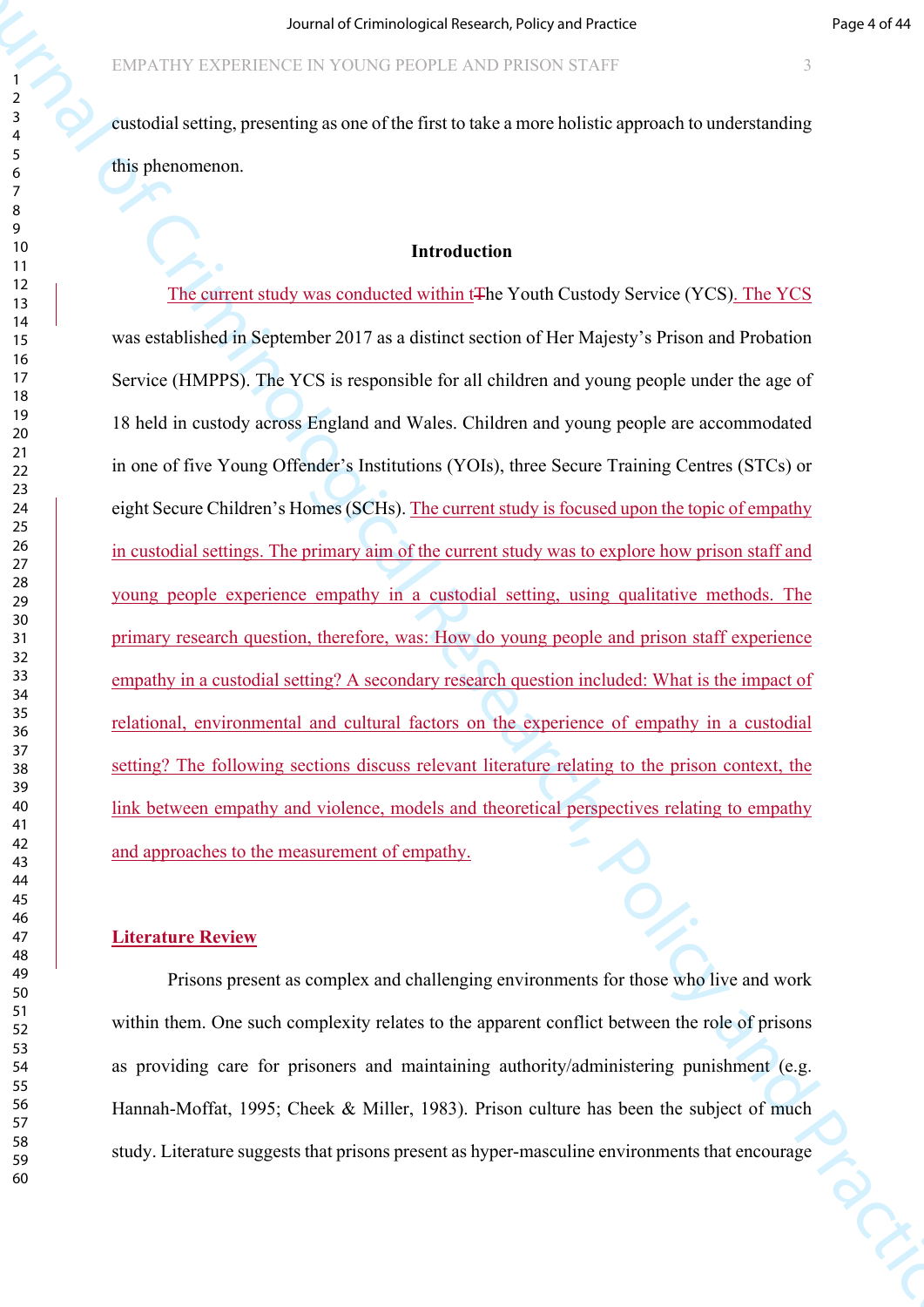displays of stoicism, bravery, physical prowess and aggression (Ricciardelli, Maier & Hannah-Moffat, 2015). Research has revealed prison cultures characterised by cynicism, 'us' and 'them' thinking and authoritarianism (Tate, 2011). These characteristics appear inconsistent with the ethic of care promoted within HMPPS, which attempts to emphasise the role of prison and Prison Officers as providing care and rehabilitation for prisoners.

**Figure 2014**<br> **Example 2014 Research Example Controller and Conventions Conventions Conventions Conventions Conventions Conventions Conventions Conventions Conventions Conventions Conventions Conventions Conventions Co** Relationships between staff and prisoners have been the attention of much research and have been shown to significantly impact upon prisoners' wellbeing, ability to cope in prison and willingness to comply with staff requests (Tait, 2008; Tait, 2011). McDermott and King (1988) conducted an ethnographic study of five prisons in the Midlands region of the prison system of England and Wales. They found that relationships between staff and prisoners were highly complex, describing interactions between them as a series of "game-like tactical moves" to ensure survival" (p.357). Their study found that both staff and prisoners described prison life as a game and that staff utilised interpersonal skills in order to avoid assault or wider indiscipline amongst prisoners. This suggests that survival was a key priority for both staff and prisoners and that positive behaviour from staff towards prisoners may have been motivated primarily by the desire to survive by encouraging compliance and avoiding becoming the victim of violence, rather than by a genuine care for prisoners.

Tait (2011) sought to explore the meaning of 'care' from the perspective of Prison Officers and how they applied this in their work with prisoners. Five approaches to care were identified including 'true carer', 'limited carer', 'old school', 'conflicted' and 'damaged'. These distinct caring styles were characterised by different levels of empathy for prisoners and different amounts of caring behaviour shown towards them. They also influenced the way in which power operated within their relationships. The issue of power in the prison environment is another complex issue and research suggests that the way in which it is used significantly impacts upon the culture within the prison (Crewe, Liebling & Hulley, 2011). Both the over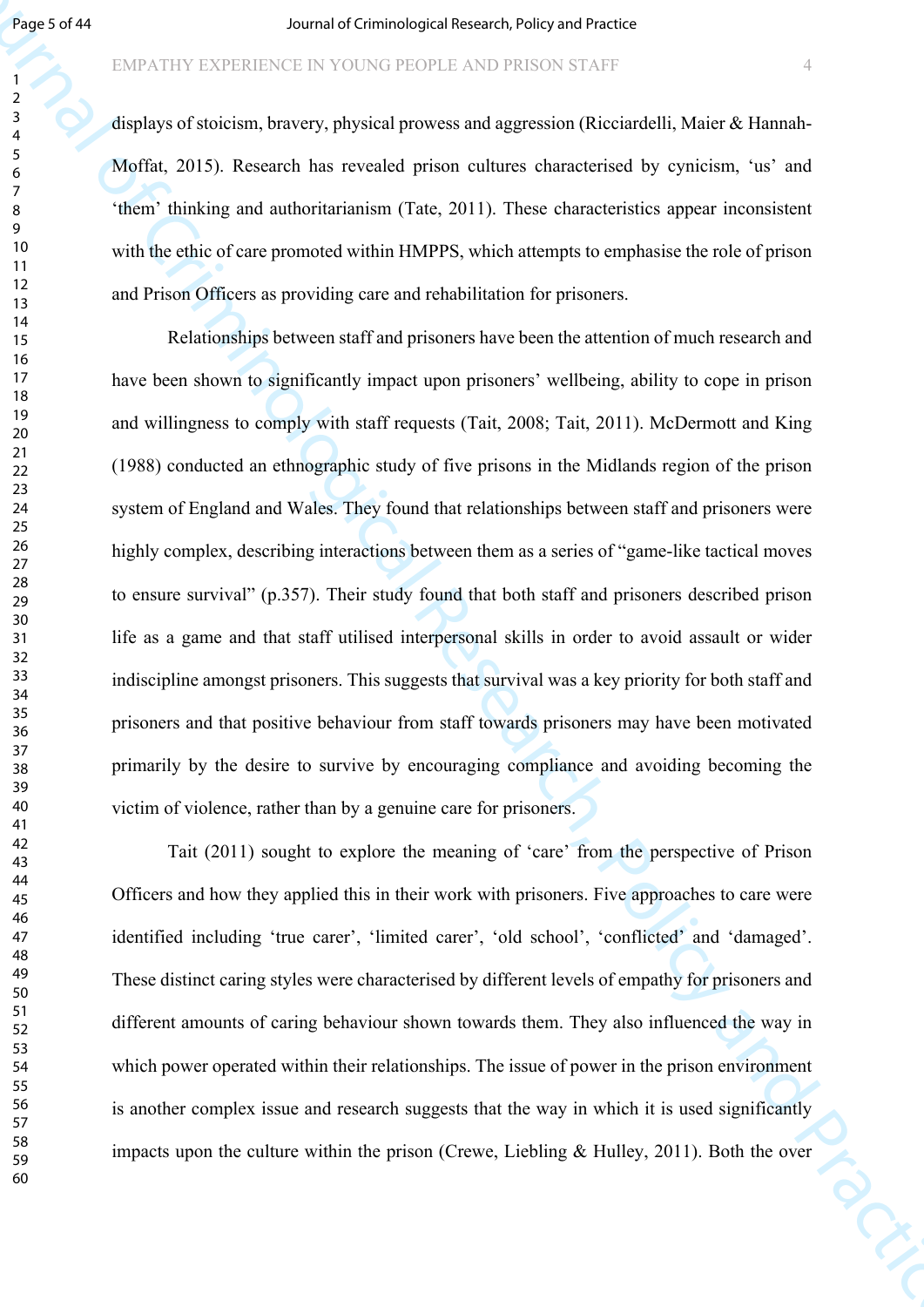and under use of power have been shown to be problematic, with the appropriate use of power resulting in prisoners feeling as if they "knew where they stood" (Crewe, Liebling & Hulley, 2011, p.109).

Fourthermore the control of the control of Criminology<br>
Fourthermore from the Criminal Criminal Criminal Criminal Criminal Criminal Criminal Criminal Criminal Criminal Criminal Criminal Criminal Criminal Criminal Criminal One of the key priorities of the YCS is violence reduction. Recent statistics indicate that there were approximately 2,400 assaults by young people in YOIs between March 2018 and March 2019. The average monthly rate of assaults per 100 young people was 32.5 and there were 1.3 assaults per young person involved (Youth Justice Board & Ministry of Justice, 2020). Due to recent changes in reporting systems, it is not possible to compare these figures to previous years; however statistics from earlier years indicate an upward trend. For example, between March 2017 and March 2018, the number of assaults increased by 29% to just over 3,500 incidents. This represents the highest number of assaults seen in the preceding five years (Youth Justice Board and Ministry of Justice, 2019). Upward trends in violence may be due, in part, to the significant reduction in the number of young people and children receiving sentences in recent years. This means that those in custody represent a greater concentration of those with the most challenging behaviour and most complex needs (Wood, Bailey & Butler, 2017). For example, offences of violence against the person have gradually increased from 19% of the total number of proven offences amongst children and young people in the year ending March 2009 to 30% in the year ending March 2019 (Youth Justice Board and Ministry of Justice, 2020).

A factor that has been found to increase a young person's risk of violence is a lack of empathy (Goodman, 1999; Rubinetti, 1997). It is reported that deficits in empathy are often found amongst young people who use violence (Cohen & Strayer, 1996; Marcus & Gray, 1998; Jolliffe & Farrington, 2003) and research also suggests that increased empathy mitigates against the risk of violence (Miller & Eisenberg, 1998). The apparent link between empathy and violence means that developing a comprehensive understanding of the area of empathy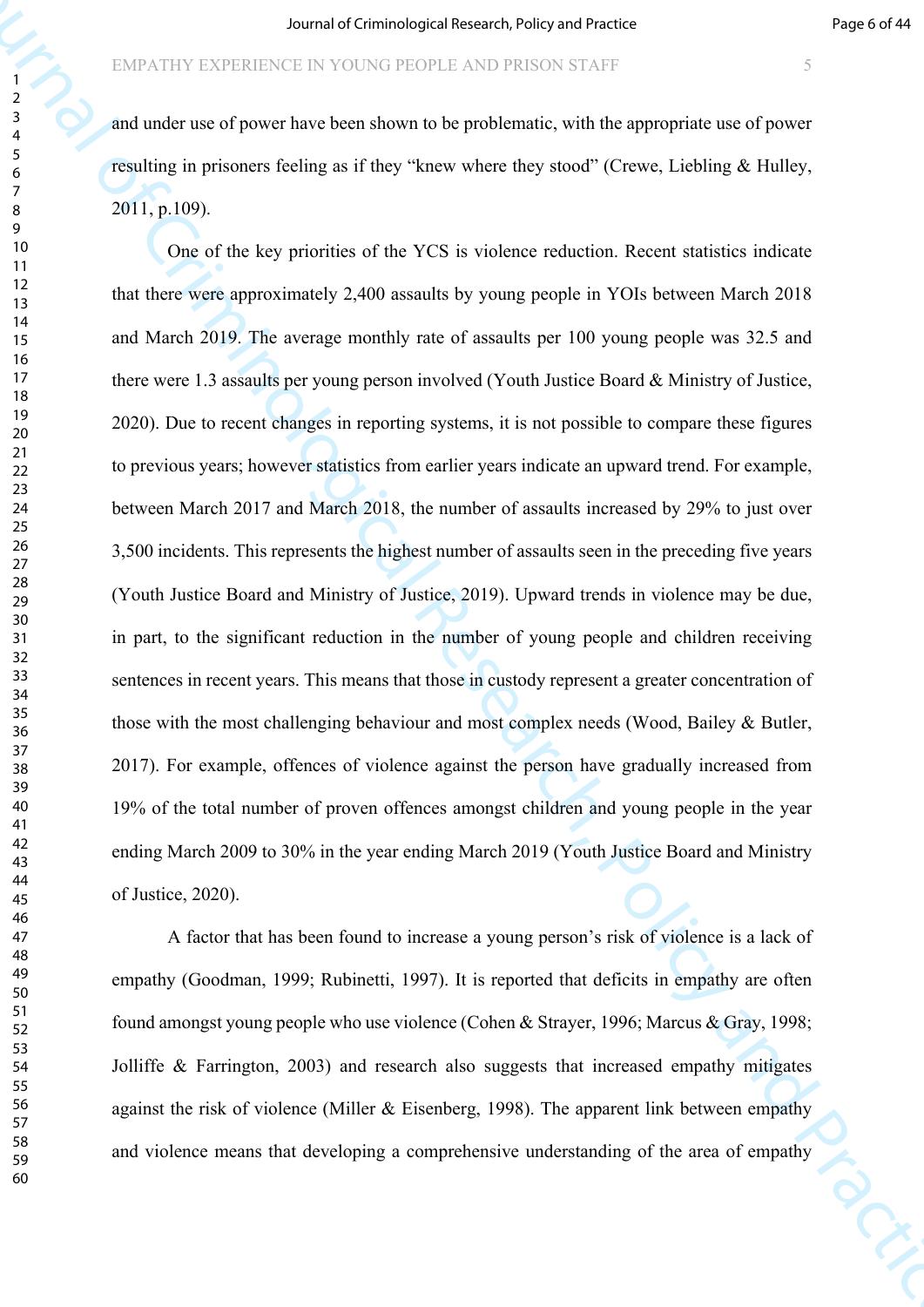experience and expression in young people in custody could prove invaluable in supporting violence reduction in youth custodial settings.

#### **Literature Review**

**Figure 1744**<br>
FIRAL INTERTATIONS INTO the COLOR PROPER CONSULTERING<br>
FIRAL INTERTATION INTERTATION INTERTATION INTO the CRIMINAL INTERTATION INTERTATION INTERTATION INTERTATION INTO A SUPERFECT AND THE CONSULT CONSULTATI The concept of empathy is somewhat difficult to define, with multiple definitions existing within the literature. Earlier definitions tended to view it as either a cognitive process, specifically the ability to perspective take (e.g. Hogan, 1969), or as an emotional experience, that is, the experience of an emotion similar to that of an observed individual (e.g. Miller  $\&$ Eisenberg, 1988). More recent definitions tend to view empathy as a multidimensional construct, that is, a combination of cognitive, affective and behavioural elements. An example is that provided by Marshall et al. (1995) who define empathy as "a staged process involving: (1) emotion recognition, (2) perspective taking, (3) emotion replication and (4) response decision" (p. 101). Here, the chosen response is important as well as the emotional congruence and the ability to appreciate the individual's perspective. Given the broad focus of the current study, along with the common understanding that both cognitive and emotional aspects are not mutually exclusive (Fagiano, 2016), the current study adopted a multidimensional definition of empathy including cognitive, affective and behavioural elements.

A number of theoretical approaches exist which attempt to explain empathy and empathy deficits. Incorporating biological, psychological and social perspectives, the literature on trauma attempts to explain how exposure to traumatic events during childhood can impact negatively upon an individual's ability to empathise with others. Studies suggest a link between exposure to trauma and changes to the neural circuits involved in empathy. For example, Pratt et al. (2016) found that adolescents who experienced parental depression during their early years demonstrated disruptions in the neural basis of empathy. In their longitudinal study, Levy, Goldstein and Feldman (2019) explored the impact of early life stress on the neural basis of empathy. They found that early life stress exerts several indirect effects on the neural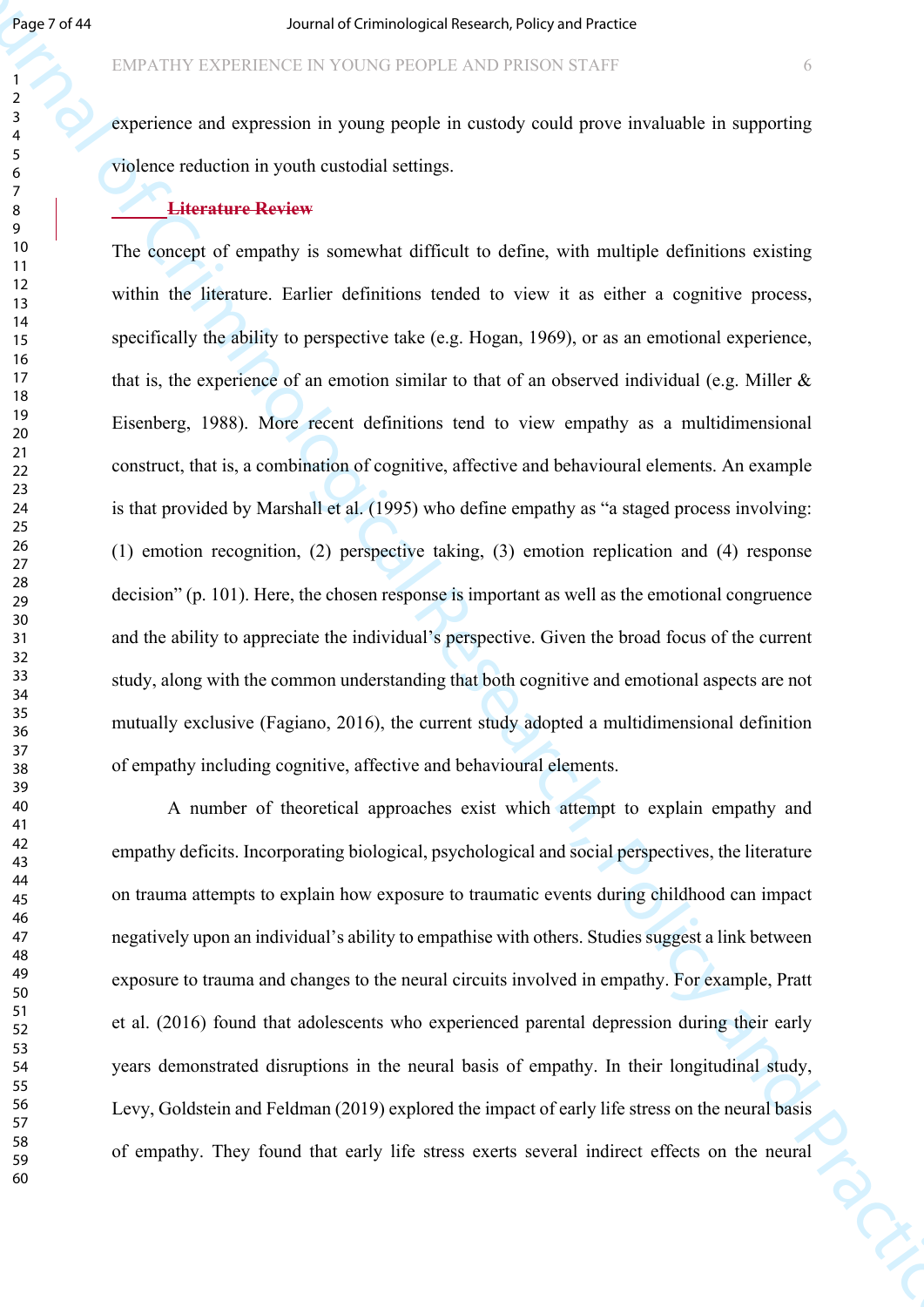empathic response that result in an altered response for some children, but not others. Eidelman-Rothman et al. (2016) also found that veterans exposed to war-related trauma demonstrated disrupted neural empathic responses to negative emotional stimuli.

Source of Criminological Research with provides the matrix in the control of Criminal Criminal Criminal Criminal Criminal Criminal Criminal Criminal Criminal Criminal Criminal Criminal Criminal Criminal Criminal Criminal Stern and Cassidy (2018) developed an attachment based theoretical model of individual differences in empathy. They propose various mechanisms by which secure attachment in childhood facilitates empathy. The first of these relates to the development of a 'secure base script'. This is an implicit set of instructions about how caregiving events typically proceed, which result from consistent experiences of a responsive caregiver. This 'script' is activated in times of threat to provide the bearer with a set of instructions about how to respond to someone in distress, enabling the individual to act with the same sensitive and empathic response that was shown to them during their childhood. Stern and Cassidy (2018) also report that securely attached adults tend to view others with greater esteem and acceptance, tend to trust others more readily and attribute positive intentions to their behaviour. They are also reported to hold less hostile attitudes towards those perceived as belonging to the 'out-group' and to perceive themselves as more capable of giving care. These positive internal models of themselves and others are thought to explain why adult secure attachment has been linked with greater empathy and reduced personal distress (e.g. Mikulincer & Shaver, 2001; Mikulincer et al., 2005). Stern and Cassidy (2018) also suggest that language and emotional self-regulation act as mechanisms by which secure attachments facilitate empathy. Regarding language, they suggest that securely attached children talk more with their caregivers about their feelings. This has been linked with children's care for others (e.g. Garner, 2003).

Various models of empathy exist within the literature. Models of empathy tend to view it as a multicomponent response, consisting of various stages that follow on from one another (e.g. Davis, 1983; Marshall et al., 1995). More recently, models of empathy have attempted to account for incidents where empathy does not appear to occur. Marshall and Marshall's model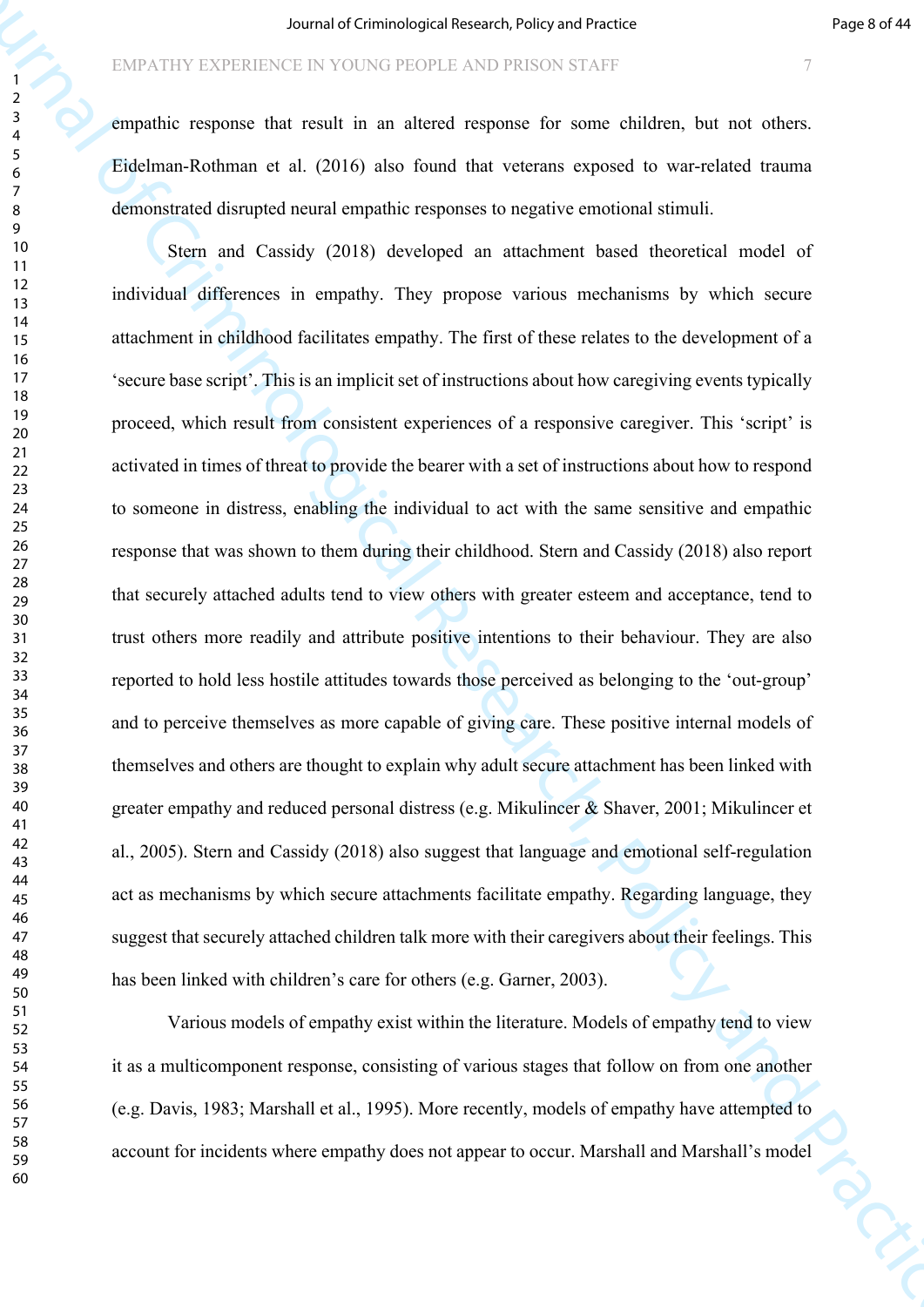#### EMPATHY EXPERIENCE IN YOUNG PEOPLE AND PRISON STAFF 8

**Experient Source of Criminological Research Professor Control Research Professor Control Research Criminal Schemes (Separation 2013) and Criminal Schemes (Separation 2014) and Criminal Schemes (Separation 2014) and Pract** of empathy (Marshall & Marshall, 2011) has 'emotion recognition' as its first stage. Prior to the second stage of their model, 'perspective taking', it is suggested that three possible responses to the emotion recognition might occur, leading to different outcomes. The first response is a feeling of care for the individual which leads to the second stage of the model, 'perspective taking', and ultimately to an empathic response. Two alternative responses are proposed which do not lead on to the 'perspective taking' stage of the model. These are: (1) the generation of excessive distress in the observer and (2) the observer disliking or being hostile towards the observed person. The generation of excessive emotional distress is thought to result in the individual attempting to escape from the situation or reduce their own distress. This might include them blocking their recognition of the harm they have brought about or using cognitive distortions about the consequences of their behaviour. This ultimately intervenes in the empathic process. The second alternative possible response to emotion recognition, the observer disliking or being hostile towards the observed person, is thought to intervene in the empathic process by resulting in indifference or pleasure from the observed person's suffering. This model, therefore, suggests that it should not be assumed that an individual who does not express an empathic response is not experiencing emotional distress in response to observing suffering. It also suggests that the lack of an empathic response may be the result of relational characteristics with a particular individual, rather than a global deficit in empathy across different contexts. This model, therefore, places more emphasis on the relationship within which the empathy occurs than previous models.

Within the prison context, expressing empathy and care for prisoners is not without risks for prison staff. Compassion fatigue is defined by Stebnicki (2000) as the emotional secondary stress and grief reactions that occur during helping interactions. It is suggested that caring about traumatised others may result in the 'carer' becoming emotionally drained and therefore adversely affected by their own efforts to empathise. This can result in the person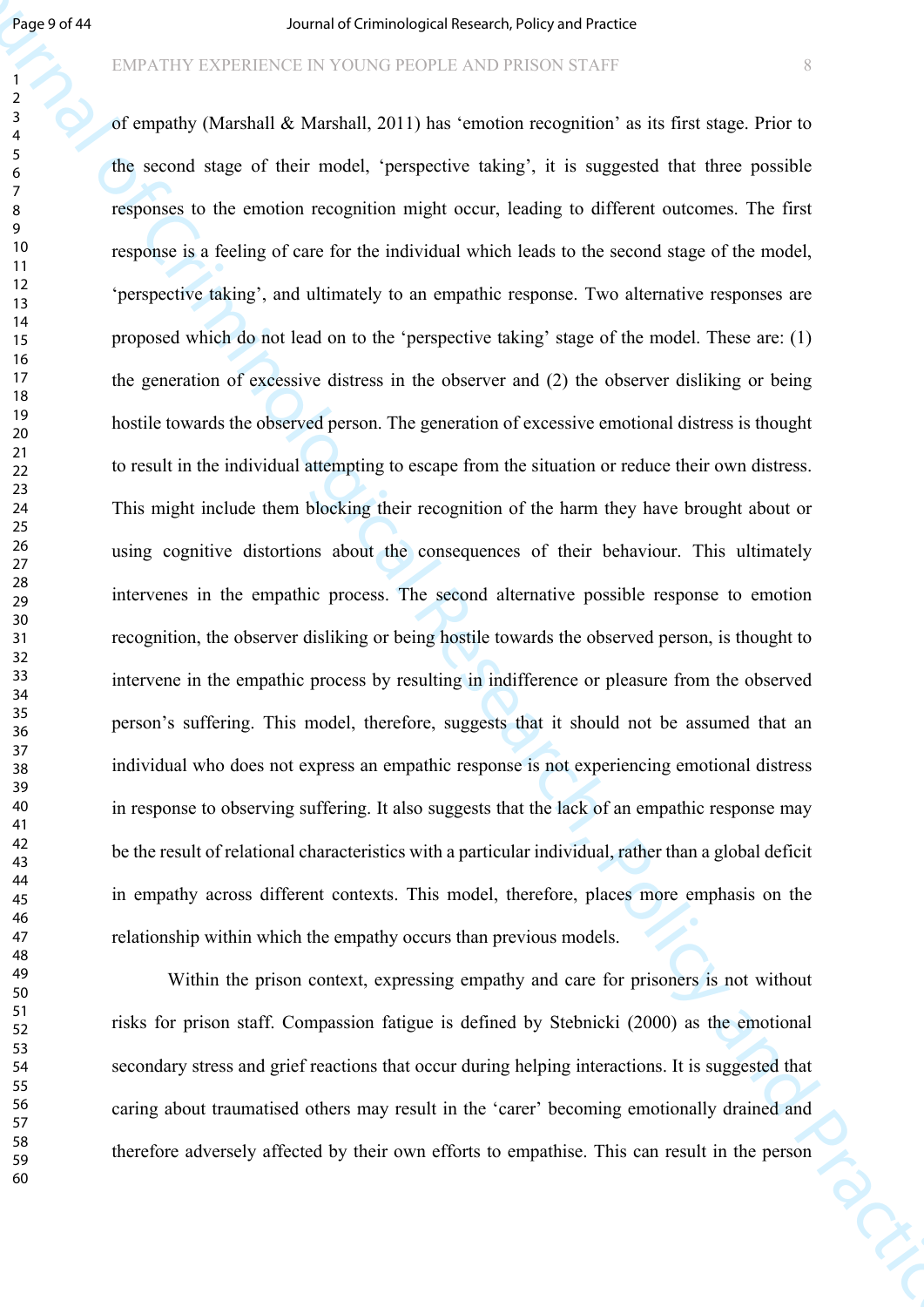becoming a 'victim' as well because of their emotional connection with the victimised person (Figley, 1995). Alkema, Linton and Randall (2008) found various factors that mediate the relationship between empathy and compassion fatigue and burnout. They found that healthcare professionals with better self-care strategies had lower levels of burnout and compassion fatigue. This therefore suggests a relationship between wellbeing and empathy and highlights the need for appropriate support for prison staff.

Journal of Criminological Research of Criminological Research of Criminal Criminal Criminal Criminal Practice<br>
The Criminal of Criminal of Criminal Criminal Criminal Criminal Criminal Criminal Criminal Practice<br>
The Crimi The measurement of empathy has long been problematic for researchers, largely due to the lack of a clear definition of empathy (Neumann, et al., 2015). Numerous measures exist which profess to measure empathy, or at least one or more specific aspect of it. Broadly speaking, these measures can be categorised into three types; self-report psychometric questionnaires, behavioural measures and neuroscientific measures. Psychometric questionnaires appear to be the most commonly used type of measure with various psychometric measures of empathy existing (e.g. the Interpersonal Reactivity Index; IRI, Davis, 1980 and the Empathy Quotient; EQ, Baron-Cohen & Wheelwright, 2004). Whilst having some strengths, psychometric measures of empathy do not consider the impact of the relationship between the giver and receiver of empathy, or the context in which the empathy is taking place. Assigning respondents a 'score' for empathy implies a view of empathy as a fixed personality trait, rather than as a fluid experience that is influenced by context. Such measures lack the ability to provide an in depth insight into an individual's subjective experience of empathy, with consideration of the relationship and context within which it occurs. Measures that acknowledge relationship and contextual factors would enable the identification of a broader range of factors which facilitate or hinder empathy for individuals, thus providing a more holistic and meaningful understanding of their experience of empathy and a clear pathway<br>for treatment of the individual and/or their context. for treatment of the individual and/or their context.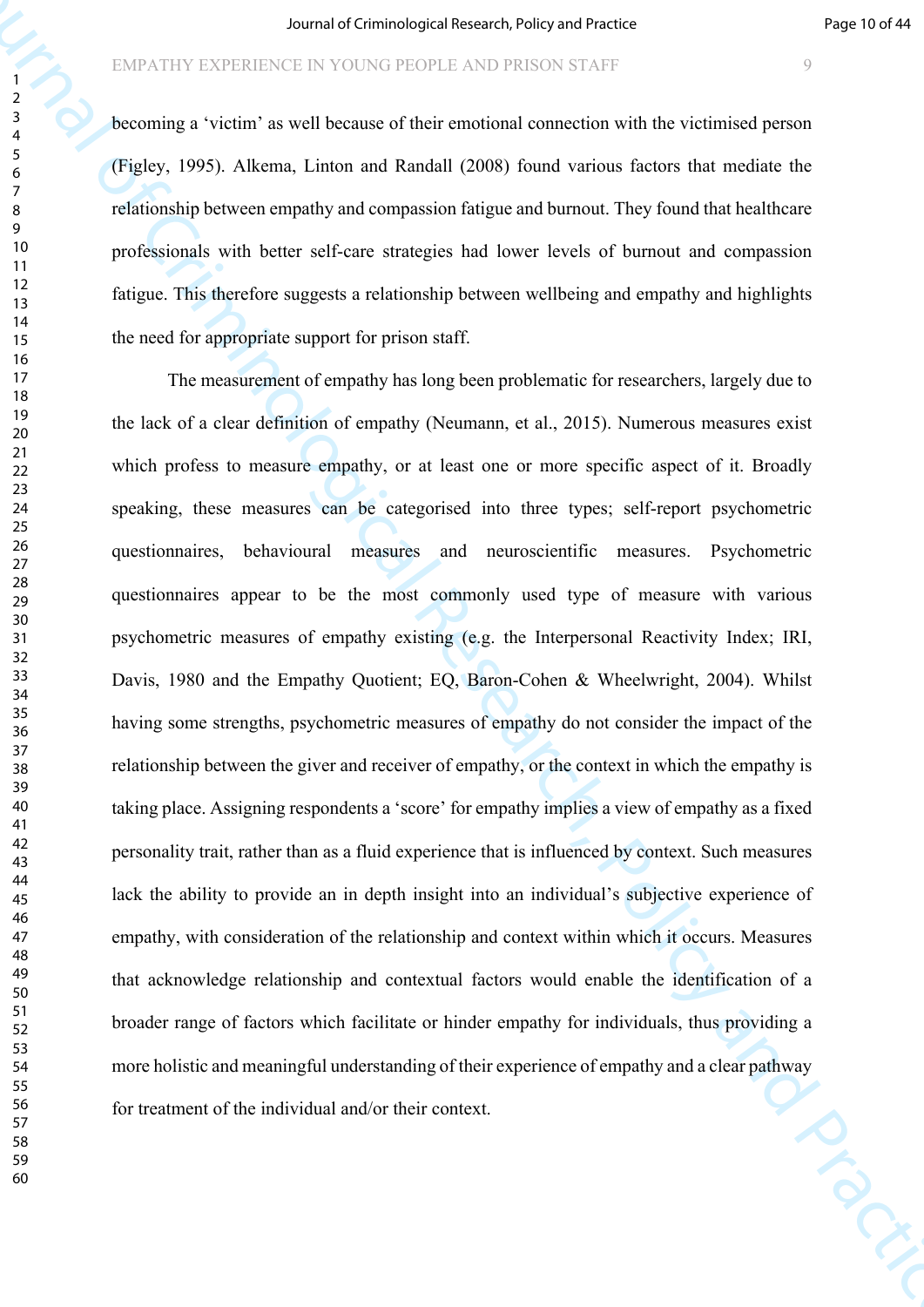#### EMPATHY EXPERIENCE IN YOUNG PEOPLE AND PRISON STAFF 10

**Figure 1998**<br>
Figure 1998 1999 Marchinological Research of Equipments of Criminal Research of Criminal Research<br>
2. The criminal orientation for the Hermann of Research of Criminal Research of Criminal Research<br>
2. The C It is evident within the literature that empathy tends to be understood as an individual trait that remains relatively stable across time and place. The impact of relationships and social context is rarely considered and the measurement of empathy usually exists at the individual level only. There is a lack of understanding relating to the subjective experience of empathy, along with the potential role of relationships and context in the experience and expression of empathy. Whilst some studies do exist, there remains a paucity of research focusing on empathy in custodial settings. The current study aims to address these gaps by exploring in detail individuals' subjective experiences of empathy in a custodial setting, including the potential role of relationships and context in influencing these. This will enable a more holistic understanding of the phenomenon of empathy, which is lacking in previous research. Given the apparent link between empathy and violence (e.g. Cohen & Strayer, 1996; Marcus & Gray, 1998), there is a need for this phenomenon to be further understood in relation to custodial contexts.

#### **Aim of the Current Study**

The primary aim of the current study was to explore how prison staff and young people experience empathy in a custodial setting, using qualitative methods. The primary research question, therefore, was: How do young people and prison staff experience empathy in a custodial setting? A secondary research question included: What is the impact of relational, environmental and cultural factors on the experience of empathy in a custodial setting?

#### **Method**

#### **Setting**

The current study was carried out at a male Young Offenders' Institution (YOI) in England. The institution is one of four establishments housing boys (referred to as young people from here onwards) aged 15-18 years who have been sentenced to custodial sentences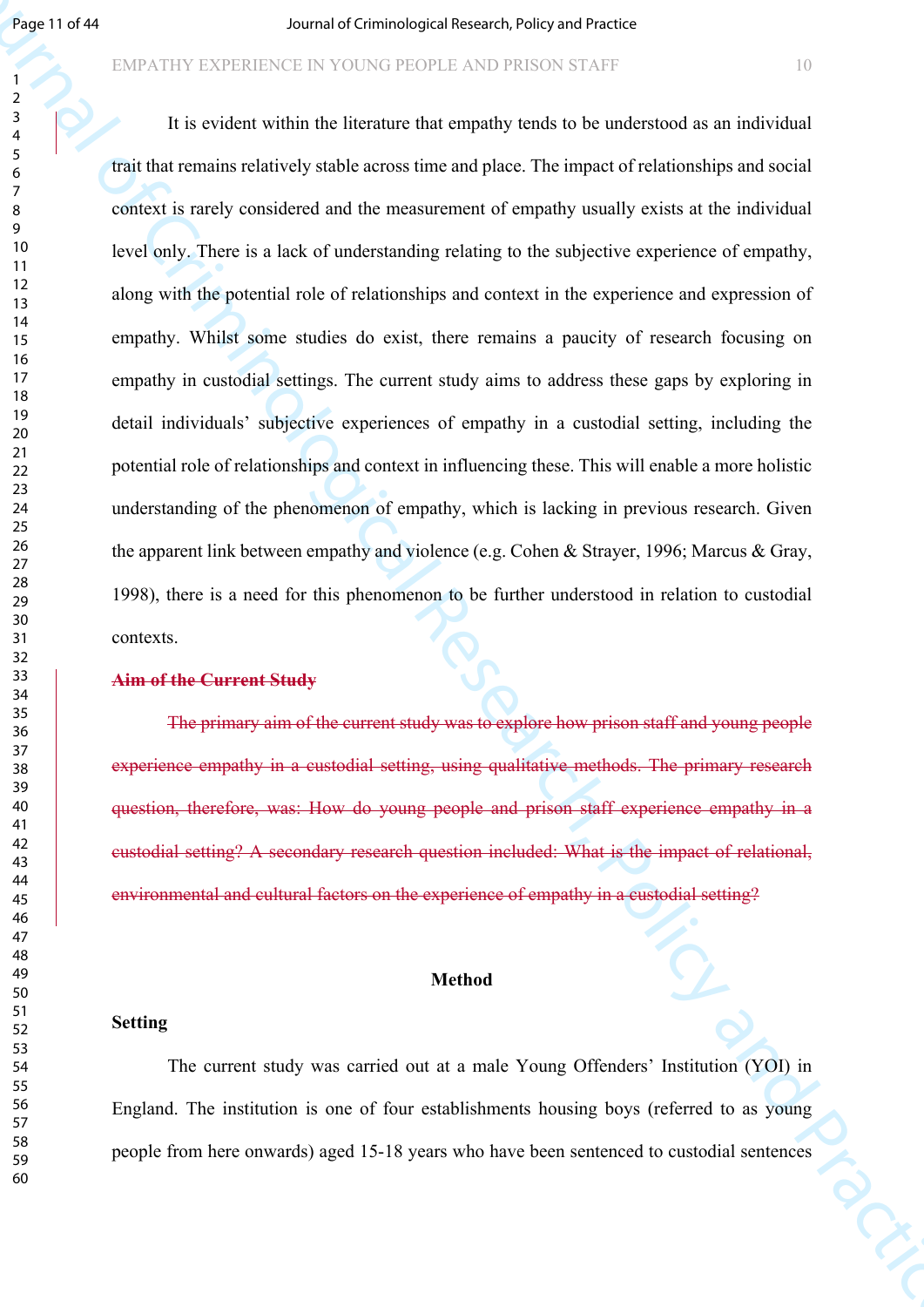by the courts. The establishment houses young people on a series of standard custodial units or on a specialist unit (Beech Unit). The name of the unit and of the participants have been changed to protect anonymity. Beech Unit provides a more therapeutic environment with enhanced support for young people with complex needs. The establishment holds both remand and convicted young people serving a variety of sentence lengths, ranging from four month Detention and Training Orders (DTOs) to life imprisonment. The current study was carried out on Beech Unit.

# **Impact of the Researcher**

Board of Criminological Research of Experimental Research of the Criminal Criminal Criminal Criminal Criminal Criminal Criminal Criminal Criminal Criminal Criminal Criminal Criminal Criminal Criminal Criminal Criminal Cr The researcher in the current study is a Forensic Psychologist employed by HMPPS. At the time of this study she worked full time at the establishment where the study took place. Her interest in empathy developed whilst working within the YCS through her experiences of facilitating individual interventions with young people in custody. Whilst carrying out therapeutic work with them, she became interested in how young people experience empathy and how this relates to the conceptualisation of empathy amongst psychologists and other professionals. In the setting she worked in, empathy was viewed as something that young people should be encouraged to develop and something that could possibly reduce their risk of committing further offences. Attempts were made by professionals to assess the level of empathy a young person experiences, often utilising psychometric questionnaires, and recommendations made in psychological reports for them to 'develop' their empathy skills. The researcher's therapeutic work with young people led to the realisation that young people appear to experience empathy in different ways within different contexts and different relationships. For example, it appeared to her that young people experienced empathy more readily during therapeutic sessions and that her experience of them in relation to empathy was different to that of some of the Prison Officers who worked with them on the prison residential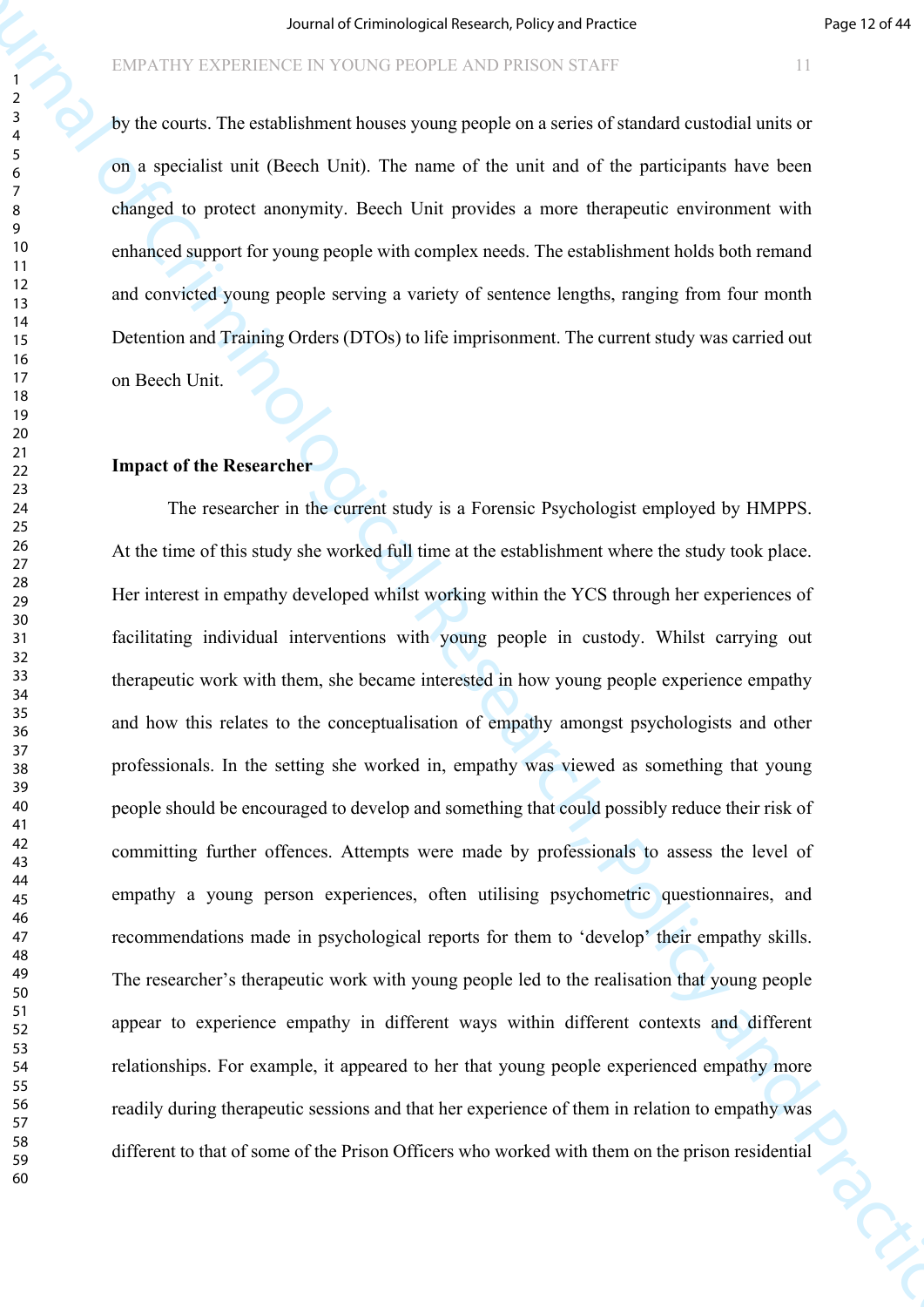units. This led her to question the nature of empathy and those factors that may facilitate it. These reflections raised ethical questions for her as they prompted her to consider whether it is in fact possible for young people to 'develop' their empathy in the prison environment and thus meet the targets that had been outlined for them in psychological reports. She also wondered about the apparent view of empathy as 'fixed', evidenced by attempts to measure the young people's levels of empathy using psychometric questionnaires. She began to question whether this is in fact the case and what the implications may be for young people and staff of accepting this view. These experiences, along with the researcher's philosophical position (described below), impacted upon her approach to this study and may have impacted upon the researcher's interpretations of the data.

**Figs. 117441**<br>
FIRAL INTERFERIENCE IN COURS PROPER ANDELES TRIP CONTROL TO THE CRIMINAL INTERFERIENCE CONTROL TO THE CRIMINAL INTERFERIENCE CONTROL TO THE CRIMINAL INTERFERIENCE CONTROL TO THE CRIMINAL INTERFERIENCE CONT The researcher's role as a Forensic Psychologist at the establishment meant that she was required to work with some of the young people residing there in a different role (i.e. as a psychologist carrying out assessments and interventions with them), thus raising the ethical issue of dual roles. Working with the young people as both a researcher and a psychologist could have caused a conflict of interest. An already existing relationship between a young person and the researcher could also have resulted in the young person being more likely to agree to take part in the study out of a desire to please the researcher, thus compromising true informed consent. To eliminate this risk, the researcher did not invite young people to take part in the study whom she was working with in her role as a psychologist, or whom she was likely to work with in the future. This worked well in that none of the participants in the current study had previously worked with the researcher or needed to in the future.

#### **Participants**

Participants in the current study were three young people located on Beech Unit at the YOI and three male Prison Officers who worked on the unit. The young people had been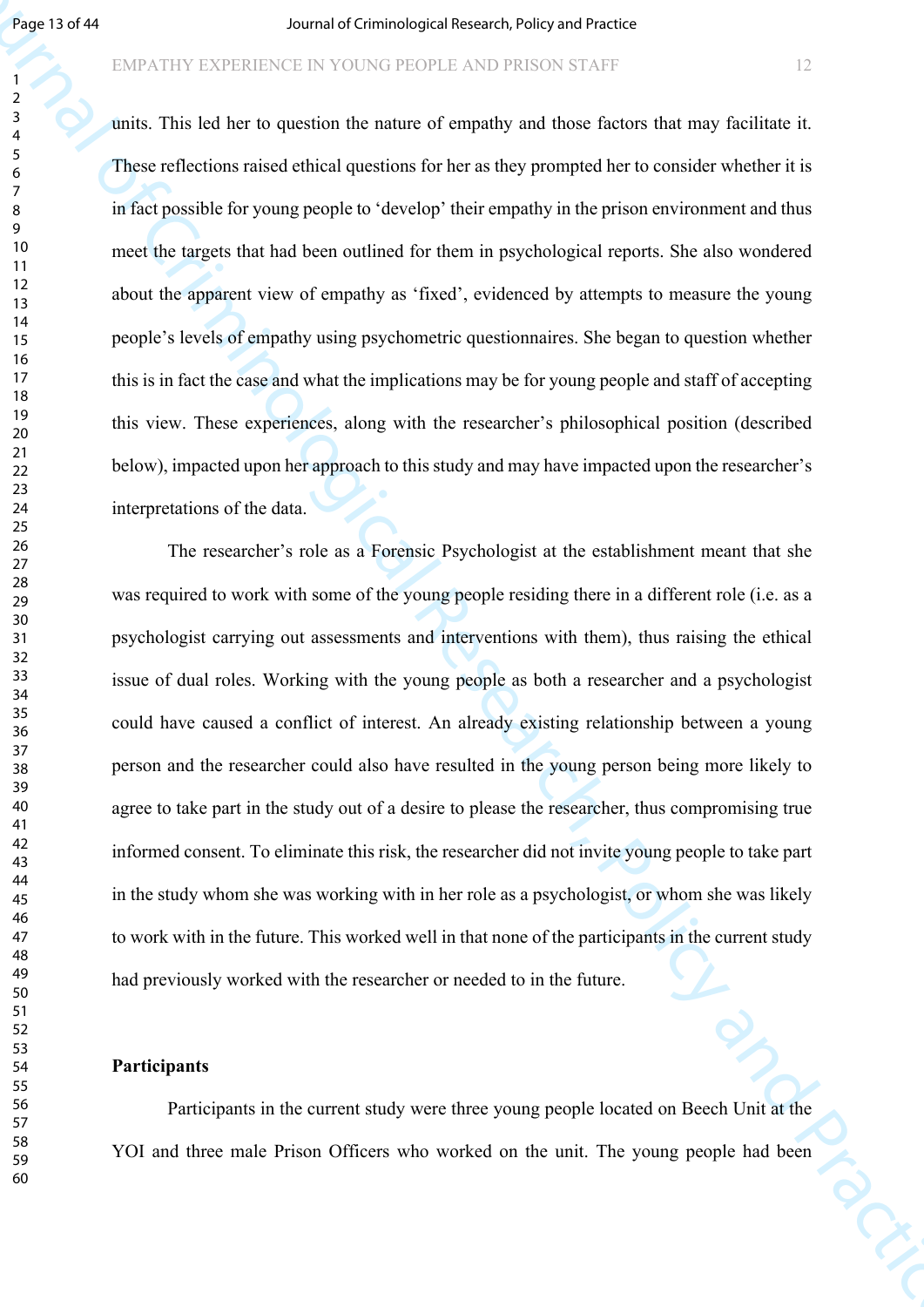resident on the unit for between six and eight months and the Prison Officers had worked on the unit for between approximately two and six years. Since empathy is a relational phenomenon, both prison staff and young people were included as participants. This enabled a more holistic insight into the phenomenon of empathy in the custodial environment and allowed for the potential impact of the relationship to be explored.

#### **Data Collection Methods**

Fourth of Criminological Research violety of Experimental Properties ( $\frac{1}{2}$ <br>
Fourth of The Lattice Hermitian Research is the Criminal Properties ( $\frac{1}{2}$ <br>
The Lattice Research of Criminal Properties ( $\frac{1}{2}$ <br>
The The current study utilised qualitative methods. This allowed for a broad and in depth exploration of the phenomenon under investigation, which was an important starting point given the lack of previous research in this area. In-depth individual, semi-structured interviews (SSIs) were carried out in order to explore young people and Prison Officers' subjective experiences of empathy on the unit. A pre-prepared interview schedule was utilised consisting of a number of key questions and prompt questions aiming to elicit a detailed account of the participants' experiences. The interview schedule was applied flexibly, with participants' responses being further explored where this was felt to provide useful information in relation to the research question. Interviews were audio-recorded and lasted an average of 60 minutes.

#### **Ethics and Procedure**

The current study was approved by a University ethics committee and by the National Research Committee of Her Majesty's Prison and Probation Service (HMPPS). The young people invited to take part in the study were selected using a purposive sampling method. Their participation was entirely voluntary and they provided informed consent to take part using a pre-prepared consent form. This included reassurance that, should the young person decline to take part, their time in custody or relationship with the researcher would not be affected in any way. Young people were invited to take part who were thought to be able to verbally articulate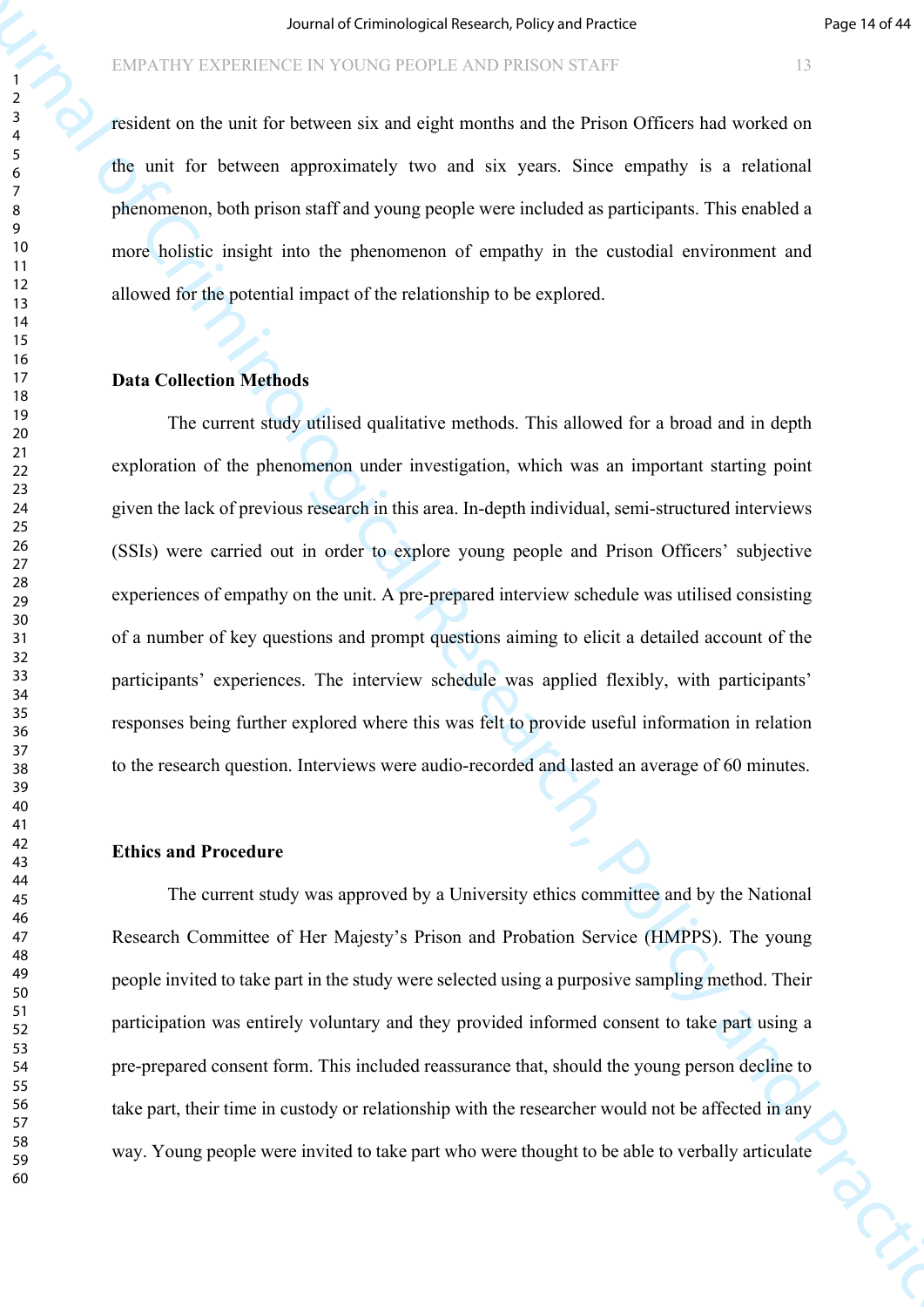#### EMPATHY EXPERIENCE IN YOUNG PEOPLE AND PRISON STAFF 14

**Figs. 10.741**<br>
FOR THE CHENE TRIENCE IS COUNTED TRIENCE AND TRIENCE CONTINUES INTO THE CONTINUES INTO THE CONTINUES INTO THE CONTINUES INTO THE CONTINUES INTO THE CONTINUES INTO THE CONTINUES INTO THE CONTINUES INTO THE their exercises of empathy relatively well, determined through conversations with multidisciplinary staff working with them. Exclusion criteria included current symptoms of mental illness or distress. Young people were approached by the researcher (first author) who discussed the study with them using a pre-developed consent form outlining the requirements of the study, that participation was voluntary and the right to withdraw. Staff members were invited to take part in the study by the same researcher and were selected on a first come first served basis. There was no exclusion criteria for staff. The researcher invited staff members to take part in the research by attending staff briefings on the unit and sending an e-mail to all staff containing an advert for the study. In order to encourage participants to think carefully about their decision to participate, they were encouraged to spend a week following their initial contact with the researcher considering the study before making a final decision.

Once recruited, participants were asked to sign a consent form and were given a copy of this to take away with them. The researcher then arranged a convenient time with the participant to carry out the interview. Interviews were held in a private room on Beech Unit, following which participants were de-briefed using a pre-prepared de-brief form.

#### **Data Analysis**

Interview data was analysed using inductive thematic analysis informed by the guidelines of Braun and Clarke (2006) and King and Horrocks (2010). An inductive thematic analysis was carried out whereby the themes identified were strongly linked to the data themselves rather than being driven by the literature (Paton, 1990). The first phase of analysis involved verbatim transcription of the interviews. Pauses, laughter and interruptions were included as these can be used to help infer meaning. Following transcription, the researcher read and re-read the data in order to increase familiarisation with the material and to become immersed in the experience of participants. Initial codes (both descriptive and interpretative)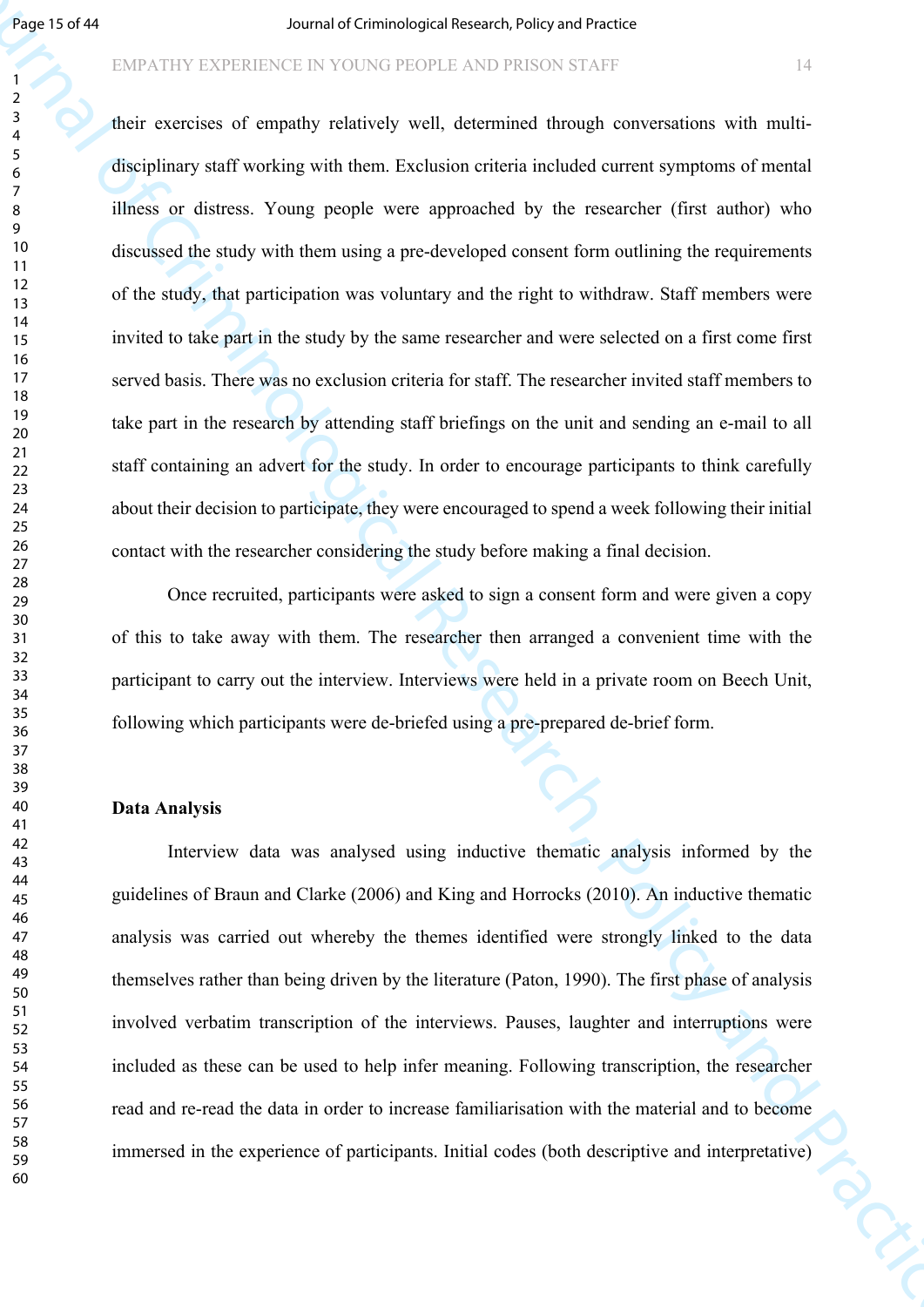Journal of Criminological Research with your state is the control of the control of the search of the control of the delta Ture present of the control of the search of the delta Ture procedure in the proposition of the de were constructed through re-reading of the data. The process of interpreting and identifying themes was approached by clustering codes that related to each other. This involved writing the codes on post-it notes and physically clustering them into groups of related codes. These groups of related codes were named by identifying and naming the common theme or idea within them. Codes were re-organised at this stage if there appeared to be more than one common theme or idea amongst them, ensuring that each theme captured a distinct line of argument. When developing themes, the researcher attempted to go beyond simply describing what the participants had said, to adopting a more interpretative approach. Themes were checked against the data, then refined if necessary and overarching themes were identified. Final themes were selected on the basis that they either re-occurred across the data set or appeared particularly significant within one or more data items.

#### **Philosophical Position**

Critical realism underpins the current study. Critical realism views reality as diverse, multifaceted and as something that exists independently of those who observe it, but is only accessible through the perceptions and interpretations of individuals (O'Reilly, 2012). This approach, therefore, does not assume that research data constitutes a direct reflection of what is going on in the world. It is therefore understood that in order to gain knowledge about the world, data needs to be interpreted to further knowledge about the underlying structures which influence the phenomenon of interest (Willig, 2013). The current study aimed not to take participants' accounts of their experiences of empathy at face value, but to 'dig deeper' and interpret the data to identify underlying influences beyond participants' knowledge or consciousness which may influence their experience of empathy in the custodial context.

#### **Results**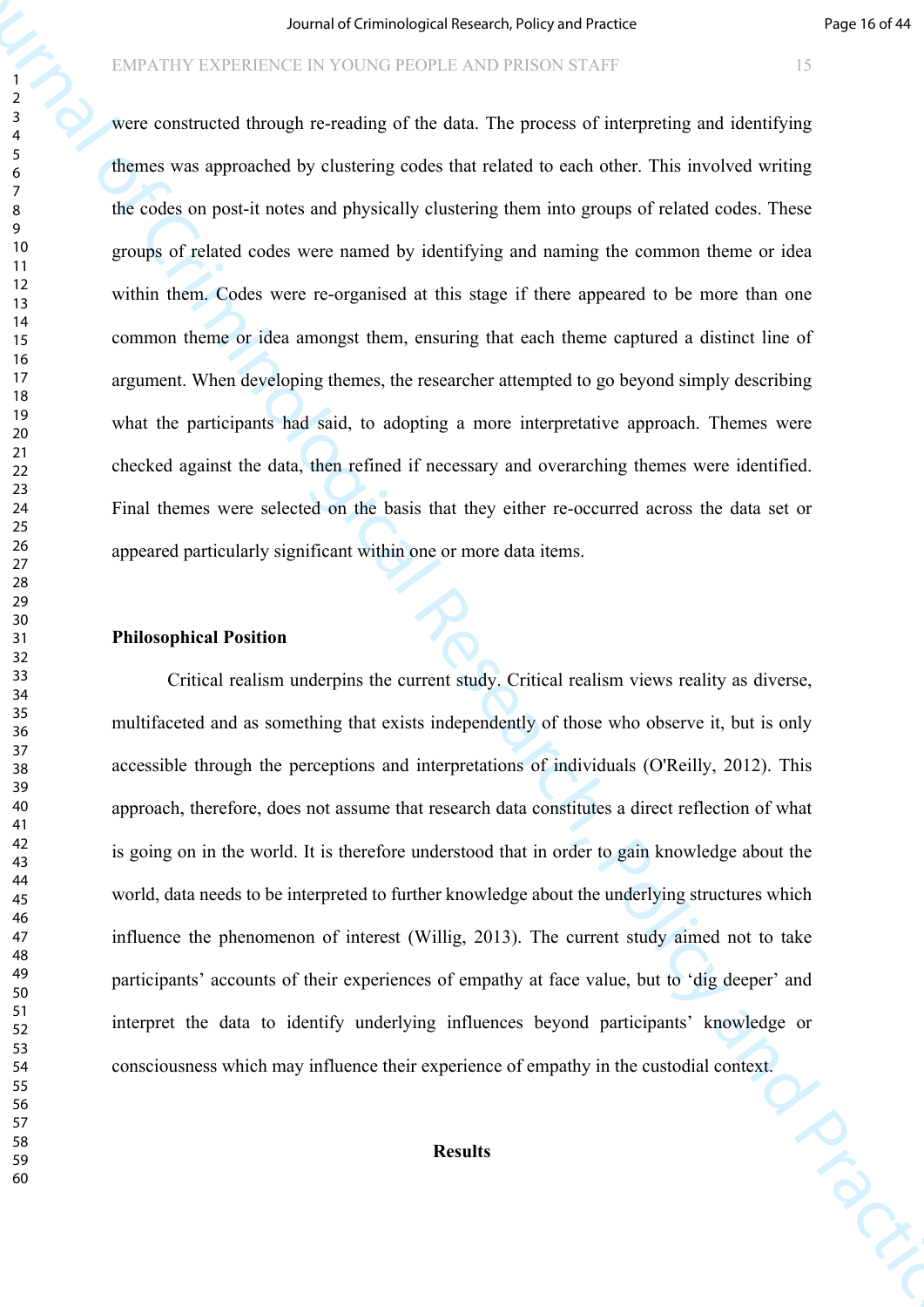### **Staff Participants**

Through thematic analysis of the data from staff participants, four overarching themes were constructed. These included: (1) constructions of empathy, (2) recipe for empathy, (3) institutional investment and (4) doing empathy. Table 1 presents the overarching themes, the related sub-themes and the meanings associated with each sub-theme.

Seg 17 8 61<br>
MANUTUN EXTERIENCE IN VOUCAU PROTELE AND PRESON STATE<br>
13.<br>
SAMUTUNGENERIES IN VOUCAU PROTELE AND PRESON STATE<br>
THEOREM IN CHEMIC CONTROL INTEREST (AD CONTROL INTEREST)<br>
We concerned These ficiliated (1) const The first overarching theme, constructions of empathy, captures the different ways in which staff understood the concept of empathy in the prison environment and how this may impact their practice. The second theme, recipe for empathy, encompasses those factors that participants felt were necessary for empathy to occur. The third theme, institutional investment, refers to the impact of wider investment on the wellbeing of staff and their ability and motivation to empathise with the young people. The final theme, doing empathy, represents everyday examples of empathic behaviour by both staff and young people on the specialist unit. Table 2 presents each overarching theme, the related sub-themes and illustrative quotes relating to each sub-theme.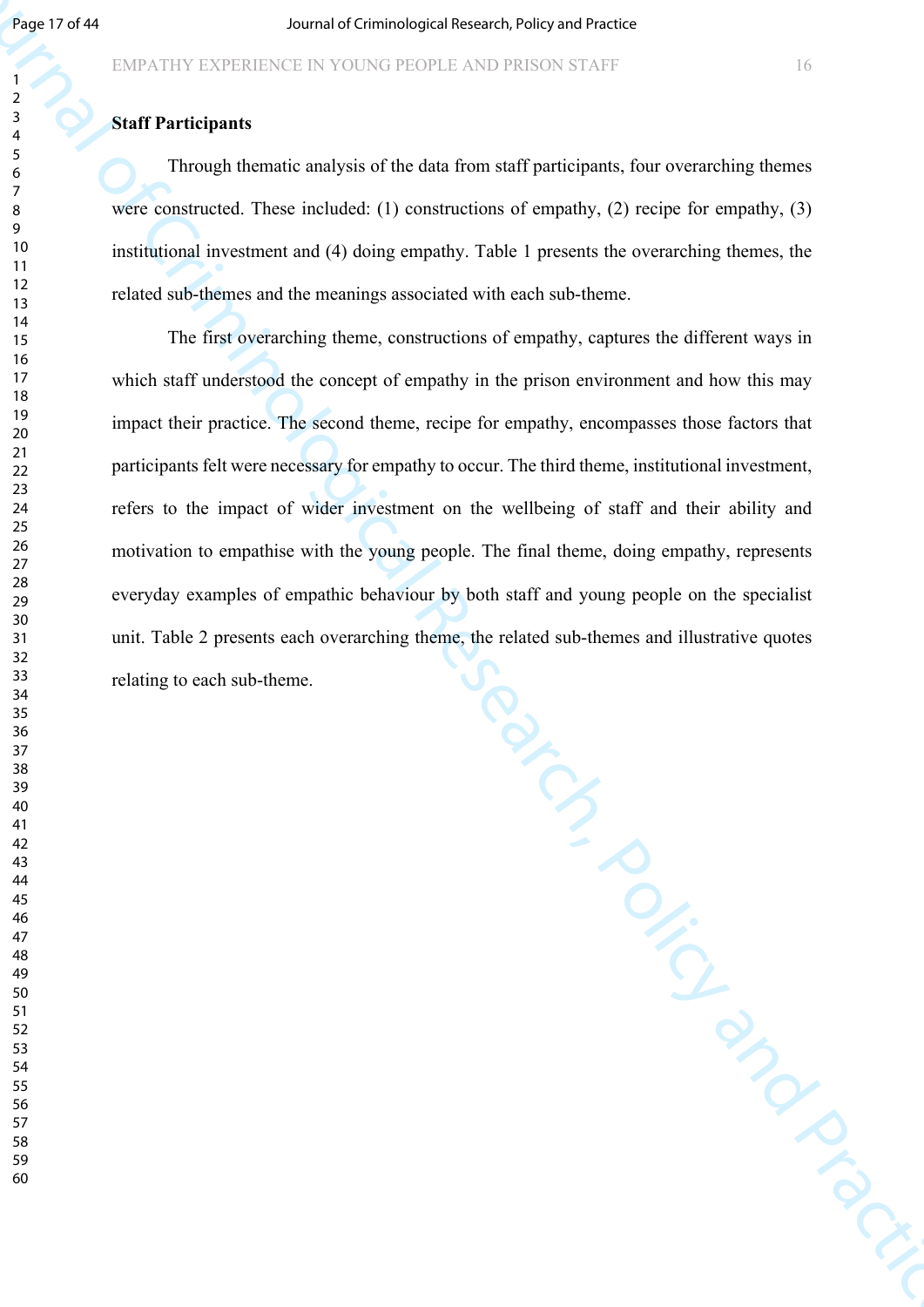#### Journal of Criminological Research, Policy and Practice Page 18 of 44

# **Table 1**

#### *Themes, Subthemes and Meanings*

|                             |                                   | Journal of Criminological Research, Policy and Practice                                                                                                                                                                           | Page 18 of 44 |
|-----------------------------|-----------------------------------|-----------------------------------------------------------------------------------------------------------------------------------------------------------------------------------------------------------------------------------|---------------|
|                             |                                   | EMPATHY EXPERIENCE IN YOUNG PEOPLE AND PRISON STAFF                                                                                                                                                                               | 17            |
|                             |                                   |                                                                                                                                                                                                                                   |               |
|                             |                                   |                                                                                                                                                                                                                                   |               |
|                             |                                   |                                                                                                                                                                                                                                   |               |
|                             |                                   |                                                                                                                                                                                                                                   |               |
|                             |                                   |                                                                                                                                                                                                                                   |               |
|                             |                                   |                                                                                                                                                                                                                                   |               |
|                             |                                   |                                                                                                                                                                                                                                   |               |
|                             |                                   |                                                                                                                                                                                                                                   |               |
| Table 1                     |                                   |                                                                                                                                                                                                                                   |               |
|                             |                                   |                                                                                                                                                                                                                                   |               |
|                             | Themes, Subthemes and Meanings    |                                                                                                                                                                                                                                   |               |
| <b>Themes</b>               | <b>Subthemes</b>                  | <b>Meaning</b>                                                                                                                                                                                                                    |               |
| Constructions of<br>empathy | Shared experience<br>Reciprocal   | Empathy is based upon the 'giver' and 'receiver' having shared experiences<br>Empathy is a reciprocal process; when you give it, you get it back<br>Empathy is an instrumental tool that can be used in a planned way in order to |               |
|                             | Instrumental<br>Malleable         | achieve a particular end goal<br>Empathy as fixed or changeable                                                                                                                                                                   |               |
| Recipe for empathy          | Rapport building<br>Trust         | Building rapport and getting to know people facilitates empathic relationships<br>Trust enables open communication which facilitates empathic relationships                                                                       |               |
|                             | Humanising                        | Seeing people as 'human' is necessary for empathy to occur                                                                                                                                                                        |               |
| Institutional<br>investment | Safety<br>Environment             | Experiencing assaults resulted in anger and reduced motivation to empathise with<br>young people<br>Aspects of the physical environment impacted on the potential for empathy                                                     |               |
|                             | Financial                         | Lack of financial investment leaves staff feeling undervalued and less likely to engage<br>in challenging aspects of the job (empathy)                                                                                            |               |
| Doing empathy               | Support<br>Emotion recognition    | Feeling uncared for makes staff less able to care for others<br>Examples of participants recognising and sharing the emotions of others                                                                                           |               |
|                             | and sharing<br>Perspective taking | Examples of participants attempting to understand young people's perspectives and                                                                                                                                                 |               |
|                             | Caring behaviour                  | of young people attempting to understand theirs<br>Examples of participants demonstrating caring behaviour towards young people and                                                                                               |               |
|                             |                                   | of young people demonstrating caring behaviour towards them                                                                                                                                                                       |               |
|                             |                                   |                                                                                                                                                                                                                                   |               |
|                             |                                   |                                                                                                                                                                                                                                   |               |
|                             |                                   |                                                                                                                                                                                                                                   |               |
|                             |                                   |                                                                                                                                                                                                                                   |               |
|                             |                                   |                                                                                                                                                                                                                                   |               |
|                             |                                   |                                                                                                                                                                                                                                   |               |
|                             |                                   |                                                                                                                                                                                                                                   |               |
|                             |                                   |                                                                                                                                                                                                                                   |               |
|                             |                                   |                                                                                                                                                                                                                                   |               |
|                             |                                   |                                                                                                                                                                                                                                   |               |
|                             |                                   |                                                                                                                                                                                                                                   |               |
|                             |                                   |                                                                                                                                                                                                                                   |               |
|                             |                                   |                                                                                                                                                                                                                                   |               |
|                             |                                   | <b>PROPRIMATELY</b>                                                                                                                                                                                                               |               |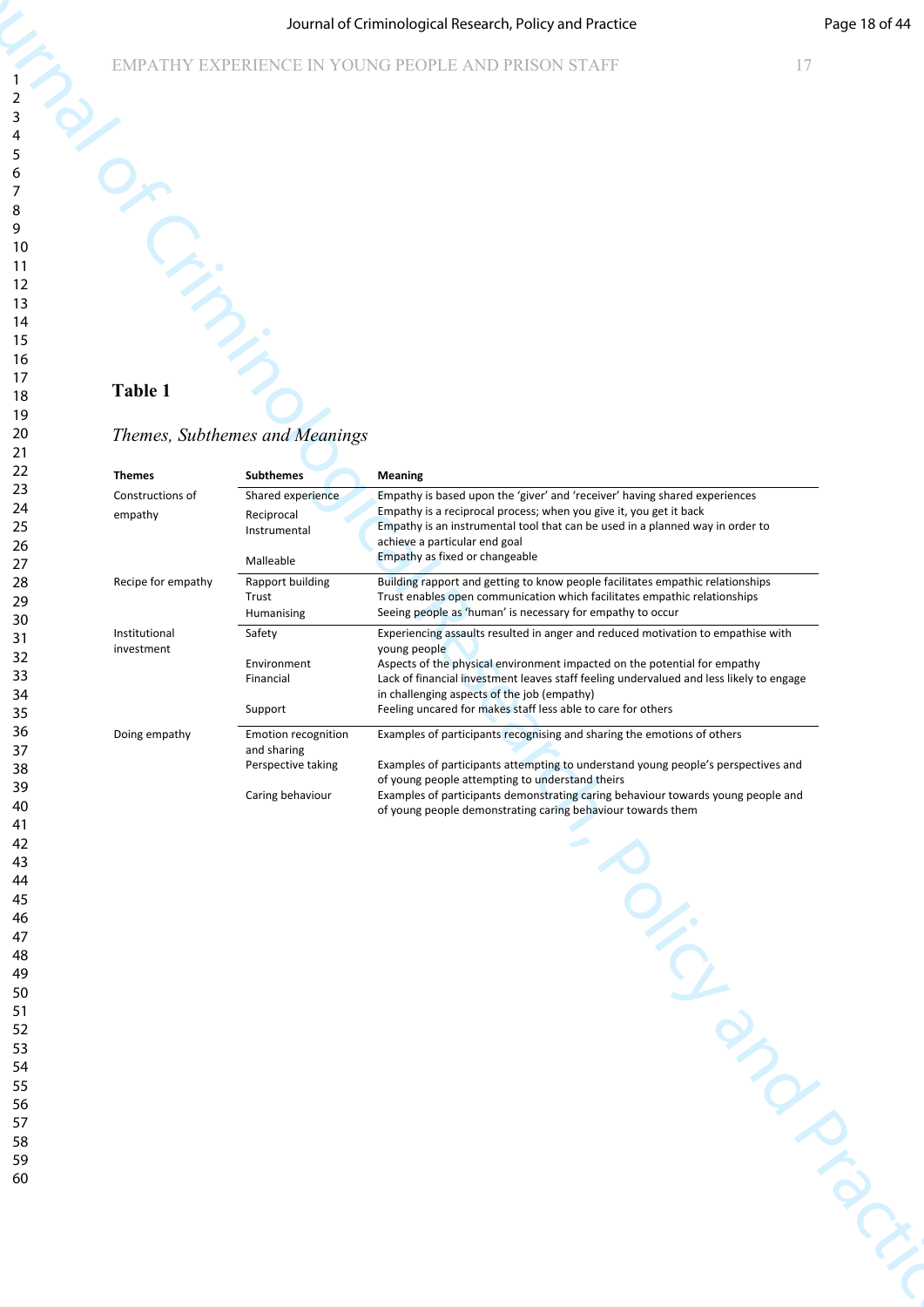# EMPATHY EXPERIENCE IN YOUNG PEOPLE AND PRISON STAFF 18

# *Themes, Subthemes and Illustrative Quotations*

| Page 19 of 44 |                                   |                                               | Journal of Criminological Research, Policy and Practice                                                                                                                                                                                                                               |  |
|---------------|-----------------------------------|-----------------------------------------------|---------------------------------------------------------------------------------------------------------------------------------------------------------------------------------------------------------------------------------------------------------------------------------------|--|
|               |                                   |                                               | EMPATHY EXPERIENCE IN YOUNG PEOPLE AND PRISON STAFF<br>18                                                                                                                                                                                                                             |  |
|               |                                   |                                               |                                                                                                                                                                                                                                                                                       |  |
|               |                                   |                                               |                                                                                                                                                                                                                                                                                       |  |
| 5<br>6        |                                   |                                               |                                                                                                                                                                                                                                                                                       |  |
| 7<br>8        |                                   |                                               |                                                                                                                                                                                                                                                                                       |  |
| 9<br>10       |                                   |                                               |                                                                                                                                                                                                                                                                                       |  |
| 11            |                                   |                                               |                                                                                                                                                                                                                                                                                       |  |
| 12<br>13      |                                   |                                               |                                                                                                                                                                                                                                                                                       |  |
| 14<br>15      |                                   |                                               |                                                                                                                                                                                                                                                                                       |  |
| 16<br>17      |                                   |                                               |                                                                                                                                                                                                                                                                                       |  |
| 18            | Table 2                           |                                               |                                                                                                                                                                                                                                                                                       |  |
| 19<br>20      |                                   | Themes, Subthemes and Illustrative Quotations |                                                                                                                                                                                                                                                                                       |  |
| 21<br>22      |                                   |                                               |                                                                                                                                                                                                                                                                                       |  |
| 23            | <b>Themes</b><br>Constructions of | <b>Subthemes</b><br>Shared experience         | <b>Illustrative Quotations</b><br>I think you might find that maybe more empathic people are the older ones like myself                                                                                                                                                               |  |
| 24<br>25      | empathy                           |                                               | because we've seen lots and lots through our lifetime and we've had situations thrown at<br>us whereas maybe the younger ones, they're still going through that sort of learning                                                                                                      |  |
| 26<br>27      |                                   |                                               | curve, life's traumas and stuff like that and they maybe don't have anything to relate back<br>to it when they're dealing with dealing with the kids. (Tony, p.4, lines 142-146)                                                                                                      |  |
| 28            |                                   | Reciprocal                                    | It's good that we promote that [empathy] and we see it in return coming back. A cycle, so<br>yeah it's good. (Craig, p.2, lines 45-46)                                                                                                                                                |  |
| 29<br>30      |                                   |                                               | I've always wanted to try and talk to the boys but once you get boys squirting pee at you<br>and all sorts and trying to assault you or threatening you, your empathy (pfff) you don't                                                                                                |  |
| 31<br>32      |                                   | Instrumental                                  | give a s**t, you've had enough. (Paul, p.6, lines 200-202).<br>It's a good tool to have [to] defuse the situations. When a lad's banging on his door at<br>10 o'clock at a night time I'm missing my parents whatever you say look I've been through                                  |  |
| 33<br>34      |                                   |                                               | this myself, I know how you feel and if you show that little bit of understanding it<br>can it can bring the situation down a little bit. (Tony, p.5, lines 166-177)                                                                                                                  |  |
| 35            |                                   | Malleable                                     | Can they be trained to become empathic? I don't know if you can. (Tony, p.4, line 133)                                                                                                                                                                                                |  |
| 36<br>37      | Recipe for empathy                | Rapport building                              | They are let down quite a number of times and I'm not one for making excuses but I think<br>if (.) the quality is there, the time is there and you make someone feel (.) you know (.)                                                                                                 |  |
| 38<br>39      |                                   |                                               | that they're not just another person. That they're actually er there to be listened to.<br>(Craig, p.7, lines 255-258)                                                                                                                                                                |  |
| 40<br>41      |                                   | Trust                                         | to me it feels like they've built up like I say that element of trust and that rapport And<br>they'll come and speak to you if they have a problem without you know feeling a little bit                                                                                              |  |
| 42            |                                   |                                               | inhibited to do so. (Tony, p.2, lines 44-48)<br>I always say to lads that underneath the uniform there is a human being that gets upset<br>that get moody we get tired we get frustrated. We have all them emotions that you have.                                                    |  |
| 43<br>44      |                                   | Humanising                                    | I think people think that this makes us some sort of superhero and I always say it really<br>doesn't. (Craig, p.6, lines 221-224).                                                                                                                                                    |  |
| 45<br>46      | Institutional                     | Safety                                        | I got my nose broke about 6 months ago so it's difficult to show any empathy towards                                                                                                                                                                                                  |  |
| 47            | investment                        | Environment                                   | these when things that that, bad things are happening to you. (Paul, p.6, lines 223-226)<br>I've always been quite a good advocate of how this runs in terms of [the specialist unit]                                                                                                 |  |
| 48<br>49      |                                   |                                               | and I know it'd never happen because it'd be the funding and everything else like that but<br>if every er unit C, D, E and F was all run where leg one was in isolation, leg two was in<br>isolation and we could do more individual work I think it would I think it would come full |  |
| 50<br>51      |                                   | Financial                                     | circle. (Craig, p.7, lines 245-248)<br>When you've got sixty boys, bad boys, who are in for bad crimes with four, five members                                                                                                                                                        |  |
| 52<br>53      |                                   |                                               | of staff who've got two years' experience getting paid twenty two thousand pound a<br>year. How much empathy are you going to have? I'm not going to have much. (Paul, p.5,                                                                                                           |  |
| 54            |                                   | Support                                       | lines 173-176)<br>I was off for five weeks and nobody phoned me. I had to phone them up and say I'm                                                                                                                                                                                   |  |
| 55<br>56      |                                   |                                               | depressed. Help me. And people were like I don't really know what to do here to help<br>you. Here's a helpline, ring that. It's like you know and you expect me to come into work                                                                                                     |  |
| 57<br>58      |                                   |                                               | and show empathy towards the boys when you're not even when you don't even know<br>how to show it to me. (Paul, p.7, lines 234-238)                                                                                                                                                   |  |
| 59            | Doing empathy                     | <b>Emotion recognition</b><br>and sharing     | Whenever I bring them up from visits, you can see it on their faces that er as nice as the<br>visit was you can see that little bit of sadness. (Tony, p.3-4, lines 114-115)                                                                                                          |  |
| 60            |                                   |                                               |                                                                                                                                                                                                                                                                                       |  |
|               |                                   |                                               |                                                                                                                                                                                                                                                                                       |  |
|               |                                   |                                               |                                                                                                                                                                                                                                                                                       |  |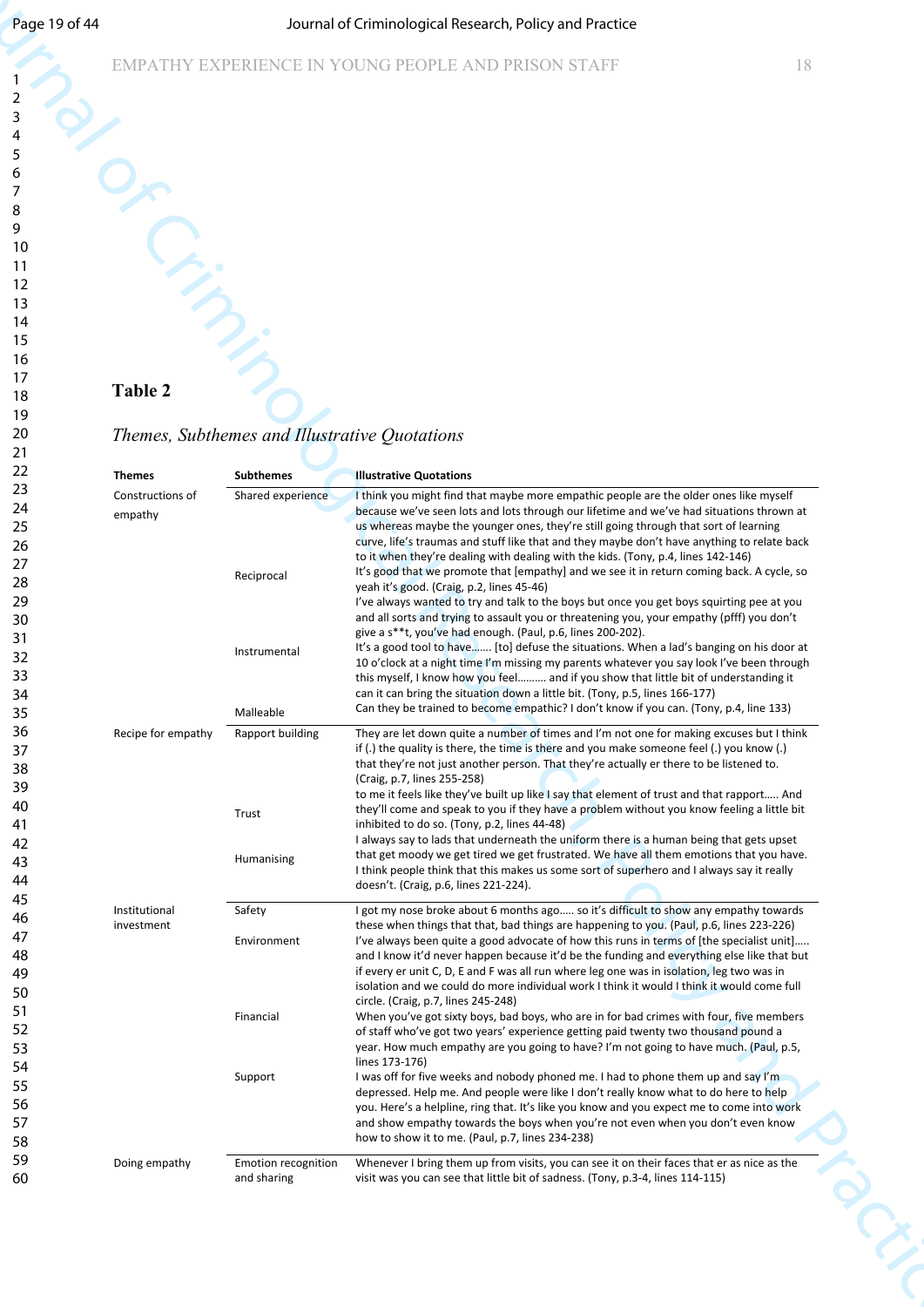I remember being there like I say to the point of where I did, it reduced me to tears. I was upset. (Craig, p.5, lines 174-175)

Perspective taking Caring behaviour

Some of the lads actually when you speak to them one on one do show a level of empathy towards the job that we have to do and the things that we have to do and they do understand erm the you know the position that we're in. (Craig, p.1, lines 11-13) I find that if you get on well with like 75 percent of them when one of the 25 percent says something against you you'll find sometimes that the other lot will say oh don't you say that to sir or miss or whatever and they'll sort of back you up. (Tony, p.1, lines 23-25)

#### *Constructions of Empathy*

Journal of Criminological Research (Angle parameteristic and Practice Criminological Research)<br>
Statistics in the Criminal Criminal of Criminal Criminal Criminal Criminal Criminal Criminal Criminal Criminal Criminal Crimi The way in which participants understood empathy was fluid in that it changed in response to different situations. They sometimes understood it as something based upon shared experiences, in that they felt that it was either necessary or advantageous to have experienced negative events yourself in order to empathise with someone currently experiencing negative events. They sometimes perceived it as a reciprocal process in that they felt that, when they gave empathy to the young people, they received it back in return. This was viewed as a natural consequence of the empathy shown to the young people. It was also sometimes understood as an instrumental tool that could and was used in a planned way in order to achieve a particular end goal. For example, participants felt that empathy can be used, or that they had indeed used it themselves, in a pre-planned way in order to defuse situations or to demonstrate pro-social modelling to help encourage positive behaviour change. Empathy was also viewed as malleable. This sub-theme comprised the most inconsistency in the data, with participants expressing uncertainty as to whether empathy is a fixed construct, or something that could be changed over time, or as a result of intervention.

#### *Recipe for Empathy*

Participants viewed three key factors as necessary for empathy to occur in the prison environment. These three factors were closely related to one another. The first factor was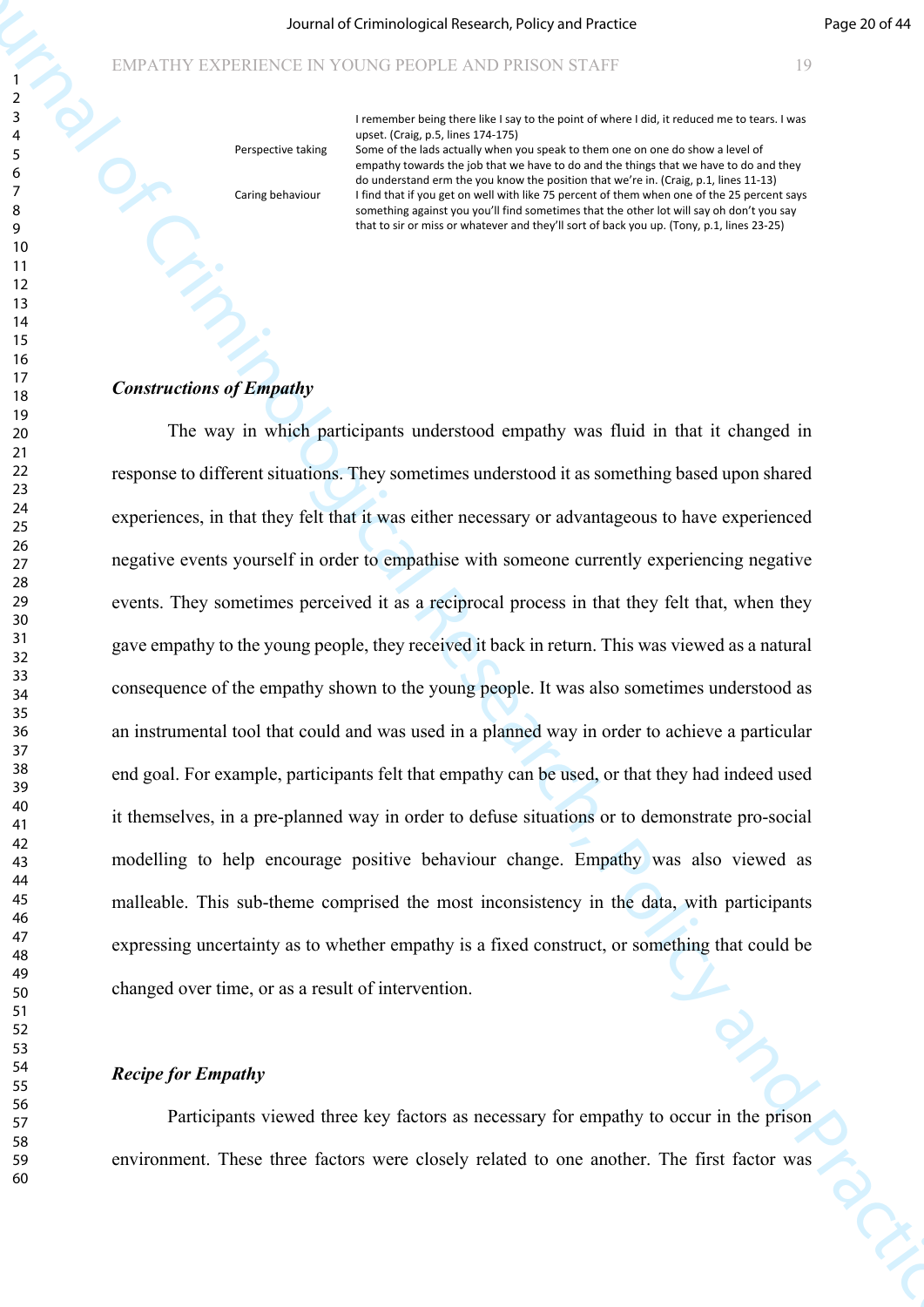#### EMPATHY EXPERIENCE IN YOUNG PEOPLE AND PRISON STAFF 20

rapport building. Participants felt that investing time to get to know both the young people and fellow staff members by "working closely" with them was important for empathic relationships to develop. They also felt that trust was necessary for empathic relationships to occur. Trust was seen as key to enable young people to communicate openly and honestly with participants, which was seen as crucial in the development of empathic relationships. Participants also felt that it was important for both young people and staff to be seen as 'human' in order for empathic relationships to occur. For example, they felt that humanising themselves to young people by encouraging them to look beyond their prison officer uniform made them closer and created greater opportunities for empathy.

#### *Institutional Investment*

**Figure 2.944**<br> **Source of Criminal of Criminal or the Source Constrainers** which provides the point properties of Criminal or<br> **Source of Criminal or Practices** Research, Policy and Practice Best Research, Policy and Pra There was consistency amongst participants in the view that the prison environment had become less safe than it was in previous years. Participants had experienced assaults from young people and, in some cases, this had left them angry and with a lack of motivation to empathise with the young people. Aspects of the psychical environment were seen as impacting on the potential for empathy. For example, the small nature of Beech Unit was seen as positive in encouraging empathy as there was the potential for staff to get to know young people and spend more "quality time" with them. Participants' responses also suggested that a lack of financial investment, in terms of poor pay and conditions, impacted on the way they felt at work and about the job, which impacted on their interactions with the young people. Participants also described a perceived lack of support from managers and this seemed to impact upon their emotional wellbeing and their ability to empathise with the young people. For example, participants felt that if they are not taken care of themselves then they are less<br>able to take care of the young people. able to take care of the young people.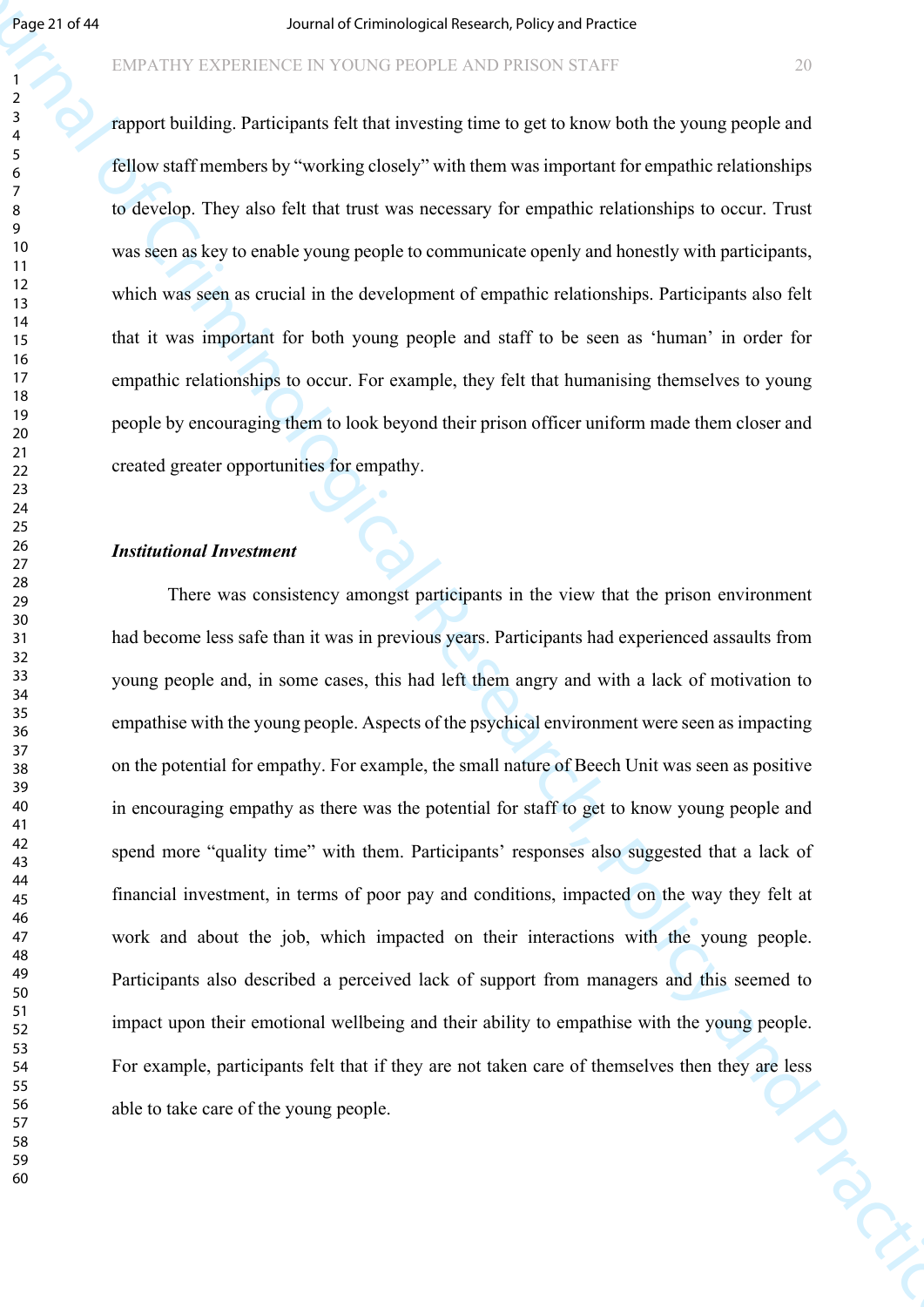# *Doing Empathy*

The data revealed a number of examples of participants recognising and sharing the emotions of other staff members and of the young people. There were also a number of examples of participants attempting to understand the perspectives of young people and of the young people attempting to understand the perspectives of participants. There were also examples of caring behaviour, both from the young people towards the participants and vice versa.

# **Young People Participants**

Through thematic analysis of the data from young people participants, four overarching themes were constructed. These included: (1) constructions of empathy, (2) recipe for empathy, (3) the value of empathy and (4) doing empathy. Table 3 presents the overarching themes, the related sub-themes and the meanings associated with each sub-theme.

Source of Criminological Research with provides a stationary of Criminal Research of Criminal Research of the Criminal Schedule Research of The function of The Barriston and Criminal Schedule Theoretical Schedule Research Similarly to the staff participants, the first overarching theme within the data from the young people participants was 'constructions of empathy'. This theme captures the different ways in which young people understood the concept of empathy in the custodial environment and how this may impact their relationships with each other and staff. The second theme, recipe for empathy, encompasses those factors that participants felt were necessary for empathy to occur. The third theme, empathy is valuable, captures the impact of both giving and receiving empathy in the prison environment. The final theme, doing empathy, represents everyday examples of empathic behaviour by both young people and staff on the specialist custodial unit. Table 4 presents each overarching theme, the related sub-themes and illustrative quotes relating<br>to each sub-theme. to each sub-theme.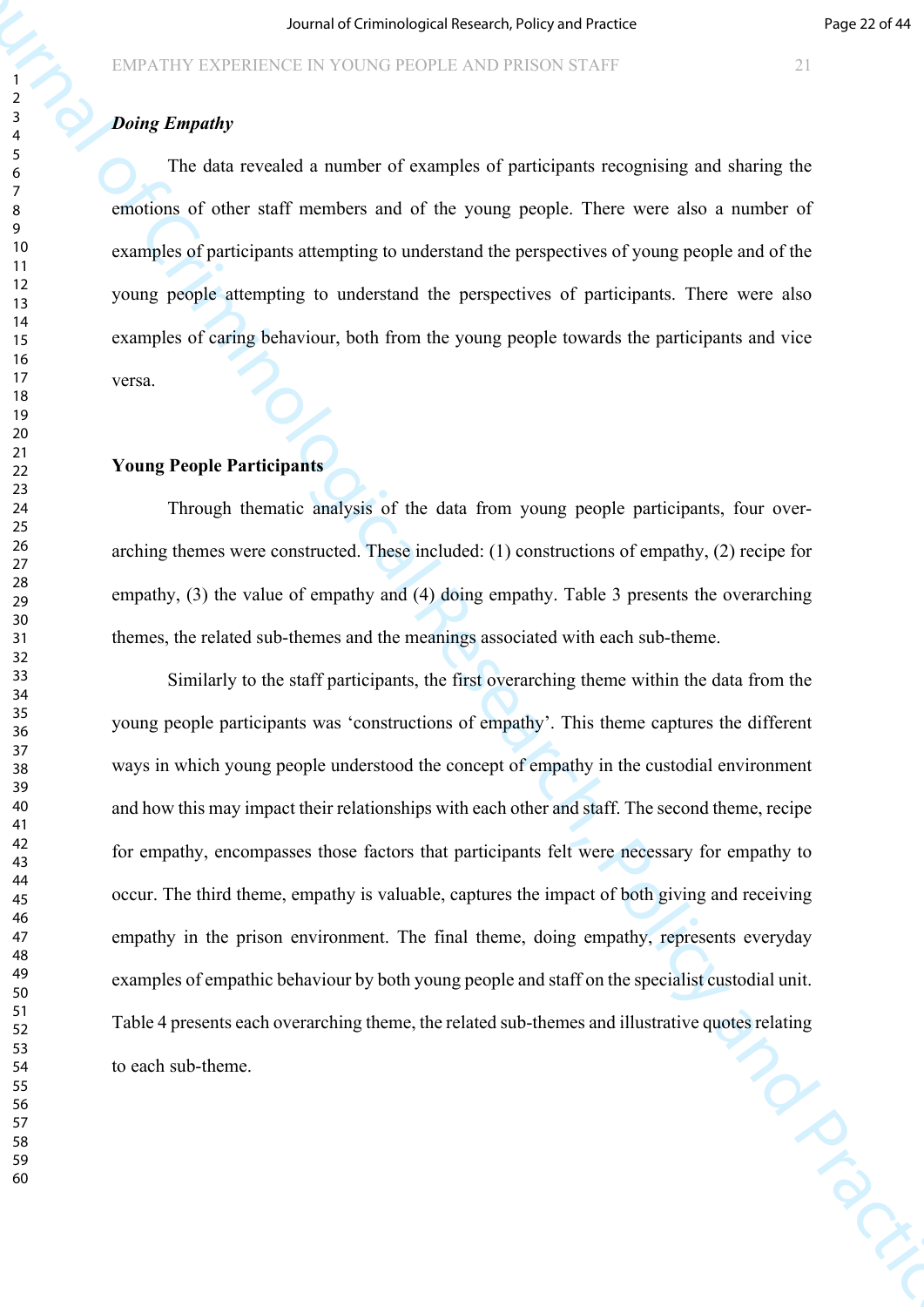# EMPATHY EXPERIENCE IN YOUNG PEOPLE AND PRISON STAFF 22

# **Table 3**

#### *Themes, Subthemes and Meanings*

| Page 23 of 44                                                                                                                                      |                                              |                                                                                                                                        | Journal of Criminological Research, Policy and Practice                                                                                                                                                                                                                                                                                                                                                                        |                  |
|----------------------------------------------------------------------------------------------------------------------------------------------------|----------------------------------------------|----------------------------------------------------------------------------------------------------------------------------------------|--------------------------------------------------------------------------------------------------------------------------------------------------------------------------------------------------------------------------------------------------------------------------------------------------------------------------------------------------------------------------------------------------------------------------------|------------------|
| 2<br>3<br>5                                                                                                                                        |                                              |                                                                                                                                        | EMPATHY EXPERIENCE IN YOUNG PEOPLE AND PRISON STAFF                                                                                                                                                                                                                                                                                                                                                                            | 22               |
| 6<br>7<br>8<br>9<br>10<br>11<br>12<br>13<br>14                                                                                                     |                                              |                                                                                                                                        |                                                                                                                                                                                                                                                                                                                                                                                                                                |                  |
| 15<br>16<br>17                                                                                                                                     | Table 3                                      |                                                                                                                                        |                                                                                                                                                                                                                                                                                                                                                                                                                                |                  |
| 18<br>19                                                                                                                                           |                                              | Themes, Subthemes and Meanings                                                                                                         |                                                                                                                                                                                                                                                                                                                                                                                                                                |                  |
| 20<br>21<br>22<br>23<br>24<br>25<br>26                                                                                                             | <b>Themes</b><br>Constructions of<br>empathy | <b>Subthemes</b><br>Shared experience<br>Reciprocal<br>Unconditional<br>Limited pool<br>Empathy as positive<br>Genuine                 | <b>Meaning</b><br>The 'giver' and 'receiver' having shared experiences helps them to relate to each<br>other and this facilitated empathy<br>Empathy is a reciprocal process; when you get it, you give it back<br>Empathy from staff is unconditional<br>Empathy from staff can 'run out' after bad behaviour<br>Empathy was viewed as something positive - "mature", "good" and "healthy"<br>Empathy can be genuine or false |                  |
| 27<br>28<br>29                                                                                                                                     | Recipe for empathy                           | Connectedness<br>Perceived similarity<br>Culture                                                                                       | Building a 'connection' or 'bond' facilitates empathic relationships<br>Perceived similarity helps to build relationships, which facilitates empathy<br>Displaying empathy can be seen as weak, but is more acceptable on Beech Unit                                                                                                                                                                                           |                  |
| 30<br>31<br>32<br>33<br>34<br>35                                                                                                                   | Empathy is valuable                          | Challenges your view<br>of others<br>Challenges your view<br>of yourself<br>Impacts time in prison<br>Encourages positive<br>behaviour | Receiving empathy results in a more positive view of people<br>Experiencing empathy for others results in a positive view of self<br>Empathy helps you to live together, provides support comfort and a stimulus<br>Receiving empathy from staff results in more positive behaviour                                                                                                                                            |                  |
| 36<br>37<br>38<br>39<br>40<br>41<br>42<br>43<br>44<br>45<br>46<br>47<br>48<br>49<br>50<br>51<br>52<br>53<br>54<br>55<br>56<br>57<br>58<br>59<br>60 | Doing empathy                                | Emotion recognition<br>Feeling for others<br>Perspective taking<br>Caring behaviour                                                    | Examples of participants recognising the emotions of staff and other young people<br>Examples of participants feeling for others (Prison Officers and other young people)<br>Examples of participants attempting to understand others' perspectives<br>Examples of participants and Prison Officers demonstrating caring behaviour towards<br>one another                                                                      | <b>PIDROKING</b> |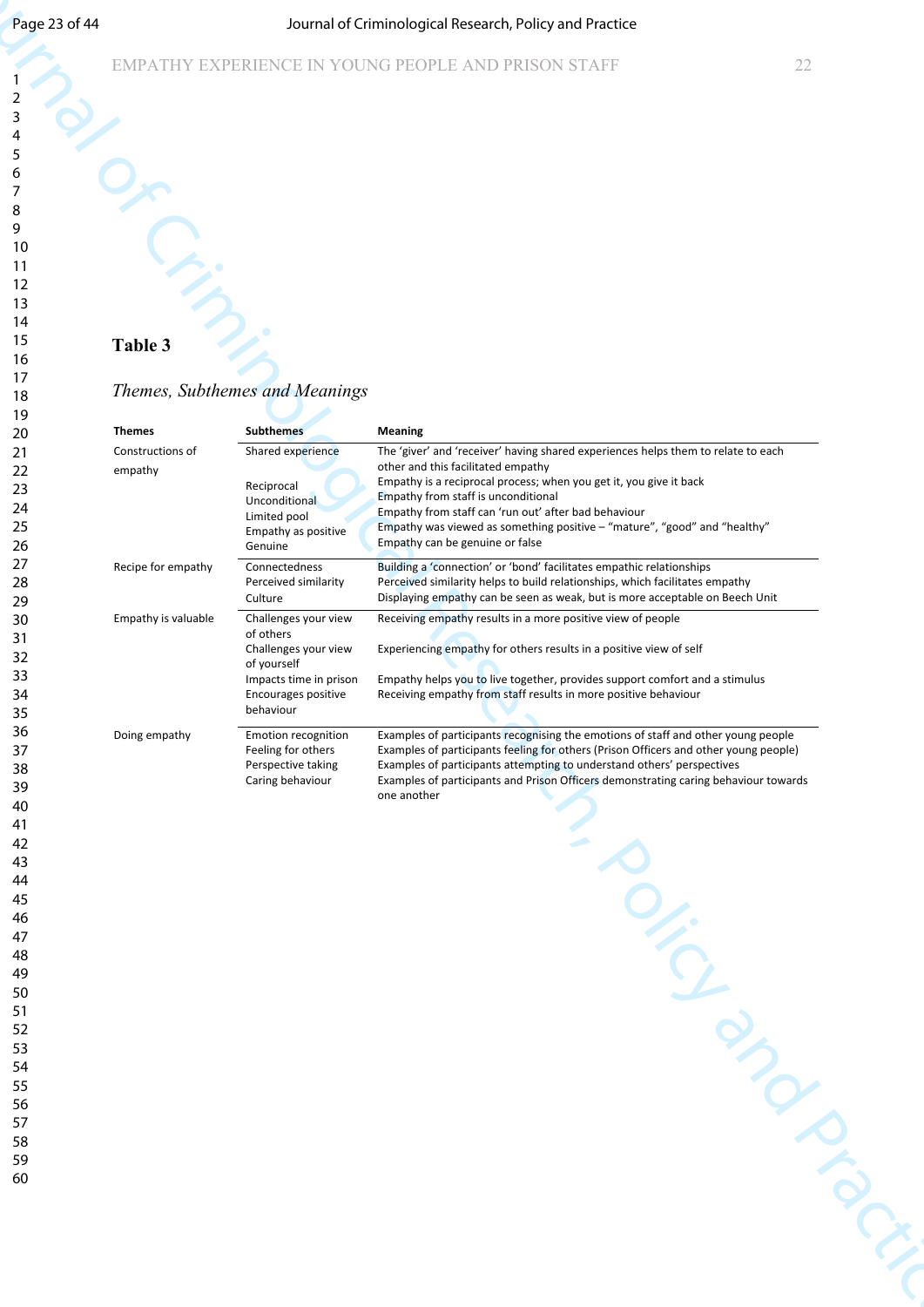# **Table 4**

# *Themes, Subthemes and Illustrative Quotations*

|                             |                                                  | Journal of Criminological Research, Policy and Practice                                                                                                                                                                                                                                         | Page 24 of 44 |
|-----------------------------|--------------------------------------------------|-------------------------------------------------------------------------------------------------------------------------------------------------------------------------------------------------------------------------------------------------------------------------------------------------|---------------|
|                             |                                                  | EMPATHY EXPERIENCE IN YOUNG PEOPLE AND PRISON STAFF<br>23                                                                                                                                                                                                                                       |               |
|                             |                                                  |                                                                                                                                                                                                                                                                                                 |               |
|                             |                                                  |                                                                                                                                                                                                                                                                                                 |               |
|                             |                                                  |                                                                                                                                                                                                                                                                                                 |               |
|                             |                                                  |                                                                                                                                                                                                                                                                                                 |               |
|                             |                                                  |                                                                                                                                                                                                                                                                                                 |               |
|                             |                                                  |                                                                                                                                                                                                                                                                                                 |               |
|                             |                                                  |                                                                                                                                                                                                                                                                                                 |               |
| Table 4                     |                                                  |                                                                                                                                                                                                                                                                                                 |               |
|                             |                                                  | Themes, Subthemes and Illustrative Quotations                                                                                                                                                                                                                                                   |               |
| <b>Themes</b>               | <b>Subthemes</b>                                 | <b>Illustrative Quotations</b>                                                                                                                                                                                                                                                                  |               |
| Constructions of<br>empathy | Shared experience                                | I felt bad because like I tend to have like arguments with my family over the phone as well<br>like misunderstandings and everything so I felt yeah. (Ali, p.9, lines 283-284)                                                                                                                  |               |
|                             | Reciprocal                                       | I care about the staff members because obviously they're the ones I get on with and<br>they're the ones that I respect and I think I'm duty bound to care for them and look out                                                                                                                 |               |
|                             |                                                  | for them because they help me so I'd feel wrong, I don't think it'd be equal if I didn't look<br>out for them (Carlton, p.5, lines 165-167)                                                                                                                                                     |               |
|                             | Unconditional                                    | I think probably the staff but because you always know it's there but maybe you don't<br>always take take it and use it but it's always there and you know that you can turn to<br>them, yeah (Harry, p.4, lines 118-119).                                                                      |               |
|                             | Limited pool                                     | sometimes I feel like I've exhausted officers through different things that I've done<br>previously and (.) they're very reluctant to help me. I think that would be a good way to                                                                                                              |               |
|                             |                                                  | say. Or very reluctant to listen. They may understand but they don't want to do anything<br>about it or listen or try and follow things up. It's just very erm (.) I just sometimes feel like<br>I've burnt a lot of bridges I think is the easiest way to describe it (Carlton, p.1, lines 18- |               |
|                             |                                                  | $22$ ).<br>Erm I think that it's good and healthy because you treat others how you want to be                                                                                                                                                                                                   |               |
|                             | Empathy as positive                              | treated and like I said it's just healthy to have that mutual understanding. (Harry, p.9,<br>lines 274-275)                                                                                                                                                                                     |               |
|                             | Genuine                                          | Obviously I think it's part of her job but I do also think there's a level that they care about<br>everyone as well or they wouldn't really be doing this job would they? I think although it<br>is part of what they need to do they also do it because they do genuinely care. (Harry, p.5,   |               |
|                             |                                                  | lines 163-165)                                                                                                                                                                                                                                                                                  |               |
| Recipe for empathy          | Connectedness                                    | I felt a bit angry and sympathetic towards the man and like because he was just doing his<br>job and it was like just out of the blue I don't know I think because we had the<br>connection and I had a good relationship. (Ali, p.9, pages 304-307)                                            |               |
|                             | Perceived similarity                             | I find it easier to speak to people who are more similar to me and have the same interests<br>and things like that. (Harry, p.2, lines 33-34)                                                                                                                                                   |               |
|                             | Culture                                          | Some of them would look at me as erm a bit like erm an idiot in a way for speaking to<br>staff in such a polite way or a respectful manner because I'm in prison but I just think at                                                                                                            |               |
|                             |                                                  | the end of the day if you do speak to them in a polite, respectful manner then as long as<br>you're courteous to them, they're going to be right to you. (Carlton, p.6, lines 220-223)                                                                                                          |               |
| Empathy is valuable         | Challenges your<br>view of others                | It made me feel a bit surprised and happy as well That there's a staff here that cares<br>about me like they there's random people that cares about you as well. (Ali, p.5, lines                                                                                                               |               |
|                             | Challenges your<br>view of yourself              | 159-162)<br>It shows that I've got a caring side I guess, yeah It gives me confidence. It gives me a lot<br>of confidence when talking to people and stuff because I feel like I've, I'm not just erm                                                                                           |               |
|                             |                                                  | putting on a show. I can actually, I feel like I can talk to somebody because I kind of know<br>that I will feel those those things I'm saying. (Carlton, p.6, lines 202-206)                                                                                                                   |               |
|                             | Impacts time in<br>prison<br>Encourages positive | Erm it's good to have the support even in a place like this (.) maybe where you wouldn't<br>expect it as much, yeah. (Harry, p.2, lines 38-39)<br>I've noticed when those staff do work with me I have more positive days, I have better                                                        |               |
|                             | behaviour                                        | times, I feel like things are just better and then sometimes when those staff come around<br>me that I've exhausted it just goes down hill. (Carlton, p.3, lines 94-96)                                                                                                                         |               |
| Doing empathy               | Emotion recognition                              | Because obviously with your friends, you don't all live in the same building (laughs) So<br>you kind of get a feel for when other people need to be left alone or when they need to                                                                                                             |               |
|                             | Feeling for others                               | be helped or something, yeah. (Harry, p.6, lines 197-200)<br>I was on exercise one day erm and I watched another young person. I was on exercise                                                                                                                                                |               |
|                             |                                                  |                                                                                                                                                                                                                                                                                                 |               |
|                             |                                                  |                                                                                                                                                                                                                                                                                                 |               |
|                             |                                                  |                                                                                                                                                                                                                                                                                                 |               |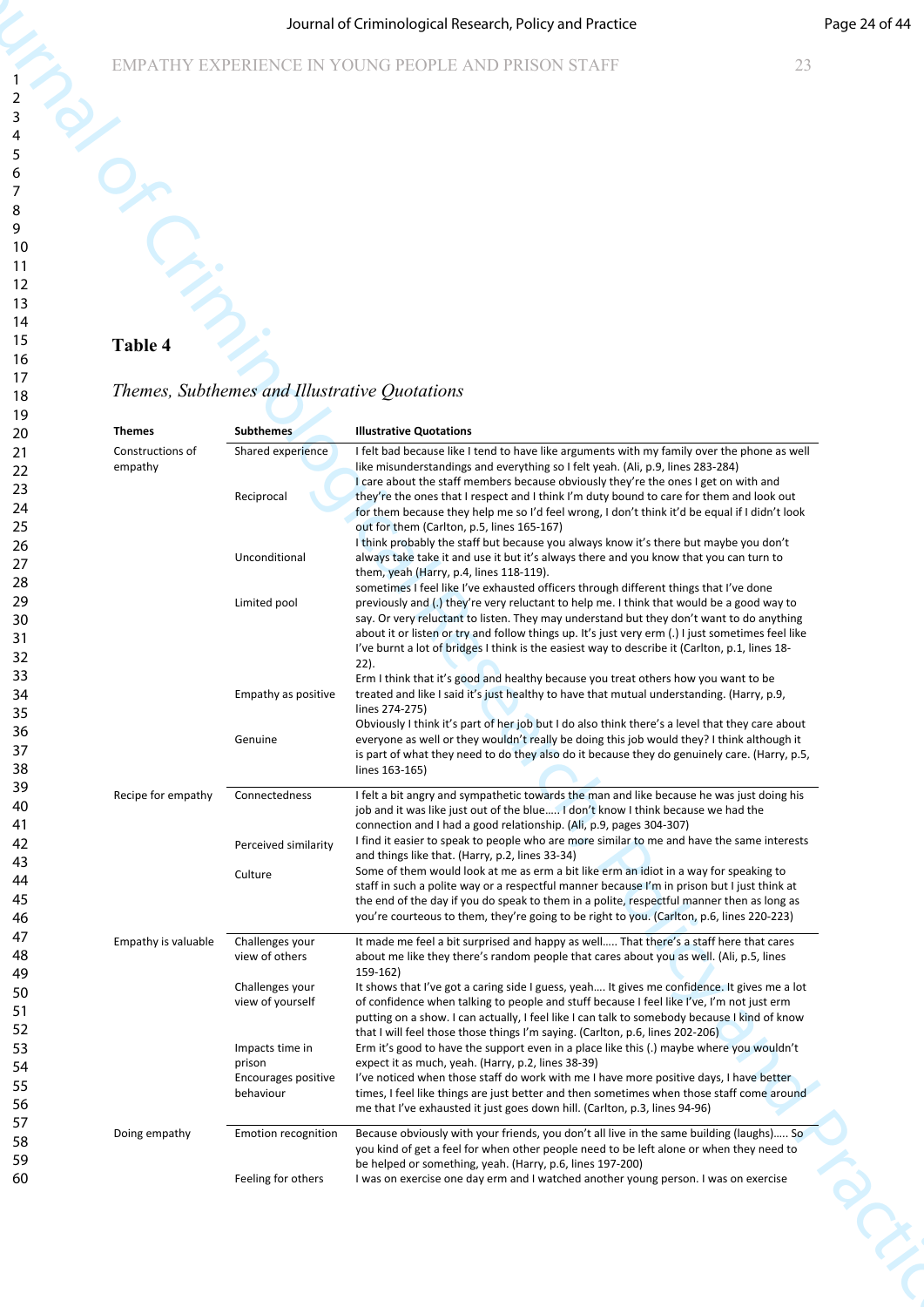with (name of wing) and (name of wing) because we go on exercise together a couple of months back and I watched a young person take another young person's erm rosary beads. Erm and that upset me so I said to the young person, I was bigger than the young person, why don't you pic on me or pick on someone your own size. (Carlton, p.5, lines 183-187) if they're having a bad day it could affect us as well a bit so we just need to like understand them a bit more and put us in their shoes like the job they're doing could be harder sometimes, stressful. (Ali, p.8, lines 274-276)

Caring behaviour

Perspective taking

I think they show like most of the time like the staff I work with on (name of unit) and that they show they care a bit like everyday like. They ask how you're doing, they say do you want to go on the phone, do you want to do this, do that. So they show that they care most of the time. (Ali, p.4, lines 113-115)

### *Constructions of Empathy*

Sings 2024<br>
FARVENTY ESTERING IN CONSULTATION (SCIENCING INTERNATION)<br>
FOR DETAILS IN A CONSULTATION CONSULTATION CONSULTATION (SCIENCING INTERNATION)<br>
THE CRIMINAL ORDER IN A CONSULTATION CONSULTATION CONSULTATION CONSUL Similarly to the staff data, the young people understood empathy in a number of different ways, indicating that the way in which they understood empathy was fluid in that it appeared to change in different situations. The young people's constructions were sometimes contradictory. For example, empathy was seen as 'unconditional' in that it was always present from staff and also as a 'limited pool' in that it could run out if they demonstrated negative behaviour towards staff. Similarly to the staff participants, it was sometimes seen as a reciprocal process and as something based upon shared experiences. Empathy was also constructed as positive and as something that could either be genuine or fake.

#### *Recipe for Empathy*

Three factors were seen as facilitative of empathy in the custodial environment. The first was 'connectedness'. This sub-theme is very similar to the sub-theme of 'rapport' that was identified within the staff data, however it has been termed 'connectedness' as there appeared to be more of an emphasis on the "connection" or "bond", rather than on simply getting to know one another as in the staff data. This was a strong theme within the data, with all participants indicating that getting to know someone helped them to develop a bond and that this made it easier to care about them. It appeared that the ability to be open and genuine acted as a vehicle in facilitating relationships, which resulted in connectedness. Participants also felt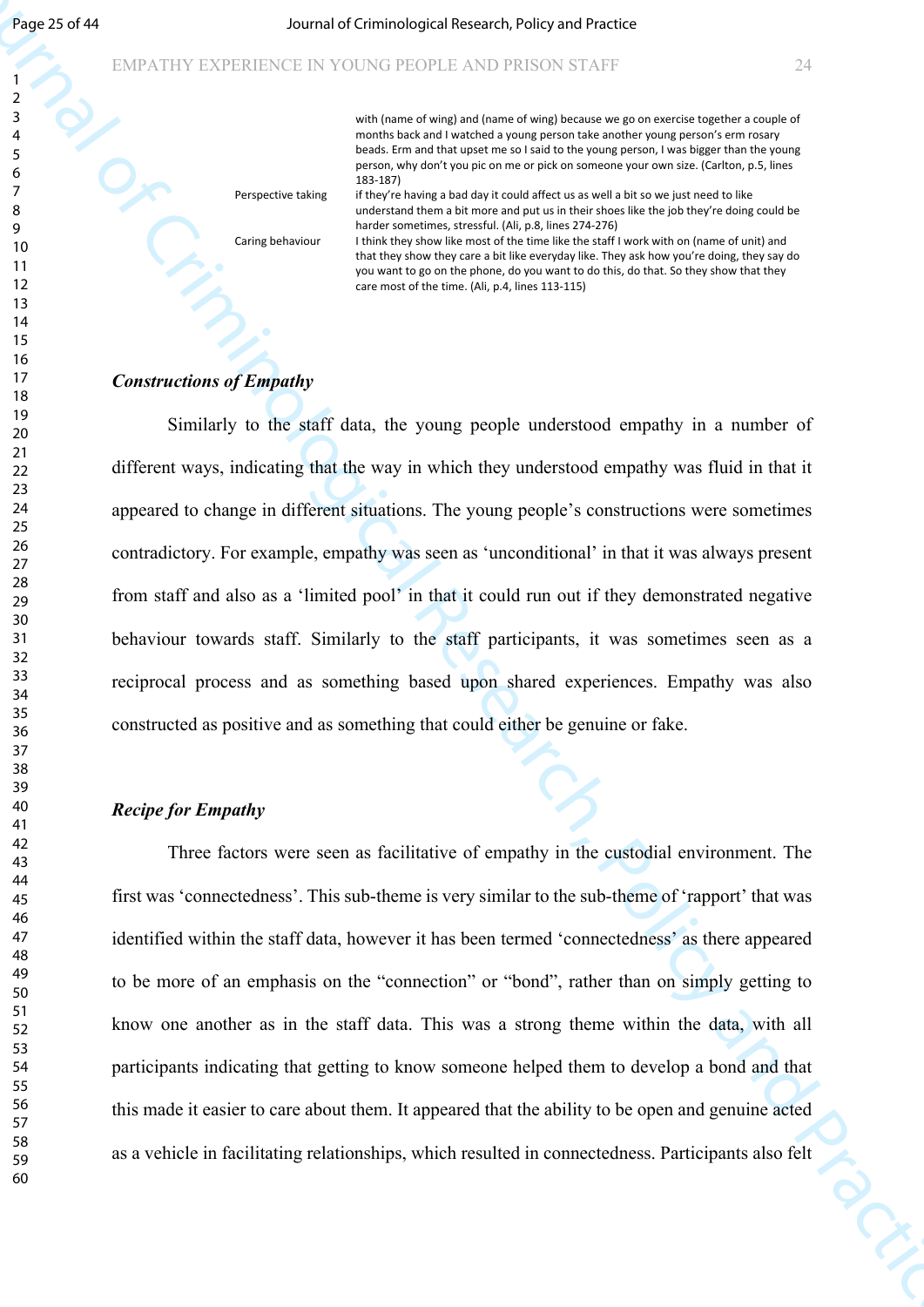that perceived similarities with others helped them to build relationships with them, which resulted in empathy. This seemed to occur in a number of ways. For example, the perceived similarity acted as a stimulus for conversation, which facilitated the development of a relationship. It also gave participants the sense of having a connection or bond with the other person. Finally, it gave participants the impression of the other person as in some way safer or less threatening, resulting in more open communication and therefore the development of a relationship. Finally, participants felt that the culture on Beech Unit, which accepted and encouraged expressions of empathy, helped to enable this.

#### *The Value of Empathy*

Fourthermological Research of Criminological Research of Criminal Research of the Second Associates ( $\frac{1}{2}$  And procedure in the Criminal Second Research of Practice Practice Practice Practice Practice Practice Practic Giving and receiving empathy impacted participants in a number of ways. There was a clear sense within the data that receiving empathy challenged negative views of others, resulting in others being seen as more helpful and trustworthy. Both giving and receiving empathy also challenged participants' view of themselves, giving them a sense of themselves as caring, and providing a way of achieving retribution for past wrongdoing. Empathic relationships in the YOI also positively impacted on their experience of custody by helping young people to live together successfully, acting as a support, comfort and a stimulus, which made their time in custody pass more quickly. Finally, empathy from staff had a direct impact upon the behaviour of young people, resulting in more positive behaviour.

# *Doing Empathy*

Similarly to the staff data, there were a number of examples of participants recognising the emotions of other young people and staff. There were also a number of examples of participants 'feeling for' others. For example, they described times when they had felt "sad", "sorry", "bad", "angry" and "upset" for other young people or Prison Officers in response to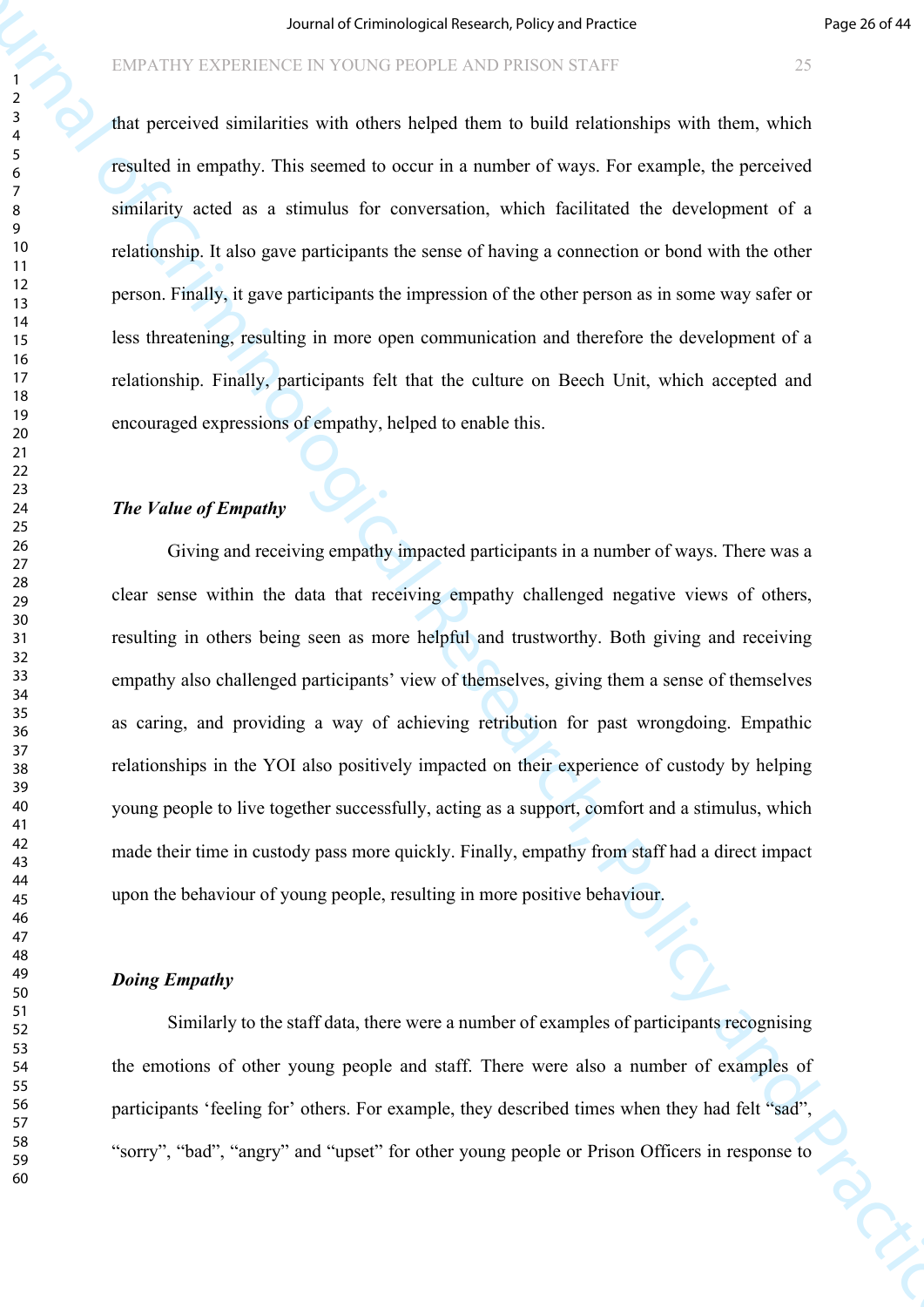# EMPATHY EXPERIENCE IN YOUNG PEOPLE AND PRISON STAFF 26

different situations that they had observed, including when Prison Officers and young people had been assaulted. There were also examples of participants attempting to understand the perspectives of both staff and other young people and of caring behaviour between participants and members of staff. Interestingly, one of the participants had demonstrated higher levels of challenging behaviour whilst on Beech Unit, including staff assaults, and he reported fewer incidents of receiving caring behaviour from staff. This perhaps provides support for the construction of empathy described previously as a 'limited pool', which can be exhausted by negative behaviour.

#### **Discussion**

The current study aimed to explore how staff (Prison Officers) and young people experience empathy on a specialist unit in a Young Offenders' Institution (YOI) and the factors that impact upon this. The current discussion will provide a summary of the key findings, including discussion of these in relation to previous research and their implications for practice. Limitations relating to the study will be considered, along with suggestions for future research.

**Figure 2014 11**<br>
Figure 4 that the statistics in the Voltache Professor of Grand Scheme in the Scheme of Criminal of Criminal of Criminal of Criminal of Criminal of Criminal of Criminal of Criminal Criminal Professor of The findings of the current study indicate that the way in which young people and staff experience empathy in the custodial environment is unique. For example, their perceptions of empathy appear to be influenced by their experiences, relationships and behaviour in custody. The findings situate empathy within reciprocity and relationship. They indicate that empathy takes place within the context of relationships, rather than at the individual level, and that the experience of empathy is influenced by the nature of the relationship within which it occurs. The current study indicates that staff and young people's understanding of the nature of empathy is fluid in that it changes within different contexts. These different understandings of empathy can be conflicting. For example, it can be seen as both 'unconditional' and as a 'limited pool' which can run out in response to negative behaviour. The findings from the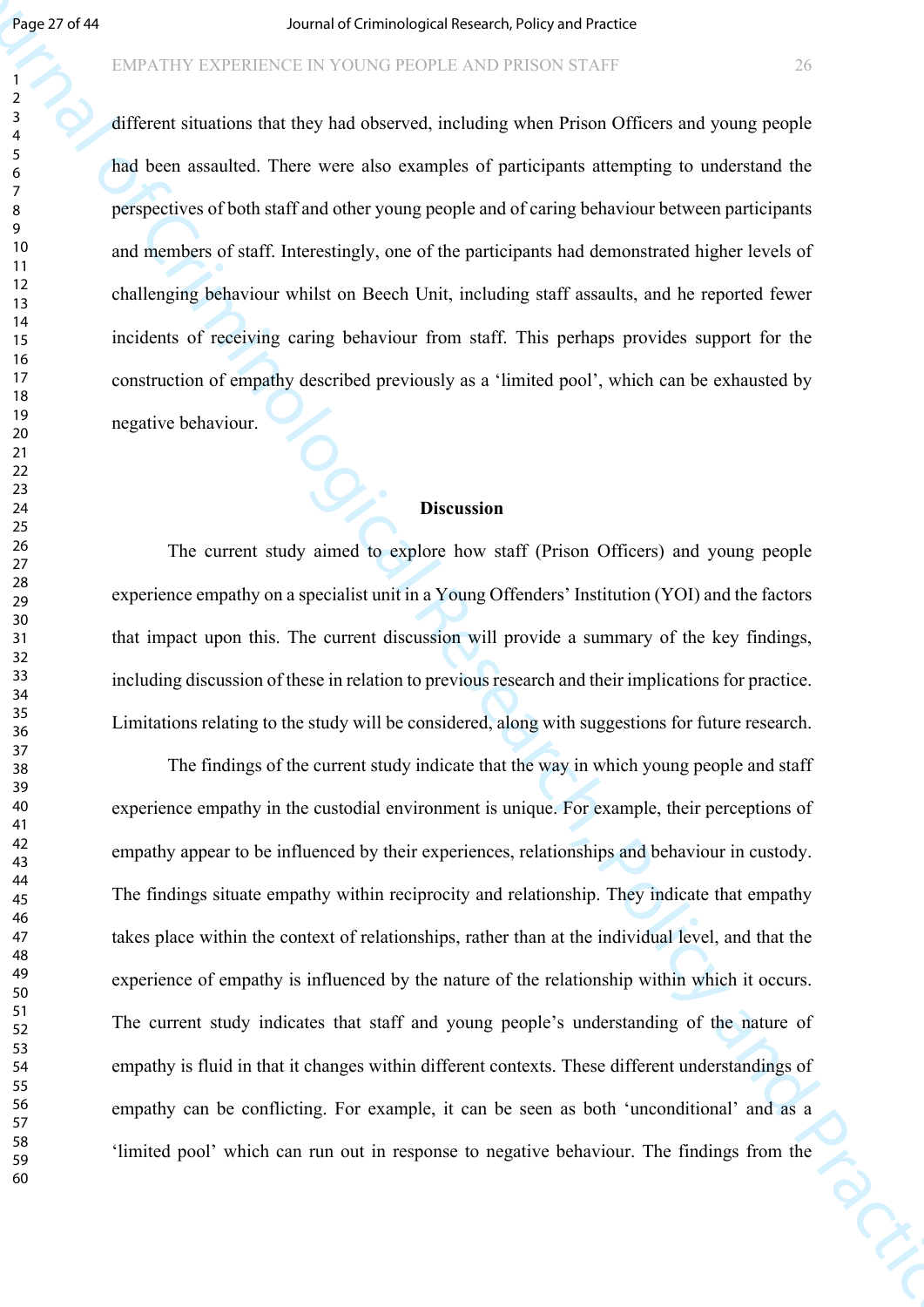current study also indicate that the way in which empathy is experienced and expressed is influenced by context, that is, the environment within which it occurs. The environment needs to be one in which the wellbeing of Prison Officers is supported, since improved wellbeing appeared to increase their ability to engage in empathic relationships with the young people. Increased wellbeing can be achieved by ensuring that Prison Officers feel safe, valued and supported. The environment also needs to be one that is accepting and encouraging of expressions of care and empathy for others. The current study also found that there are many examples of empathic interactions in the custodial environment. These occurred between staff and young people, staff and other staff members, and young people and other young people. The impact of these interactions further developed the relationship between the giver and receiver of empathy, thus creating greater opportunities for subsequent expressions of empathy.

Fourthermore that the median relationship is the computer of the median relationship is a median relationship in the computer of the median relationship is a state of the median relationship is a state of the computer of Models of empathy tend to view empathy as a staged process consisting of different components that follow on from one another. These components tend to include emotion recognition, perspective taking (the ability to put oneself in the shoes of the other person and appreciate the world as they do), emotion sharing and a response directed towards the target of the empathy (e.g. Davis, 1983; Marshall et al., 1995). Such models tend to view 'deficits' in empathy as resulting from an individual's lack of ability to achieve any of these stages, such as to recognise the emotions of another or to appreciate their perspective (Miller & Eisenberg, 1988; Hudson et al., 1993; Gery et al., 2009). This has resulted in an individual centred understanding of empathy, with traditional treatment approaches to empathy focusing on attempting to teach these 'skills' at the individual level. Models of empathy have not tended to view empathy as a reciprocal process, nor have they focused upon the impact of the relationship between the giver and the receiver of empathy. This has been the case up until the development of Marshall's modified model of empathy (Marshall & Marshall, 2011). Marshall's modified model of empathy is the first model to consider the impact of the relationship between the giver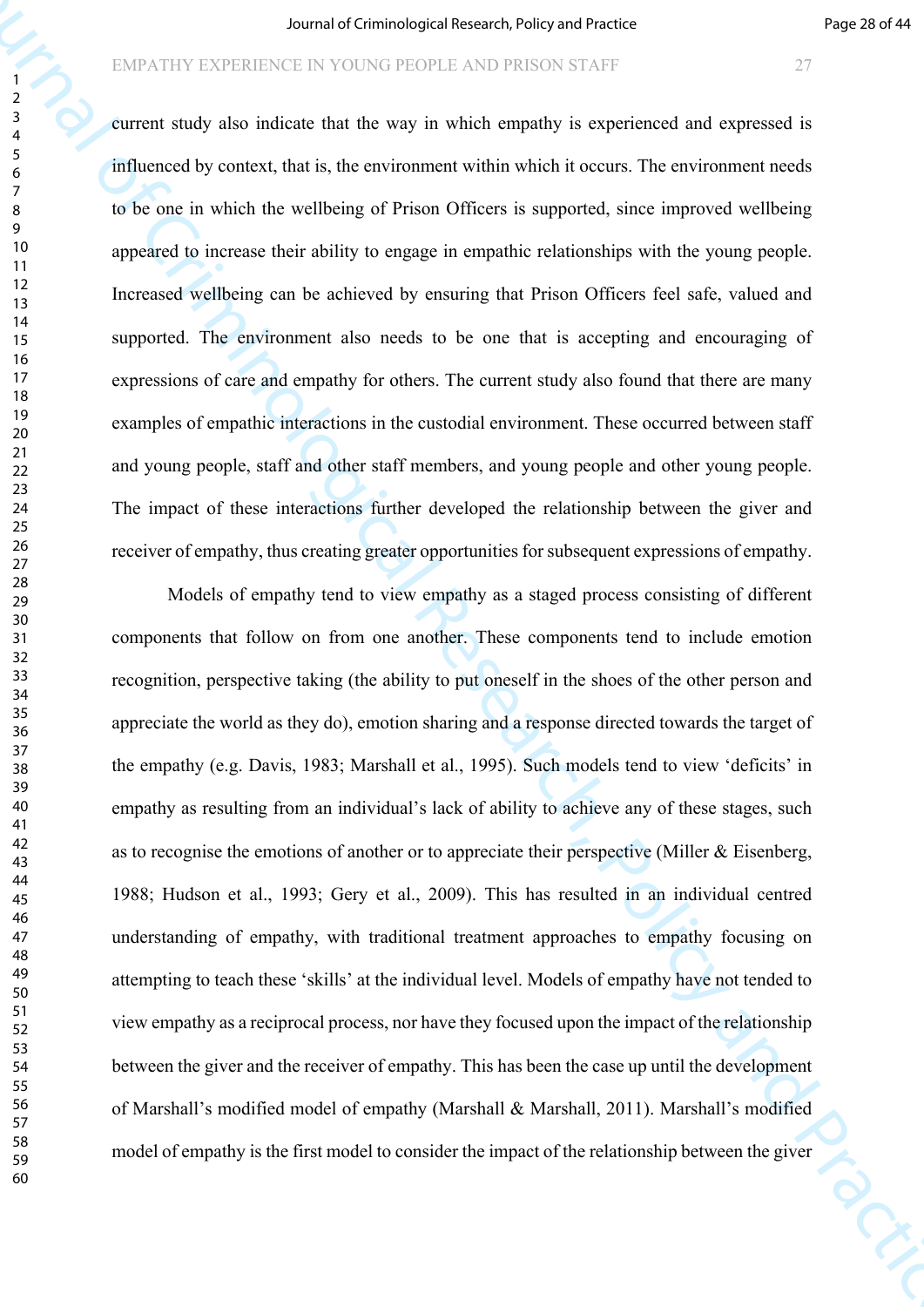#### EMPATHY EXPERIENCE IN YOUNG PEOPLE AND PRISON STAFF 28

and the receiver of empathy on the empathic response. This model suggests that the observer disliking or feeling hostile towards the observed person intervenes in the empathic process by resulting in indifference or pleasure from the observed person's suffering. The findings from the current study provide a strong argument for situating empathy within the context of relationships and suggest that the impact of the relationship between the giver and receiver of empathy is important in influencing their experience of empathy. The findings, therefore, concur with Marshall's modified model of empathy in that they place clear emphasis on the role of the relationship in the experience of empathy.

**Figure 2019)**<br>
FIRAL INTERTATION IS DESCRIPTION INTO THE CONTRACT CONTRACT CONTRACT CONTRACT CONTRACT CONTRACT CONTRACT CONTRACT CONTRACT CONTRACT CONTRACT CONTRACT CONTRACT CONTRACT CONTRACT CONTRACT CONTRACT CONTRACT C Building upon traditional models of empathy, the findings from the current study highlight additional factors that may be important in influencing the experience of empathy. These factors go beyond the individual's ability and the role of the relationship, focused upon in traditional models, and begin to consider factors relating to the wider context within which the empathic interaction occurs. For example, the findings suggest that the culture of the environment is important and needs to be one that is supportive and encouraging of empathic expression. It is also suggested that the environment needs to be one in which the wellbeing of those engaging in empathic interactions is supported, achieved in the setting of the current study by ensuring that staff feel supported, valued and safe. Figure 1 illustrates those factors found to be important in the experience and expression of empathy in the custodial environment, identified from the findings of the current study.

The findings therefore suggest that a more comprehensive model of empathy could be achieved by integrating factors relating to the context, as well as those relating to the relationship. Figure 2 represents a proposed revised version of Marshall's modified model of empathy (Marshall & Marshall, 2011) with the integration of the additional contextual factors<br>identified as being important in the current study. identified as being important in the current study.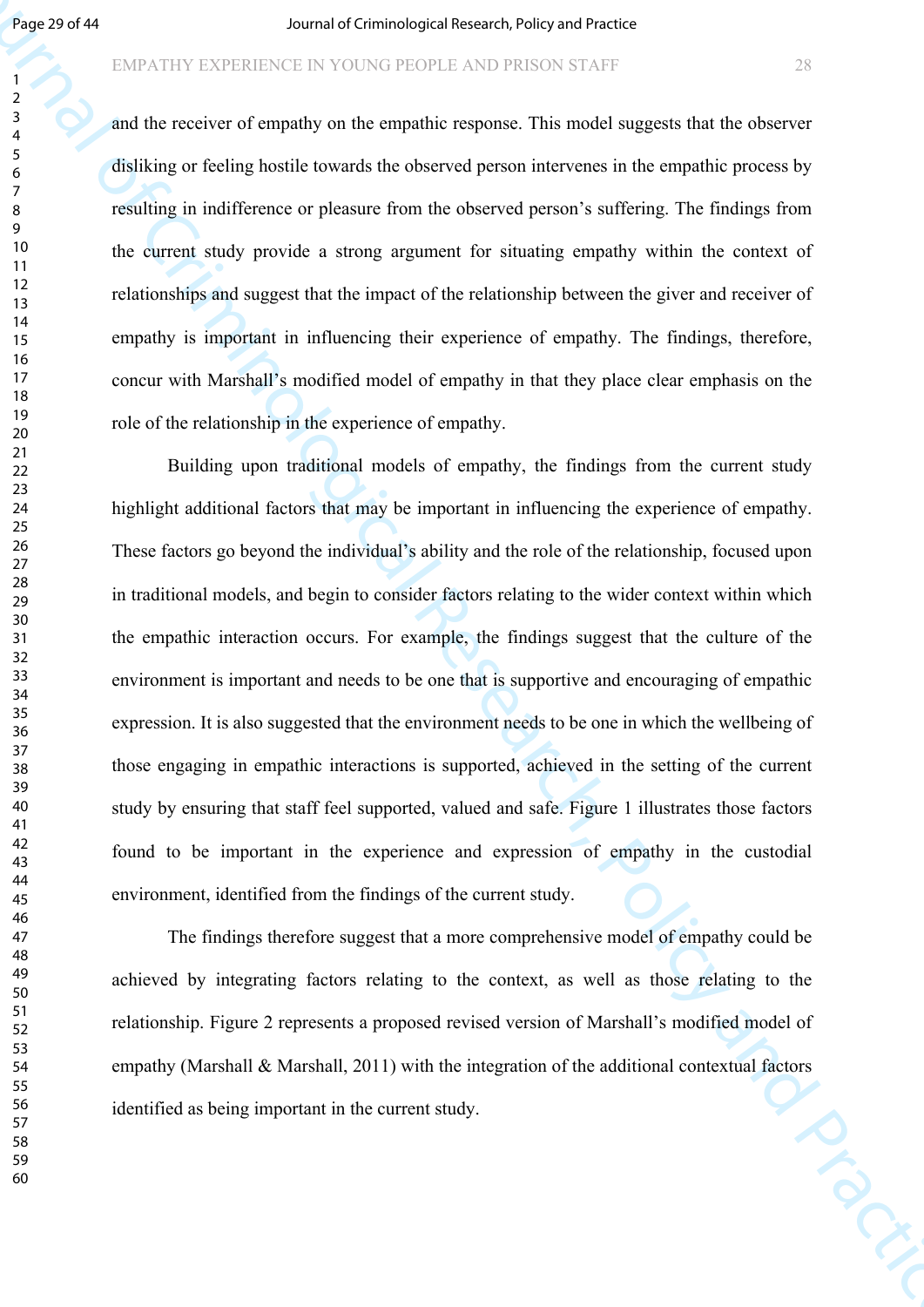Journal of Criminological Research violing of Practices (2013)<br>
Detailed Criminological Research (2013)<br>
The indicerned of Criminological Research (2013)<br>
The indicerned of Criminological Research (2013)<br>
The indicerned o The addition of contextual factors to models of empathy has important implications for the understanding of empathy, expanding it beyond individual centred conceptualisations to a more systemic understanding, which acknowledges the role of context, social relationships and culture. This has important implications for treatment approaches to empathy in prison environments. The addition of contextual factors to our understanding of empathy suggests that interventions aiming to develop empathy should look beyond the level of the individual and the relationship and focus upon developing environments that are supportive of empathy. The findings from the current study suggest that this could be achieved by developing prison cultures that encourage expressions of empathy and environments where the wellbeing of those expected to engage in empathic relationships is supported. Alkema, Linton and Randall (2008) found that healthcare professionals with better self-care strategies had lower levels of burnout and compassion fatigue. This therefore suggests that prison officers should be encouraged to maintain their wellbeing by being supported to develop their own self-care strategies. This could be done by providing relevant training, or by focusing on self-care strategies during regular meetings with their line managers.

The findings, therefore, suggest that those in custody should not be held personally responsible for increasing their ability to empathise. Instead, a collective response is required whereby there is an increased focus on facilitating relationships between staff and young people, creating a culture that supports and values empathy expression and improving staff wellbeing. This provides support for the use of trauma informed care in custodial settings, which places emphasis on creating therapeutic environments that are respectful, safe, accepting, and characterised by mutual trust and respect (e.g. Earles, 2018; Elliott et al., 2005; Bateman et al., 2014; Levenson & Willis, 2019). In 2013, the Five Minute Intervention (FMI) was piloted in HMPPS. This involved prison officers being trained to turn everyday conversations into rehabilitative opportunities using skills such as Socratic questioning, active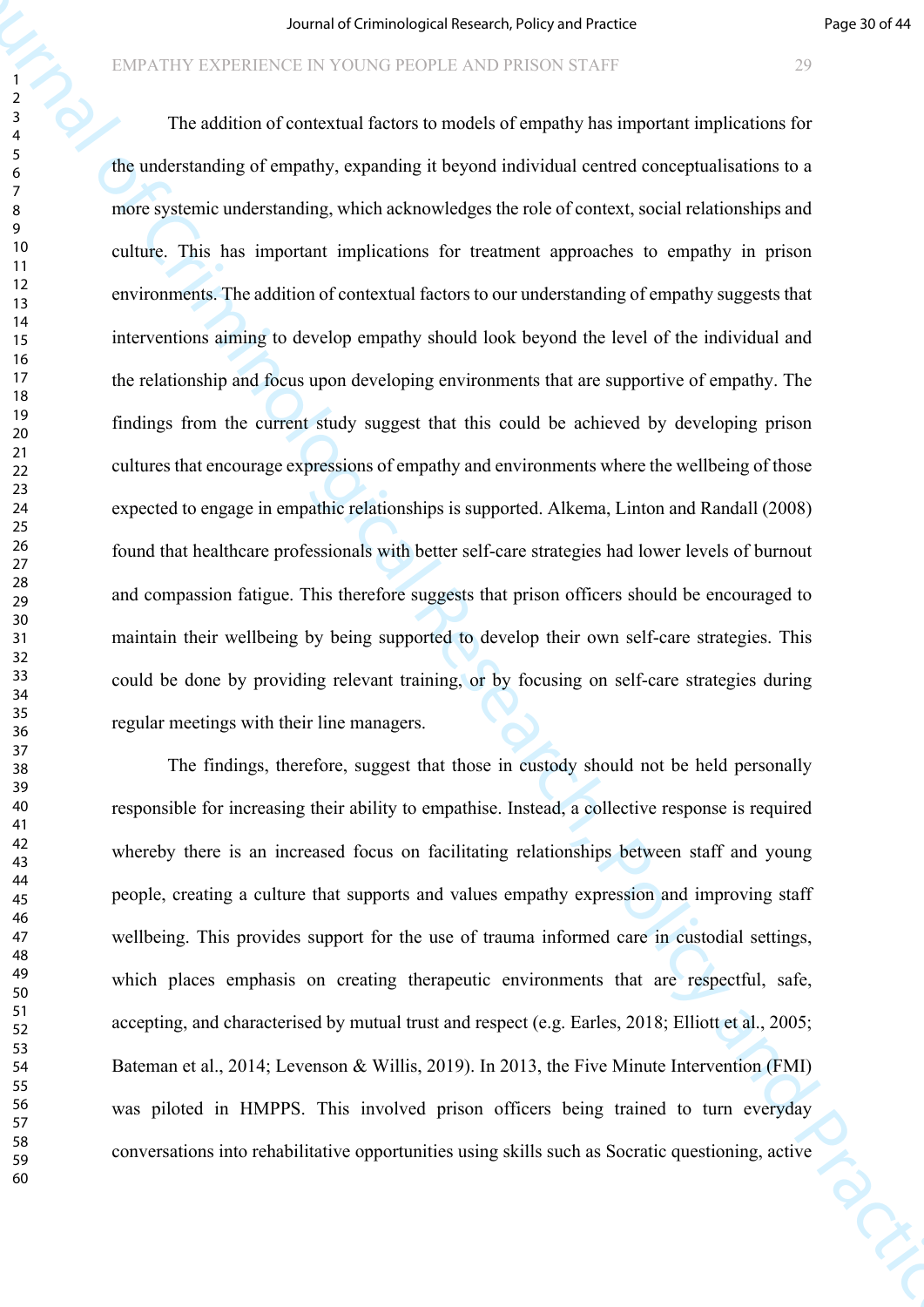#### EMPATHY EXPERIENCE IN YOUNG PEOPLE AND PRISON STAFF 30

listening and affirmation. An evaluation of the pilot indicated that prisoners reported greater self-efficacy and feeling that officers showed them greater humanity and care after the introduction of FMI. It also found improved relationships between prisoners and officers (Tate, Blagden & Mann, 2017). This suggests that the skills utilised as part of the FMI are likely to provide a useful resource for achieving more therapeutic environments in prisons. The findings of the current study support a move away from understanding empathy as an individual personality trait and instead viewing it as a dynamic experience that is changeable based upon the relationship and the context within which it occurs. It is important to note that these additional factors have been generated from data collected within a custodial environment and so the extent to which they may apply to other settings is currently unclear.

Journal of Criminological Research, Policy and Practice The findings from the current study support the integration of relational and contextual factors into models of empathy. As mentioned previously, the current study was carried out on Beech Unit, a specialist unit housing young people with complex needs, within a larger YOI. Beech Unit is characterised by an increased ratio of staff to young people, a greater emphasis on the relationships between staff and young people, specific training for staff who work on the unit and a staff selection process whereby staff are selected to work on the unit who demonstrate particular skills and competencies. Staff training aims to help staff to understand and meet the needs of the young people on the unit and includes training focusing on mental health, psychologically informed behaviour management and pro-social modelling. Pro-social modelling refers to the ability to encourage positive, socially considerate behaviour by acting as a 'model' of the behaviour expected from others (Trotter, 2009). The data revealed that staff on Beech Unit felt that the increased ratio of staff to young people meant that they had more opportunities to develop personal relationships with them. This was supported in the data when one of the participants, Craig, talked about how he was able to get to know the young people and work more closely with them on Beech Unit. The training that Prison Officers receive on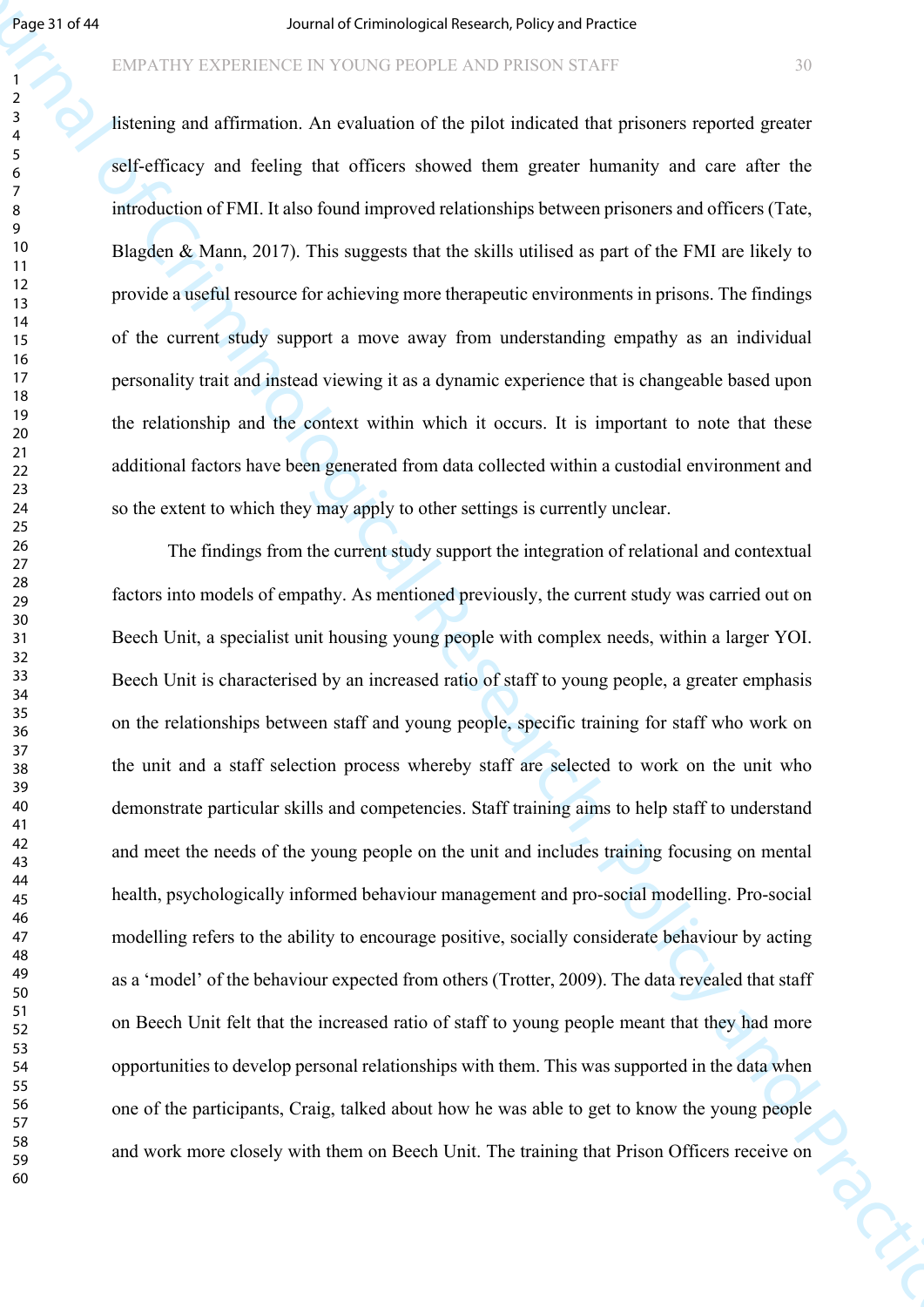Beech Unit might also contribute to the development of a different culture on the unit. For example, one of the participants, Paul, talked about how the culture on Beech Unit encourages open communication and is more accepting of staff wellbeing difficulties than it is on the standard custodial units. This is in contrast to literature on prison culture which has suggested that prison environments can be hyper-masculine and encouraging of displays of stoicism, bravery, physical prowess and aggression (Ricciardelli, Maier & Hannah-Moffat, 2015). Given this, it would be useful to further explore what it is about the culture on Beech Unit that makes it more accepting and whether this could be expanded onto the other units within the YOI.

Fourthermore the procedure of Criminological Research of Eq. 22.2444<br>
The characteristic in the determinent of a different culture on the art is the company<br>
Fourth Criminological Research of a different culture on the ar Regarding the way in which the young people and staff constructed empathy, this was fluid in that it appeared to change in response to different contexts. This reflects the literature in that there does not appear to be a consensus as to how to define the construct, with multiple different ways of understanding and defining it existing (e.g. Hogan, 1969; Miller & Eisenberg, 1988; Eisenberg & Strayer, 1987). Batson (2011) suggests that the word 'empathy' is currently used to describe more than half a dozen psychologically distinct phenomena. Batson suggests that, although these phenomena are related to one another, they do not appear to be aspects, facets or components of a single thing. Constructions of empathy across the staff and young people data overlapped in part, but also demonstrated some differences. For example, it was evident that the staff participants constructed empathy as a 'tool' that could be used in a planned way to encourage positive behaviour. This sub-theme was named 'instrumental' in data analysis. They also constructed it as 'malleable', however were unsure as to whether it was fixed or something that can be changed. These two constructions were not present in the young people's data. It is possible that staff participants understood empathy as an instrumental tool due to training they may have completed, which encourages Prison Officers to use empathy in order to diffuse emotionally charged situations and build relationships with the young people they work with. There were also some constructions of empathy present in the young people's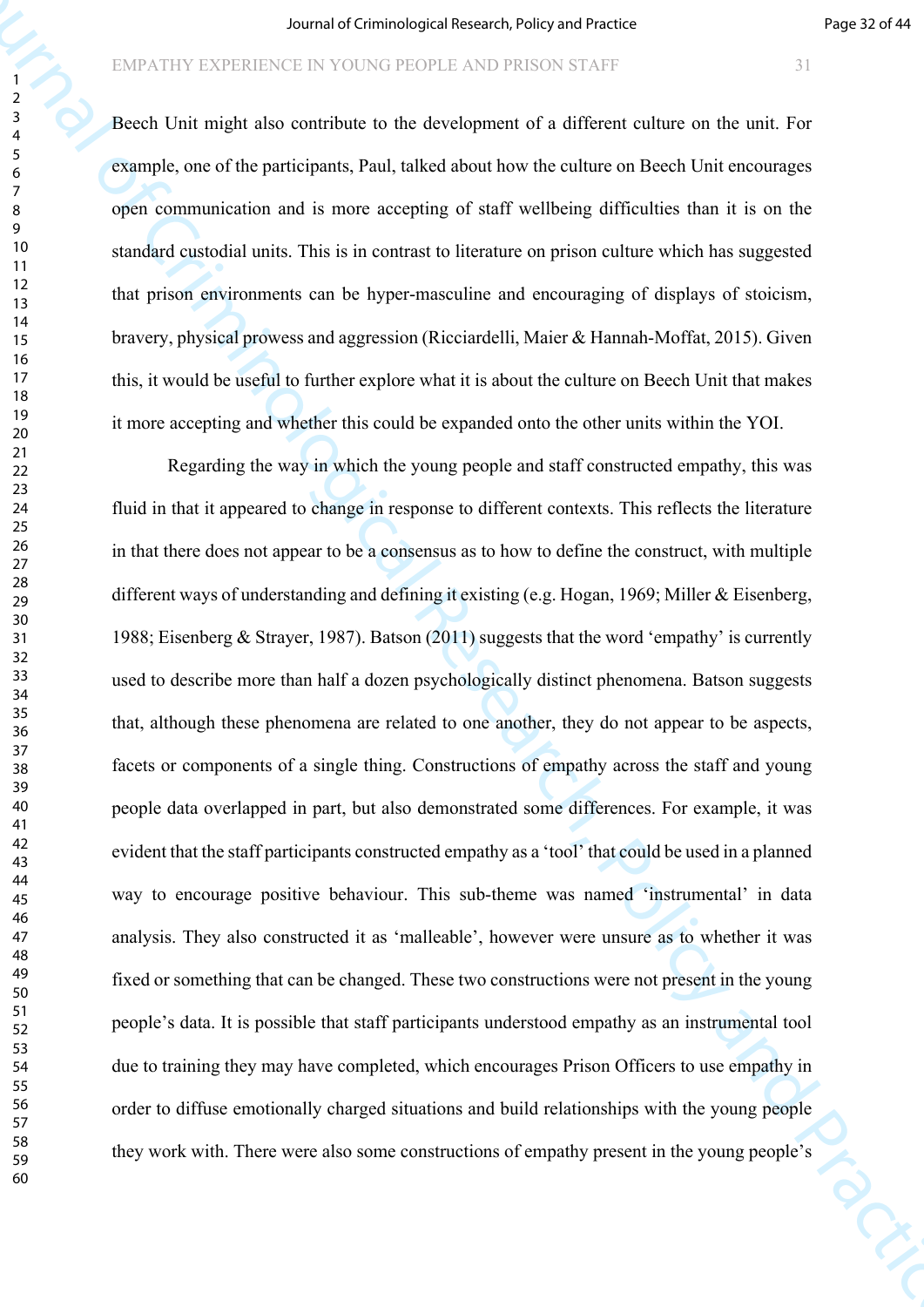#### EMPATHY EXPERIENCE IN YOUNG PEOPLE AND PRISON STAFF 32

**Figure 1974**<br> **Example 1974**<br> **Example 200 Example 1989 Consider the Society of Consider the Criminal Brown of empiring an interaction of the case of the present of Criminal Brown of empiring the consideration of the** data that were not present in the staff data. These included those of empathy as 'genuine', 'unconditional' and 'positive'. The construction of empathy as 'genuine' relates to the young people viewing empathy as something that could be either genuine or fake. This conception perhaps relates to the construction by the staff participants of empathy as 'instrumental'. The use of empathy in an instrumental way in order to gain compliance appeared to be pre-planned and to have less emotion attached to it. This could perhaps be perceived by the young people as less genuine empathy. The notion of empathy as being used in an instrumental way in prison environments is supported in the literature. In their ethnographic study, McDermott and King (1988) found that the behaviour of both staff and prisoners was primarily motivated by the need to survive the prison environment. Staff utilised interpersonal skills in order to avoid assault or concerted indiscipline amongst prisoners and both prisoners and staff described prison life as a game. This supports the notion that positive behaviour from staff towards prisoners may be utilised in order to encourage compliance and avoid becoming the victim of violence, rather than due to a genuine care for prisoners.

The construction of empathy as 'reciprocal' was the strongest construction within the data for both groups (staff and young people). Various theoretical perspectives provide insight in relation to this theme, two of which include theories of reciprocity and equity theory of relationships. Theories of reciprocity are based upon the idea of reciprocating kindness. They suggest that we are motivated to repay a kind action and punish an unkind action, even when punishing the unkind action might result in some cost (Pelligra, 2011). Falk and Fischbacher (2001) present a theory of reciprocity which states that "a reciprocal action is modelled as the behavioural response to an action that is perceived as either kind or unkind" (p.3). It is suggested that the action will be rewarded or punished to a greater extent the more the action is evaluated as being either kind or unkind. They suggest that the action is judged as either kind or unkind based upon the consequences of the action and the underlying motivation for the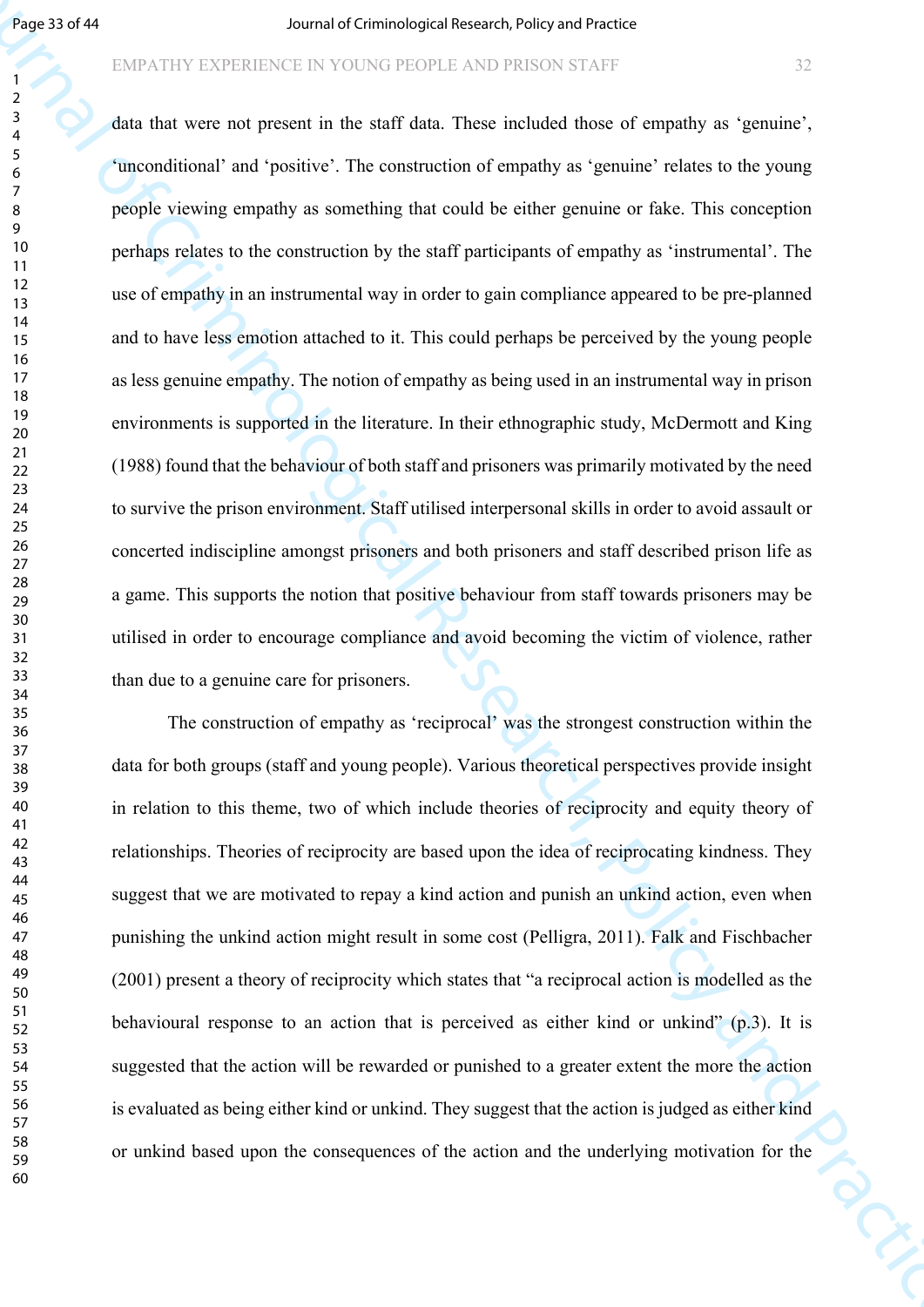Fourthelm Control of Criminological Research violing of Figure 2160 in the Criminal Control of the Criminal Research (Figure 216) and  $\frac{1}{2}$ <br>
Society, that is, the interdent of the general Research (Figure 2008) is the action, that is, the intentions of the person involved. It is possible that empathy is utilised in a reciprocal manner in the custodial setting in that both staff and young people withdraw empathy when they feel they have been treated without empathy and, therefore unkindly, and give empathy in return for receiving empathic, or kind, behaviour. Another theory that appears relevant in relation to this finding is equity theory. Equity theory of relationships (Adams, 1963; 1965) suggests that individuals evaluate their relationships by assessing the ratio of their inputs to, and outcomes from, the relationship in comparison to the other person. If the input/output ratios are perceived as being unequal, the individual experiences distress. Equity theory suggests that individuals are motivated to reduce this distress by seeking to restore balance by making certain behavioural changes. It is possible that participants use empathy as a means of maintaining the perception of equity in their relationships, withdrawing it if they feel that they are not receiving what they should from the other person in terms of investment in the relationship. These ideas warrant further research.

The findings from current study highlight some interesting avenues for further research. The findings suggest that the culture and the environment in which empathy occurs are important and they need to be one that is supportive and encouraging of empathic expression. It is also suggested that the environment needs to be one in which the wellbeing of those expected to engage in empathic interactions is supported. Future research should focus on further exploring the role of the environment in the experience and expression of empathy. For example, it is not currently known whether environmental factors must be in place in order for empathy to occur or whether empathy can take place without them and these factors simply act to facilitate the process. Further research in this area will help to develop this understanding and may strengthen the argument for including environmental factors in models of empathy. An important avenue for further research related to this area involves the exploration of *how* cultures that support empathy are developed in custodial and/or other settings. This may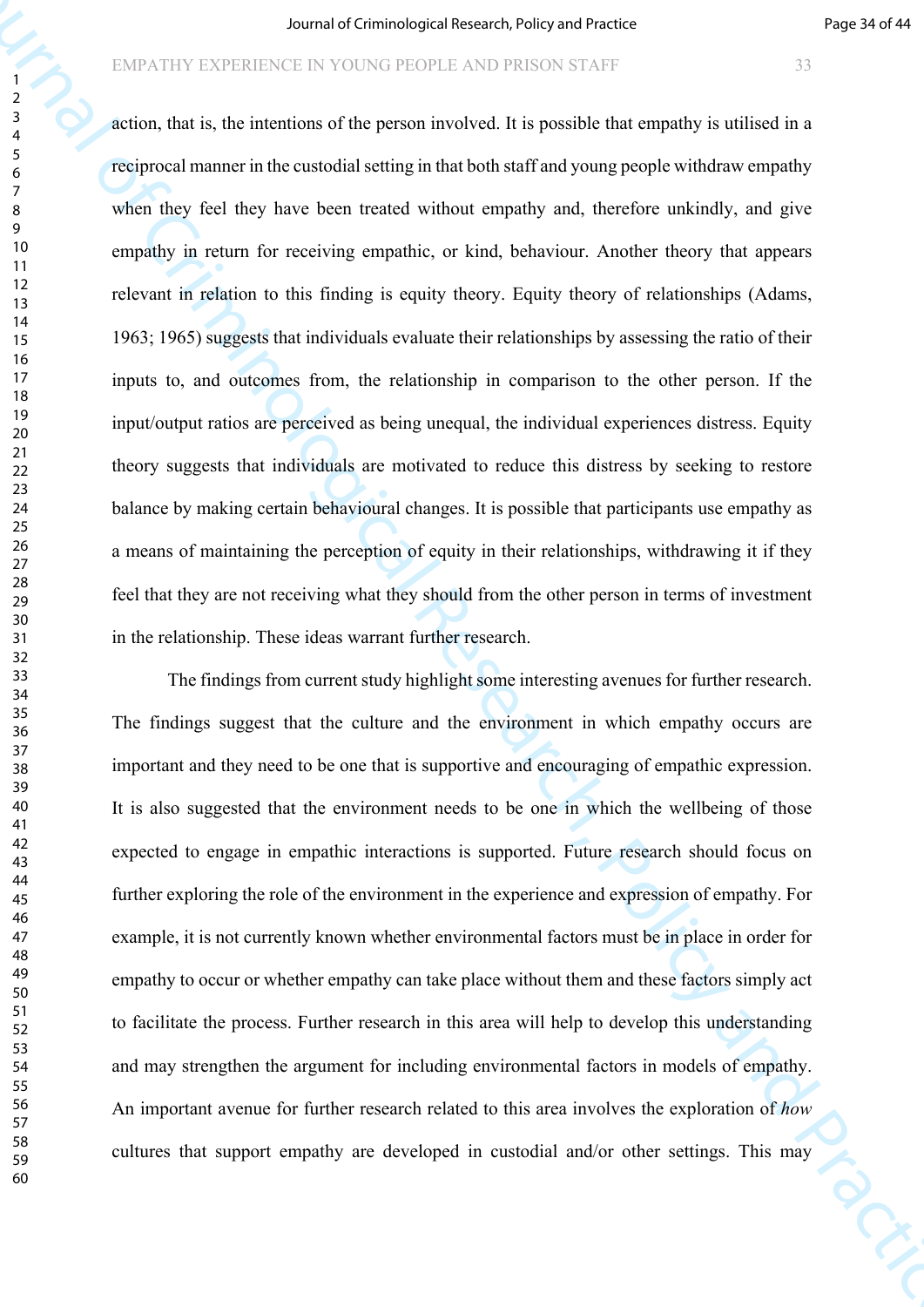#### EMPATHY EXPERIENCE IN YOUNG PEOPLE AND PRISON STAFF 34

**Figure 1997**<br> **Sociological Research is the criminal of Criminal Schemestre College and The Criminal Schemestre College and Criminal Schemestre College and Criminal Schemestre College and Criminal Schemestre College and** provide useful direction for therapeutic settings attempting to implement cultures supportive of empathy. In addition, it may be useful to explore further the role of reciprocity in the experience and expression of empathy in the custodial setting. This was an important theme within the data from both participant groups, however the role of reciprocity is not yet fully understood. Further unpicking this construction of empathy may help to develop a greater insight into the role of reciprocity, including the implications for staff and young people of empathy being experienced in this way in the custodial setting. Finally, it would be beneficial for future research to focus on further exploring the phenomenon of empathy in the custodial environment utilising alternative research methods. This may include methods such as observation and creative methods, which are likely to provide a rich data source. The use of such methods for further study would facilitate a deeper understanding of the phenomenon, whilst being responsive to the needs of the young people held in custody. This idea is discussed further in the paragraph below.

The current study is not without limitations. The current study was conducted in a YOI in England, housing 15-18 year old boys, and utilised a small sample size. Caution needs to be taken, therefore, when attempting to generalise the findings and when applying them to other settings. Furthermore, whilst some evidence has emerged to suggest that relational and contextual factors are important in facilitating the experience and expression of empathy, this idea requires further exploration and testing in order to strengthen the argument for including these factors in models of empathy. The current study utilised interviews in order to collect data. Whilst the use of interviews provided a good opportunity for in depth exploration of the area of interest, they relied heavily on the participants' abilities to communicate their thoughts, feelings and experiences using words. It is well documented that people with learning difficulties are over-represented in the criminal justice system (Hellenbach, Karatzias & Brown, 2017). This is thought to be the case regarding young people in custody specifically.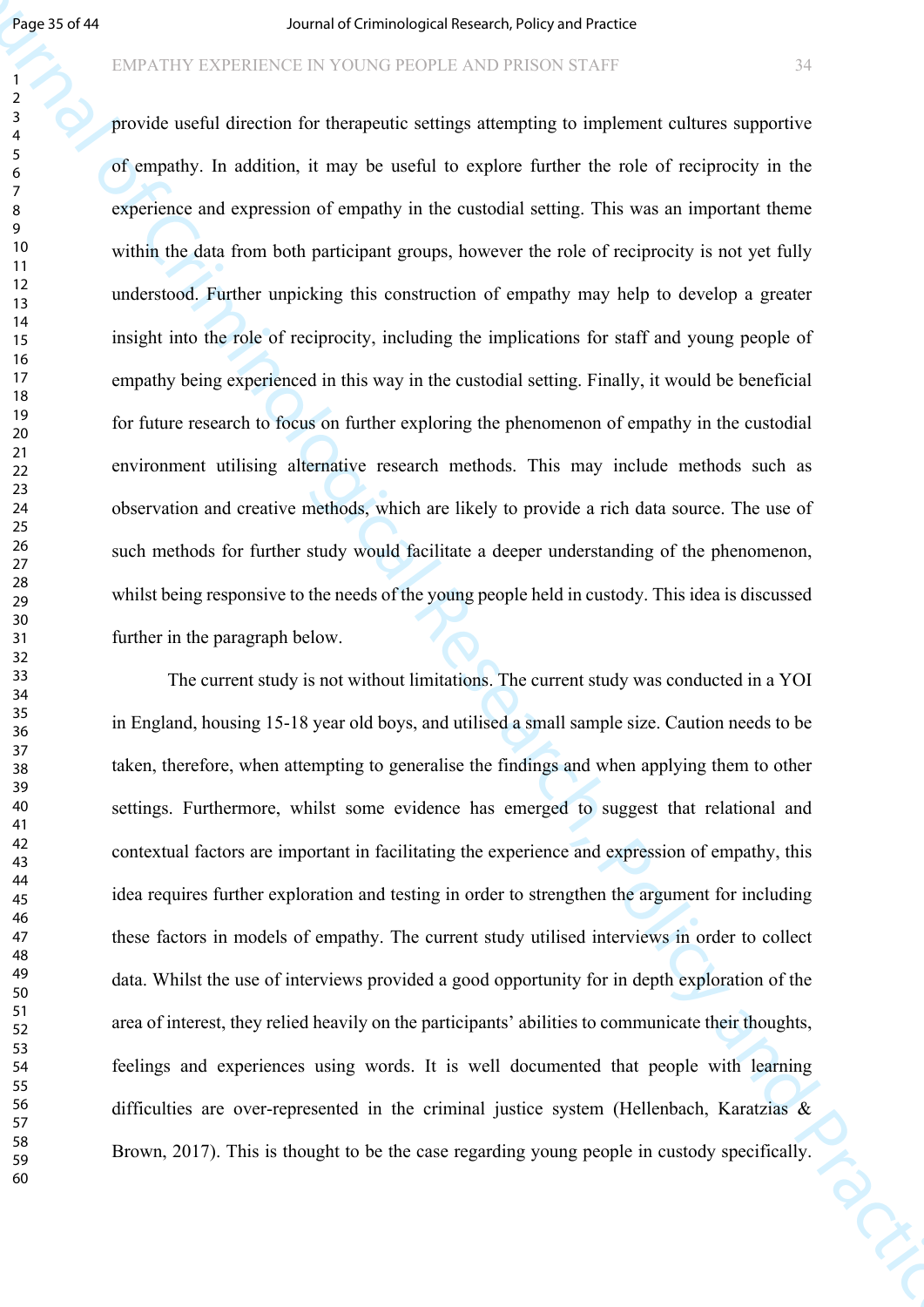The CRISCON STAFF PARTICLE FROM STAFF PARTICLE FROM STAFF 25 SOMETAURE ON A REVISION STAFF 25 SOMETIME RESEARCH TO TO UNITED THE SCRIPT OF CHIMITED STAFF 2.5 TO UNITED STAFF DESCRIPTION ON THE STAFF CHIMITED STAFF DESCRIPT For example, in their systematic review, Harrington et al. (2005) found that 23% of young people in custody had learning difficulties (evidenced by IQs of below 70) and a further 36% had borderline learning difficulties (IQs of between 70 and 80). A likely consequence of this is that young people in custody may demonstrate difficulties with reading and comprehension and may be less able to articulate themselves using words. Whilst the researcher made attempts to select young people participants who she felt would be able to participate in the interviews, no formal assessment of their ability took place. The topic under investigation could also be considered complex. It is therefore possible that the ability of participants to communicate using words restricted the quality of the data collected in the current study. It is therefore recommended that future research explores the possibility of utilising alternative methods, such as observation or creative methods, to address this limitation. The use of such methods in future research would also enable the participant pool to be widened by enabling young people who demonstrate difficulties communicating with words to be included, thus providing a more holistic understanding of the phenomenon.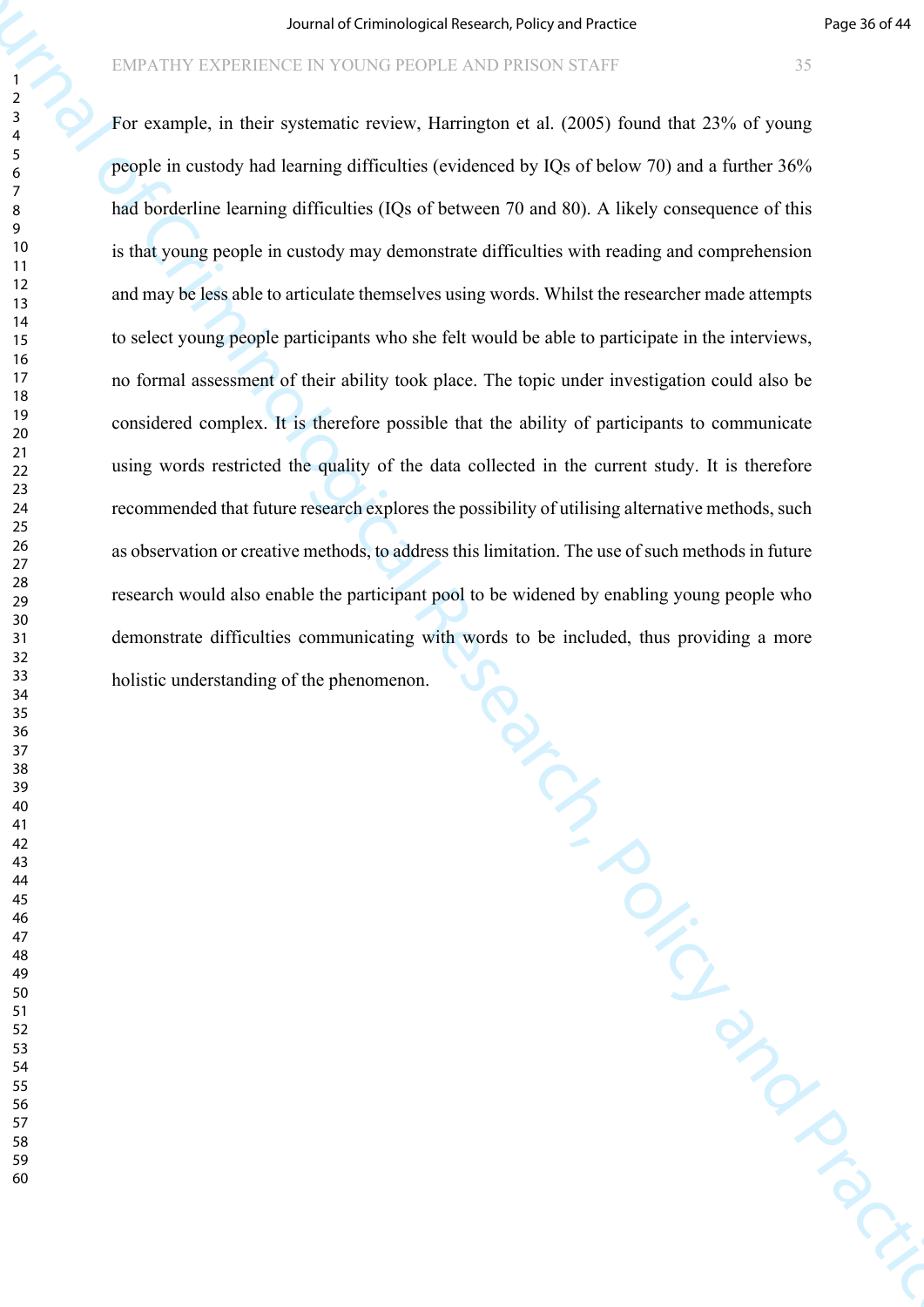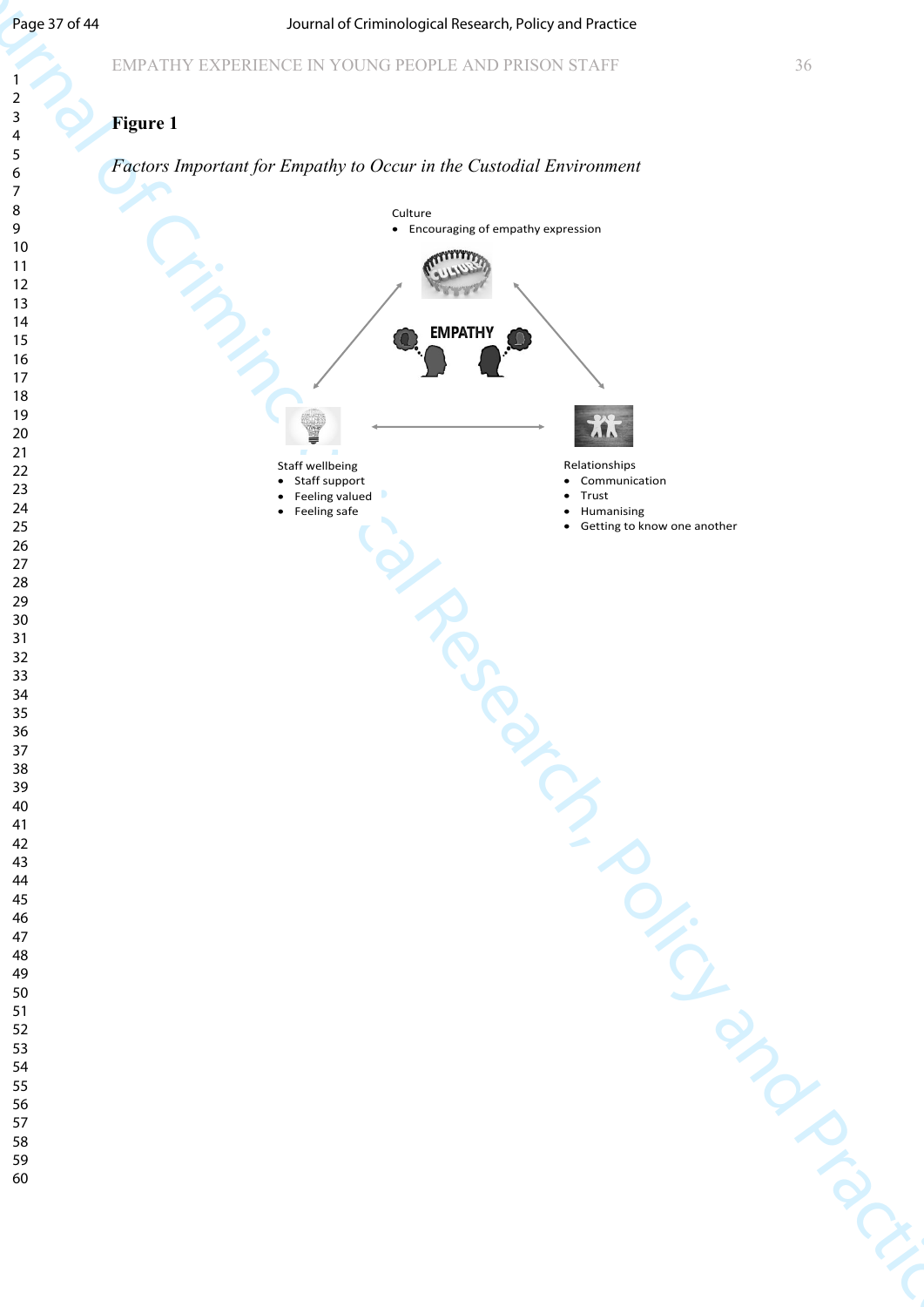# **Figure 2**

*Revised Version of Marshall's Modified Model of Empathy with the Integration of Contextual Factors Identified from the Current Study*



*Note.* Adapted from "Empathy and antisocial behaviour" by L. E. Marshall & W. L. Marshall, 2011. *Journal of Forensic Psychiatry & Psychology*, 22(5), p.748. (http://doi.org/fszbcd). Copyright 2011 by Taylor & Francis Ltd. www.tandfonline.com. Reprinted with permission.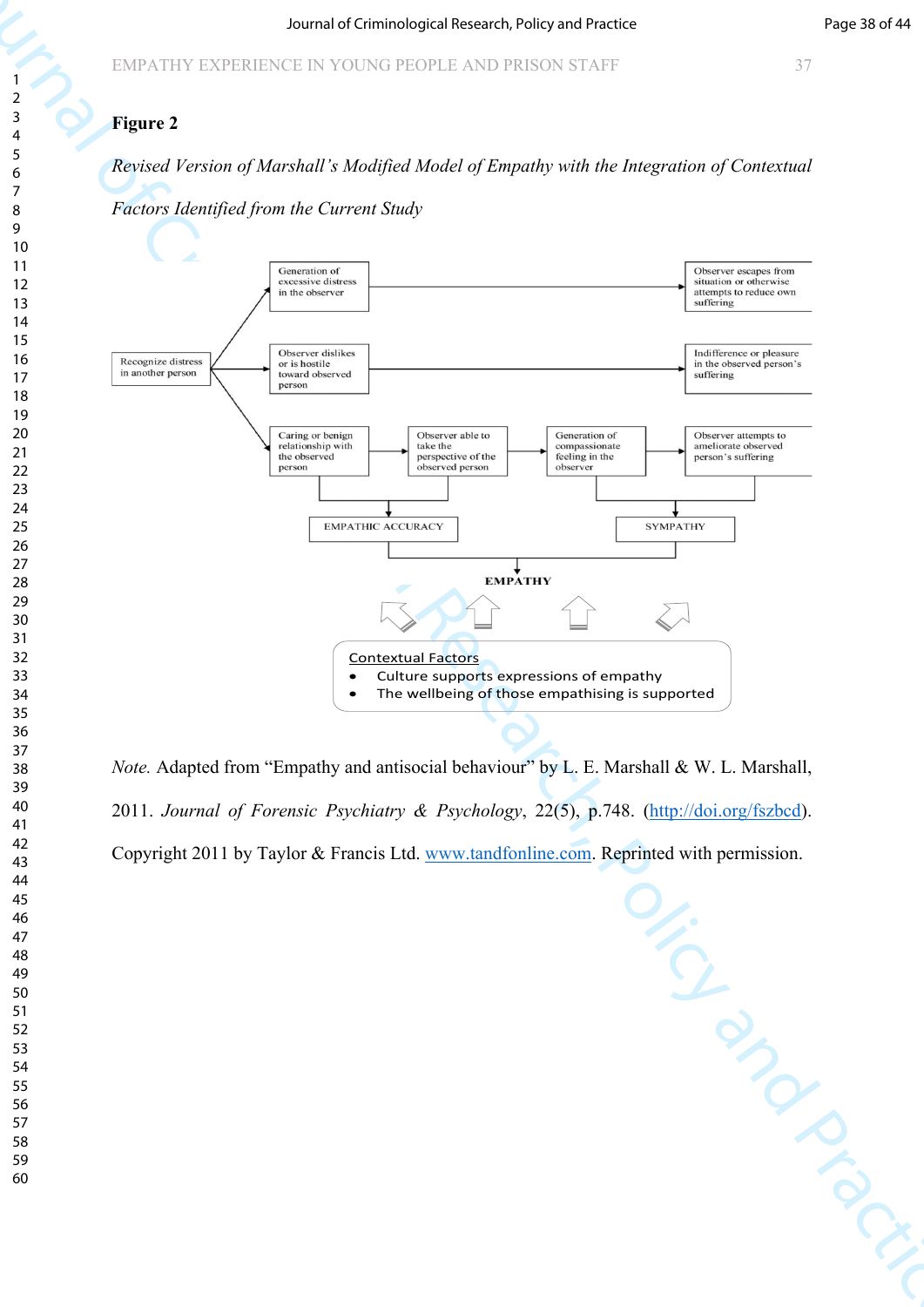#### **References**

- Adams, J. S. (1963). Toward an understanding of inequity. *Journal of Abnormal and Social Psychology*, 67, 422-436. https://doi.org/b7bww9
- Adams, J. S. (1965). Inequity in social exchange. In L. Berkowitz (Ed.), *Advances in experimental social psychology* (Vol. 2, pp. 267-299). Academic Press.
- Alkema, K., Linton, J. M. and Randall, D. (2008). A study of the relationship between selfcare, compassion satisfaction, compassion fatigue, and burnout among hospice professionals. *Journal of Social Work in End-of-Life & Palliative Care*, 4(2), 101-119. https://doi.org/dgdskq
- Baron-Cohen, S. & Wheelwright, S. (2004). The empathy quotient: an investigation of adults with Asberger syndrome or high functioning autism, and normal sex differences. *Journal of Autism and Developmental Disorders*, 34, 163-175. http://doi.org/dbh
- **Figure 1974**<br>
FATA TENTATION CONTROL CONTROL CONTROL CONTROL CONTROL CONTROL CONTROL CONTROL CONTROL CONTROL CONTROL CONTROL CONTROL CONTROL CONTROL CONTROL CONTROL CONTROL CONTROL CONTROL CONTROL CONTROL CONTROL CONTROL Bateman, J., Henderson, C. & Kezelman, C. (2014). *Trauma-Informed Care and Practice: Towards a cultural shift in policy reform across mental health and human services in Australia. A national strategic direction*. Mental Health Coordinating Council. https://www.mhcc.org.au/wpcontent/uploads/2018/05/nticp\_strategic\_direction\_journ al article  $v f4 - j a n 2014$ .pdf
	- Batson, C. D. (2011). These Things Called Empathy: Eight Related but Distinct Phenomena. In J. Decety & W. Ickes (Eds.), *The Social Neuroscience of Empathy*. (pp. 3-16) The MIT Press.
	- Braun, V., & Clarke, V. (2006). Using thematic analysis in psychology. *Qualitative Research in Psychology*, 3(2), 77-101. http://doi.org/fswdcx
	- Cheek, F. & Miller, M. D. S. (1983). The experience of stress for prison officers: A doubleblind theory of correctional stress. *Journal of Criminal Justice*, 11, 105-120.<br>
	https://doi.org/dgsgtd<br>
	entry of correctional stress. *Journal of Criminal Justice*, 11, 105-120. https://doi.org/dgsgtd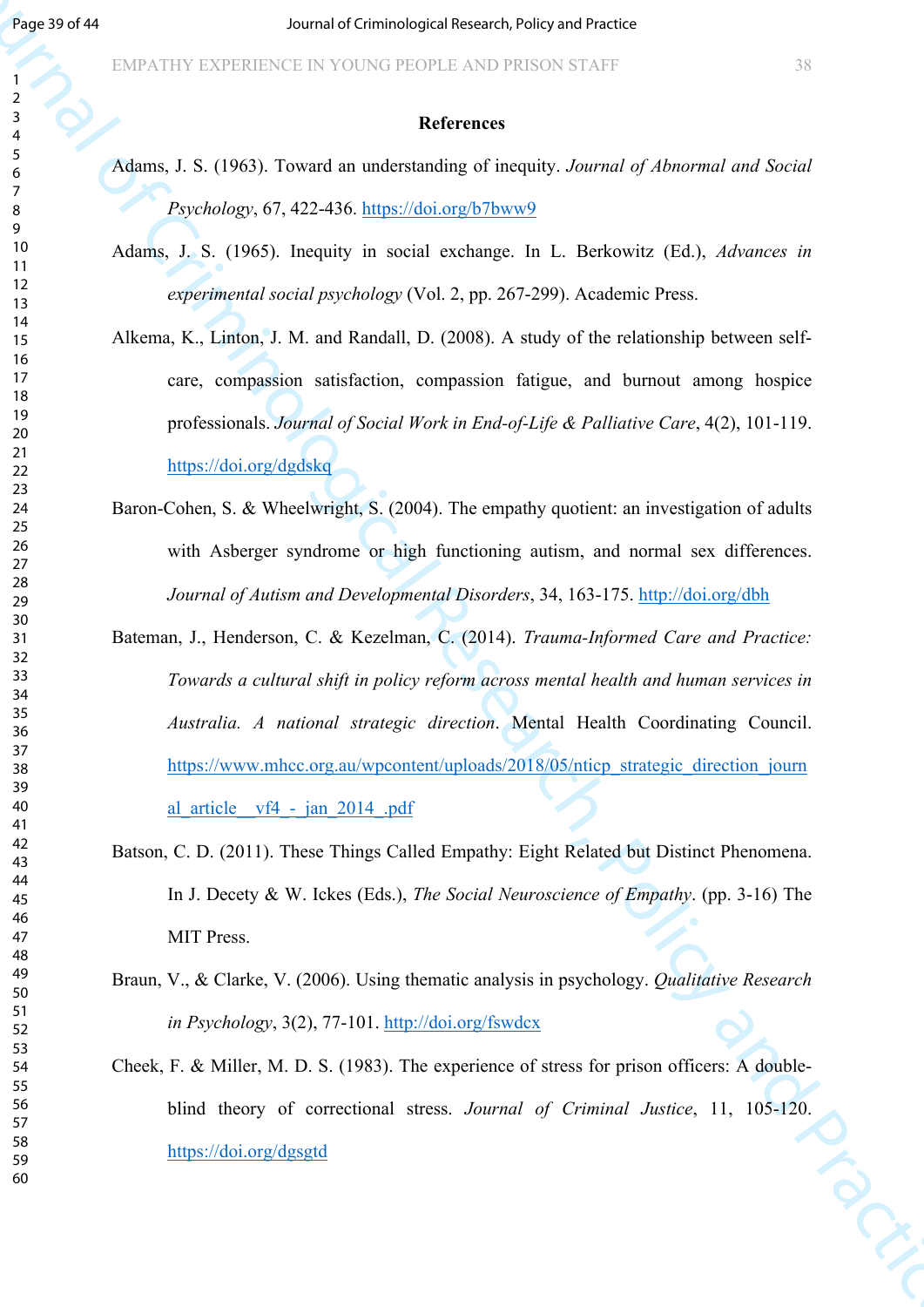Cohen, C. D. & Strayer, J. (1996). Empathy in conduct-disordered and comparison youth. *Developmental Psychology*, 32, 988-998. http://doi.org/fqfp9c

- Crewe, B., Liebling, A. & Hulley, S. (2011). Staff culture, use of authority and prisoner quality of life in public and private sector prisons. *Australian & New Zealand Journal of Criminology*, 44, 94-115. https://doi.org/cj8gm3
- Davis, M. H. (1980). A multidimensional approach to individual differences in empathy. *JSAS Catalog of Selected Documents in Psychology*, 10, 85.
- Davis, M. H. (1983). Measuring individual differences in empathy: Evidence for a multidimensional approach. *Journal of Personality and Social Psychology*, 44, 113- 126. http://doi.org/bzrqk5
- Earles, M. F. (2018). Trauma-informed primary care: Prevention, recognition, and promoting resilience. *North Carolina Medical Journal*, 79(2), 108-112. http://doi.org/d6rx

Source of Criminolo[gic](http://doi.org/bzrqk5)al Research with provide and computer and the system of Criminal Research (September 2014)<br>
Journal of C. D. A. Straight J. (1996). Frequen[cy](http://doi.org/cs6w6v) is the control of Criminal Systems and Practices and Prac Eidelman-Rothman, M., Goldstein, A., Weisman, O., Schneiderman, I., Zagoory-Sharon, O., Decety, J. & Feldman, R. (2016). Prior exposure to extreme pain alters neural response to pain in others. *Cognitive Affective Behavioural Neuroscience*, 16, 662-671. http://doi.org/d6rz

- Eisenberg, N. & Strayer, J. (1987). Critical issues in the study of empathy. In N. Eisenberg  $\&$ J. Strayer (Eds.). *Empathy and its Development* (pp. 3-16). Cambridge University Press.
- Elliot, D., Bjelajac, P., Fallot, R., Marko, L., Reed, B. (2005). Trauma-informed or traumadenied: Principles and implementation of trauma-informed services for women. *Journal of Community Psychology*. 33, 461-477. http://doi.org/cs6w6v

Fagiano, M. (2016). Pluralistic Conceptualizations of Empathy. *The Journal of Speculative Philosophy*, 30(1), 27-44. http://doi.org/d6r2

Falk, A. & Fischbacher, U. (2001). *A Theory of Reciprocity*. SSRN. https://ssrn.com/abstract=203115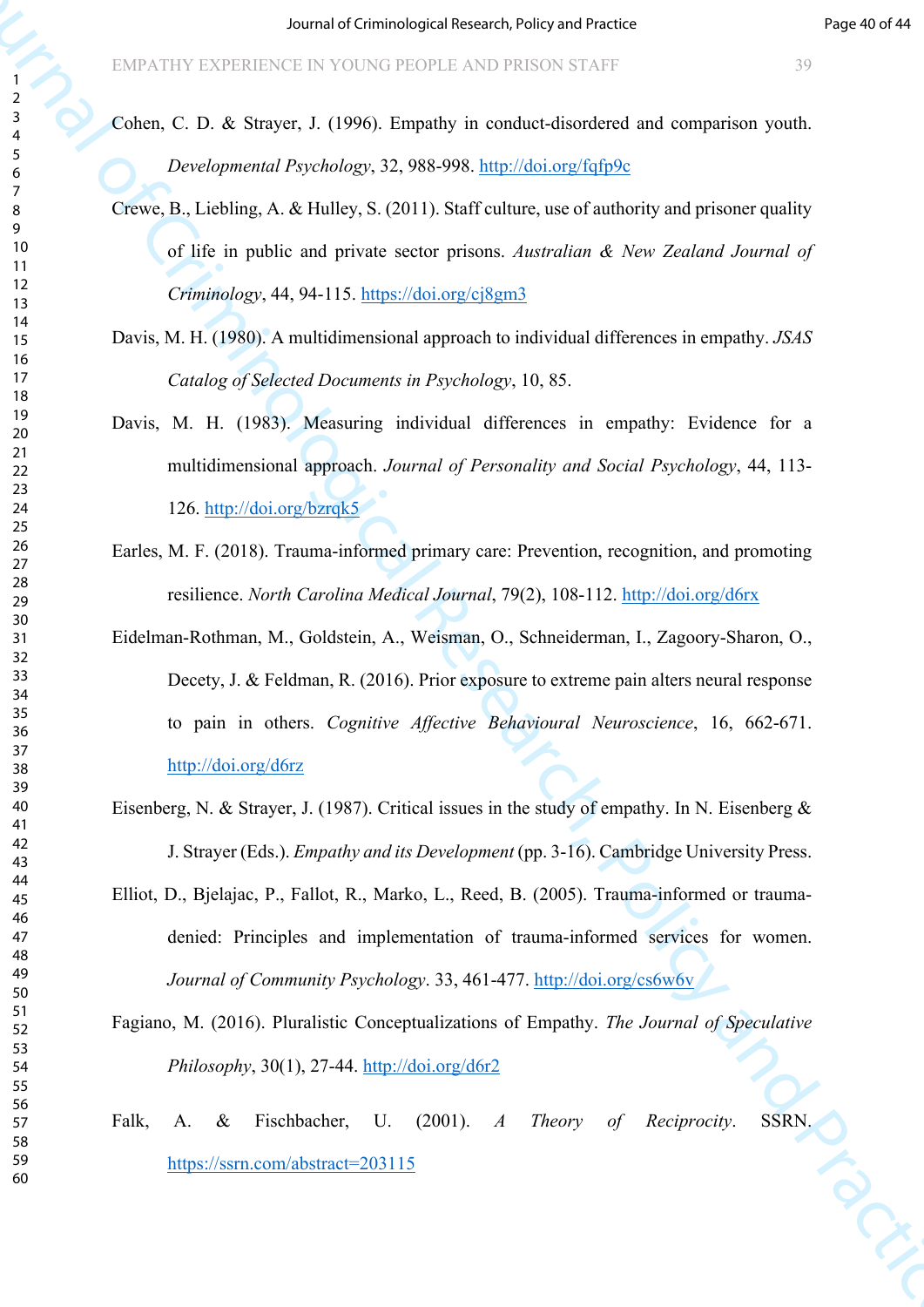- Figley, C. R. (1995). *Compassion fatigue: Coping with secondary traumatic stress disorder in those who treat the traumatized*. Bruner/Mazel.
- Garner, P. W. (2003). Child and family correlates of toddlers' emotional and behavioural responses to a mishap. *Infant Mental Health Journal*, 24, 580-596. http://doi.org/cfpdhx
- Gery, I., Miljkovitch, R., Berthoz, S. & Soussignan, R. (2009). Empathy and recognition of facial expressions of emotion in sex offenders, non-sex offenders and normal controls. *Psychiatry Research*, 165, 252-262. http://doi.org/dc46hf
- Goodman, G. (1999). The relationship among affect integration, emotion-engaged coping, empathy, and interpersonal violence in adolescents. *Dissertation Abstracts International: Section B: the Sciences & Engineering*, 59(7-B), 3753.
- Hannah-Moffat, K. (1995). Feminine fortresses: Women-cantered prisons? *The Prison Journal*, 75, 135-164. https://doi/dxpbsn
- **Figure 1998**<br>
Figure 1998 ENTAILMENT IS COUNTIER TRIST CAN DESCRIPT THE CONTRACT CONTRACT CONTRACT CONTRACT CONTRACT CONTRACT CONTRACT CONTRACT CONTRACT CONTRACT CONTRACT CONTRACT CONTRACT CONTRACT CONTRACT CONTRACT CONT Harrington, R., Bailey, S., Chitsabesan, P., Kroll, L., Macdonald, W., Sneider, S., & Barrett, B. (2005). *Mental health needs and effectiveness of provision for young offenders in custody and in the community*. Youth Justice Board for England and Wales. http://data.parliament.uk/DepositedPapers/Files/DEP2013-2036/180493 - YJB -

Mental Health Needs.pdf

Hellenbach, M., Karatzias, T. & Brown, M. (2017). Intellectual disabilities among prisoners: prevalence and mental and physical health comorbidities. *Journal of Applied Research in Intellectual Disabilities*, 30(2), 230-241. http://doi.org/f9xgc2

Hogan, R. (1969). Development of an empathy scale. *Journal of Consulting and Clinical Psychology*, 33, 307-316. http://doi.org/dzxq38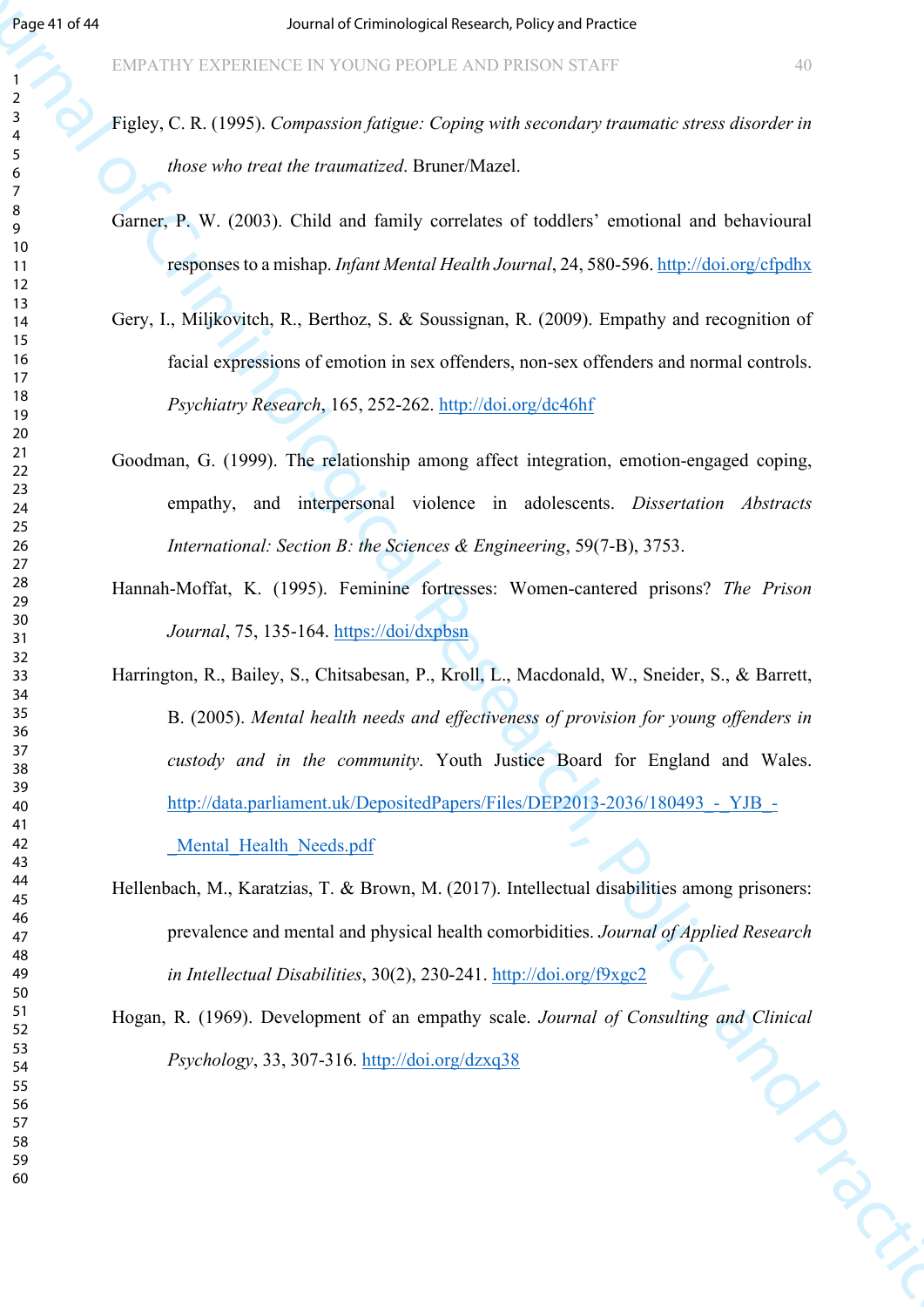- Hudson, S. M., Marshall, W. L., Wales, D., McDonald, E., Bakker, L. W. & McLean, A. (1993). Emotional recognition skills of sex offenders. *Annals of Sex Research*, 6, 199- 211. http://doi.org/bqkwqf
- Jahoda, G. (2005). Theodor Lipps and the shift from "sympathy" to "empathy". *Journal of the History of the Behavioural Sciences*, 41(2), 151-163. http://doi.org/d8jpgw
- Jolliffe, D. & Farrington, D. P. (2003). Empathy and offending: A systematic review and metaanalysis. *Aggression and Violent Behavior*, 9, 441-476. https://doi.org/cq2x76

King, N. & Horrocks, C. (2010). *Interviews in qualitative research*. Sage.

- Levenson, J. S. & Willis, G. M. (2019). Implementing trauma-informed care in correctional treatment and supervision. *Journal of Aggression, Maltreatment & Trauma*, 28(4), 481- 501. http://dio.org/d6r4
- For the Criminological Research of Criminological Research of Criminal Research of Criminal Criminal Criminal Criminal Criminal of Criminal Criminal Criminal Criminal Criminal Criminal Criminal Criminal Criminal Criminal Levy, J., Goldstein, A. and Feldman, R. (2019). The neural development of empathy is sensitive to caregiving and early trauma. *Nature Communications*, 10, 1-10 http://doi.org/ggrjd5
	- Marcus, R. F. & Gray, L. (1998). Close relationships of violent and non-violent African American delinquents. *Violence and Victims*, 13, 31-46. http://doi.org/ggpnbj
	- Marshall, W. L., Hudson, S. M., Jones, R. & Fernandez, Y. M. (1995). Empathy in sex offenders. *Clinical Psychology Review*, 15, 99-113. http://doi.org/b5537r
	- Marshall, L. E. & Marshall, W. L. (2011). Empathy and antisocial behaviour. *Journal of Forensic Psychiatry & Psychology*, 22(5), 742-759. http://doi.org/fszbcd
	- McDermott, K. & King, R. D. (1988). Mind games: Where the action is in prison. *The British Journal of Criminology*, 28(3), 357-377. https://doi.org/gf6jnq
	- Mikulincer, M. & Shaver, P. R. (2001). Attachment theory and intergroup bias: Evidence that priming the secure base schema attenuates negative reactions to out-groups. *Journal of* Personality and Social Psychology, 81, 97-115. http://doi.org/b89bv9 *Personality and Social Psychology*, 81, 97-115. http://doi.org/b89bv9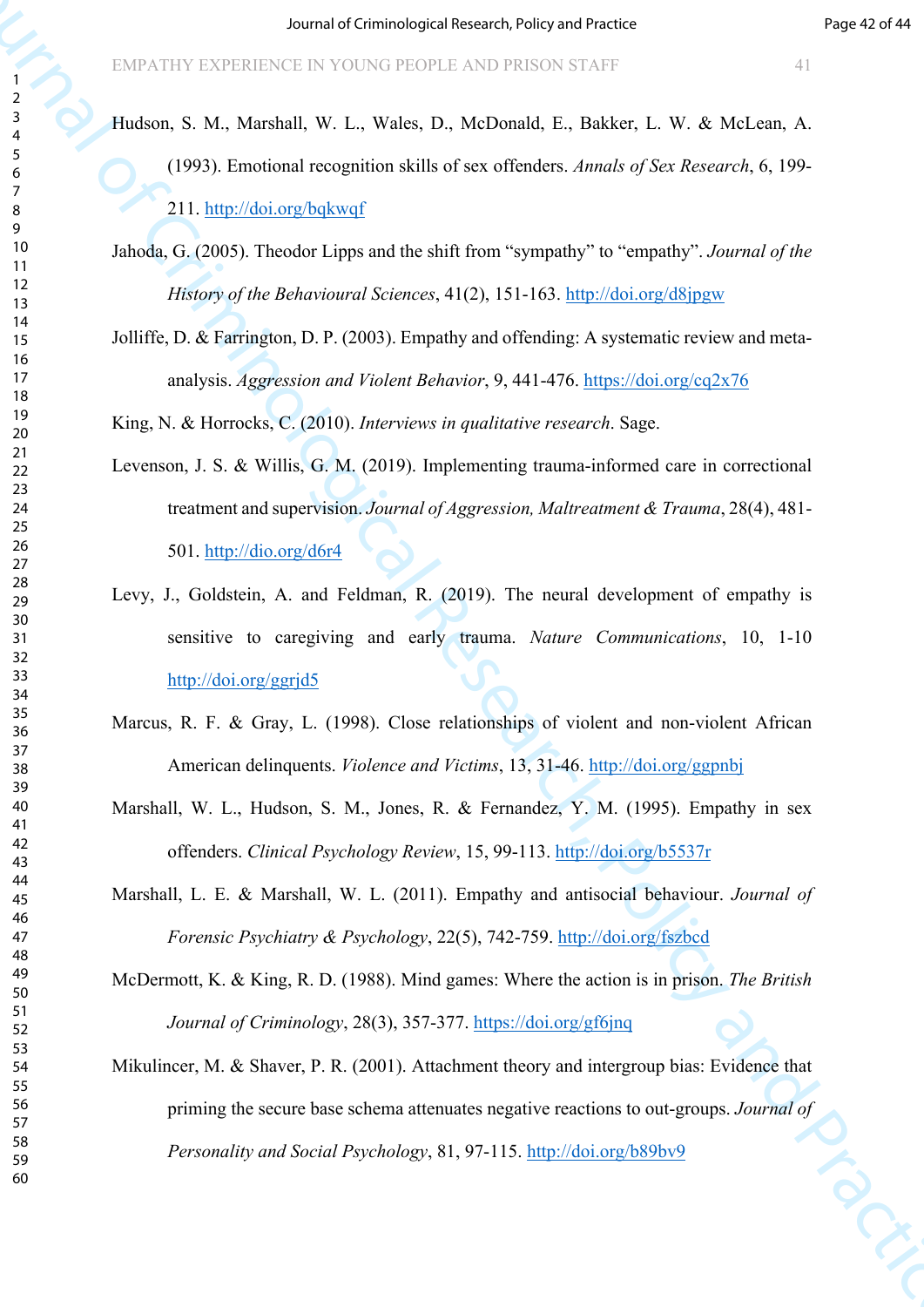- Mikulincer, M., Shaver, P. R., Gillath, O & Nitzberg, R. A. (2005). Attachment, caregiving and altruism: Boosting attachment security increases compassion and helping. *Journal of Personality and Social Psychology*, 89, 817-839. http://doi.org/c4gfbj
- Miller, P. A. & Eisenberg, N. (1988). The relation of empathy to aggressive and externalising/antisocial behavior. *Psychological Bulletin*, 103, 324-344. http://doi.org/dhdf68
- **Face 0.944**<br>
FERENTIFY ENTERTIFY INSTITUTE TO THE CRITICAL CONFIDENTIES CONTRACT INTO A NUMBER CONTRACT INTO A NUMBER CONTRACT CONTRACT INTO A CONFIDENTIAL CONTRACT INTO A REPORT OF THE CRIMINAL CONTRACT INTO A RESEARCH Neumann, D. L., Chan, R. C. K., Boyle, G. J., Wang, Y. & Westbury, H. R. (2015). Measures of Empathy: Self-Report, Behavioural, and Neuroscientific Approaches. In G. J. Boyle, D. H. Saklofske & G. Mathews (Eds.), *Measures of Personality and Social Psychological Constructs* (pp. 257-289). Academic Press.
	- O'Reilly, K. (2012). *Ethnographic Methods*. (Second Edition). Routledge.
	- Paton, M. Q. (1990). *Qualitative Evaluation and Research Methods*. (Second Edition). Sage.
	- Pelligra, V. (2011). Empathy, guilt aversion and patterns of reciprocity. *Journal of Neuroscience, Psychology and Economics*, 4(3), 161-173. http://dio.org/frwg39
	- Pratt, M., Goldstein, A., Levy, J. and Feldman, R. (2016). Maternal depression across the first years of life impacts the neural basis of empathy in preadolescence. *Journal of the American Academy of Child & Adolescent Psychiatry*, 56, 20-29. http://doi.org/f9j235
	- Ricciardelli, R., Maier, K. & Hannah-Moffat, K. (2015). Strategic masculinities: Vulnerabilities, risk and the production of prison masculinities. *Theoretical Criminology*, 19(4), 491-513. https://doi.org/f7tsq3
	- Rubinetti, F. (1997). Empathy, self-esteem, hopelessness, and belief in the legitimacy of aggression in adolescents exposed to pervasive community violence. *Dissertation Abstracts International*, 57(10), 6592B.
	- Stebnicki, M. A. (2000). Stress and grief reactions among rehabilitation professionals: Dealing<br>effectively with empathy fatigue. Journal of Rehabilitation, 66(1), 23-29. effectively with empathy fatigue. *Journal of Rehabilitation*, 66(1), 23-29.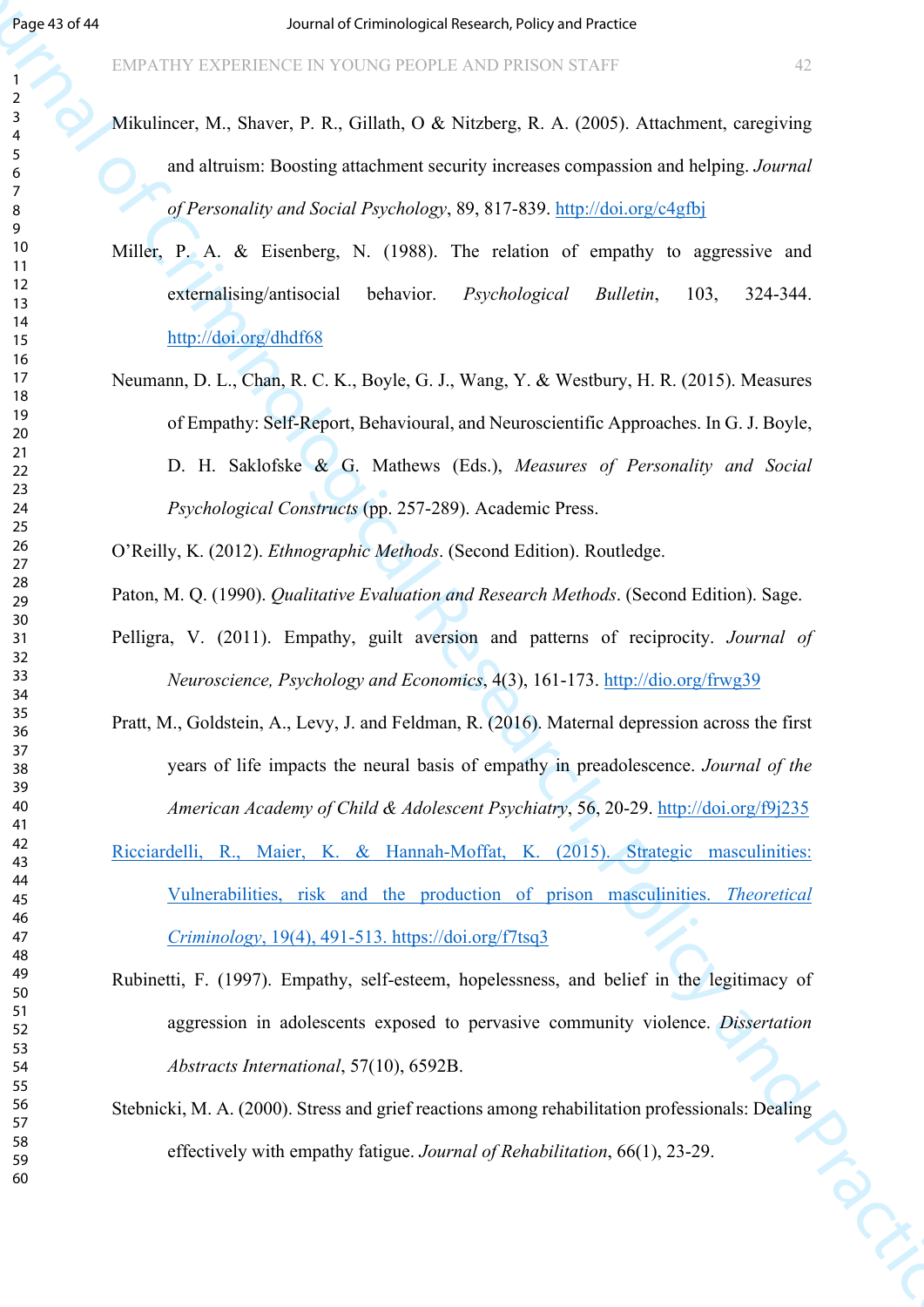- Stern, J. A. & Cassidy, J. (2018). Empathy from infancy to adolescents: An attachment perspective on the development of individual differences. *Developmental Review*, 47, 1-22. http://doi.org/gc4wtq
- Source of Cri[minolo](https://assets.publishing.service.gov.uk/government/uploads/system/uploads/attachment_data/file/662699/prisoners-perception-of-care-from-prisoner-officers-trained-5-minute-interventionists.pdf)gica[l R](https://doi.org/bgcs6q)esearch violing of Practice Criminal Research in the Carolina Research of Criminal Research of Criminal Research of Criminal Research of Criminal Research of Criminal Research of Criminal Practic Tate, H., Blagden, N. & Mann, R. (2017). Prisoners' perceptions of care and rehabilitation from prison officers trained as Five Minute Interventionists. *Analytical Summary 2017* https://assets.publishing.service.gov.uk/government/uploads/system/uploads/attachme nt\_data/file/662699/prisoners-perception-of-care-from-prisoner-officers-trained-5minute-interventionists.pdf
	- Tait, S. (2008). Care and the prison officer: Beyond 'care bears' and 'turn-keys'. *Prison Service*  Journal, 180, 3-11.
	- Tait, S. (2011). A typology of prison officer approaches to care. *European Journal of Criminology*, 8(6), 440-454. https://doi.org/bgcs6q
	- Trotter, C. (2009). Pro-social modelling. *European Journal of Probation*, 1(2), 142-152. http://doi.org/d6r6
	- Willig, C. (2013). *Introducing qualitative research in psychology*. (Third Edition). McGraw-Hill/Open University Press.
	- Wood, A., Bailey, S. & Butler, R. (2017). *Findings and recommendations of the Youth Custody Improvement Board*. Government website.

https://www.gov.uk/government/uploads/system/uploads/attachment\_data/file/594448 /findings-and-recommendations-of-the-ycib.pdf

Youth Justice Board and Ministry of Justice. (2019). *Youth Justice Statistics 2017/18 for England and Wales*. Government website. https://assets.publishing.service.gov.uk/government/uploads/system/uploads/attachme nt\_data/file/774866/youth\_justice\_statistics\_bulletin\_2017\_2018.pdf